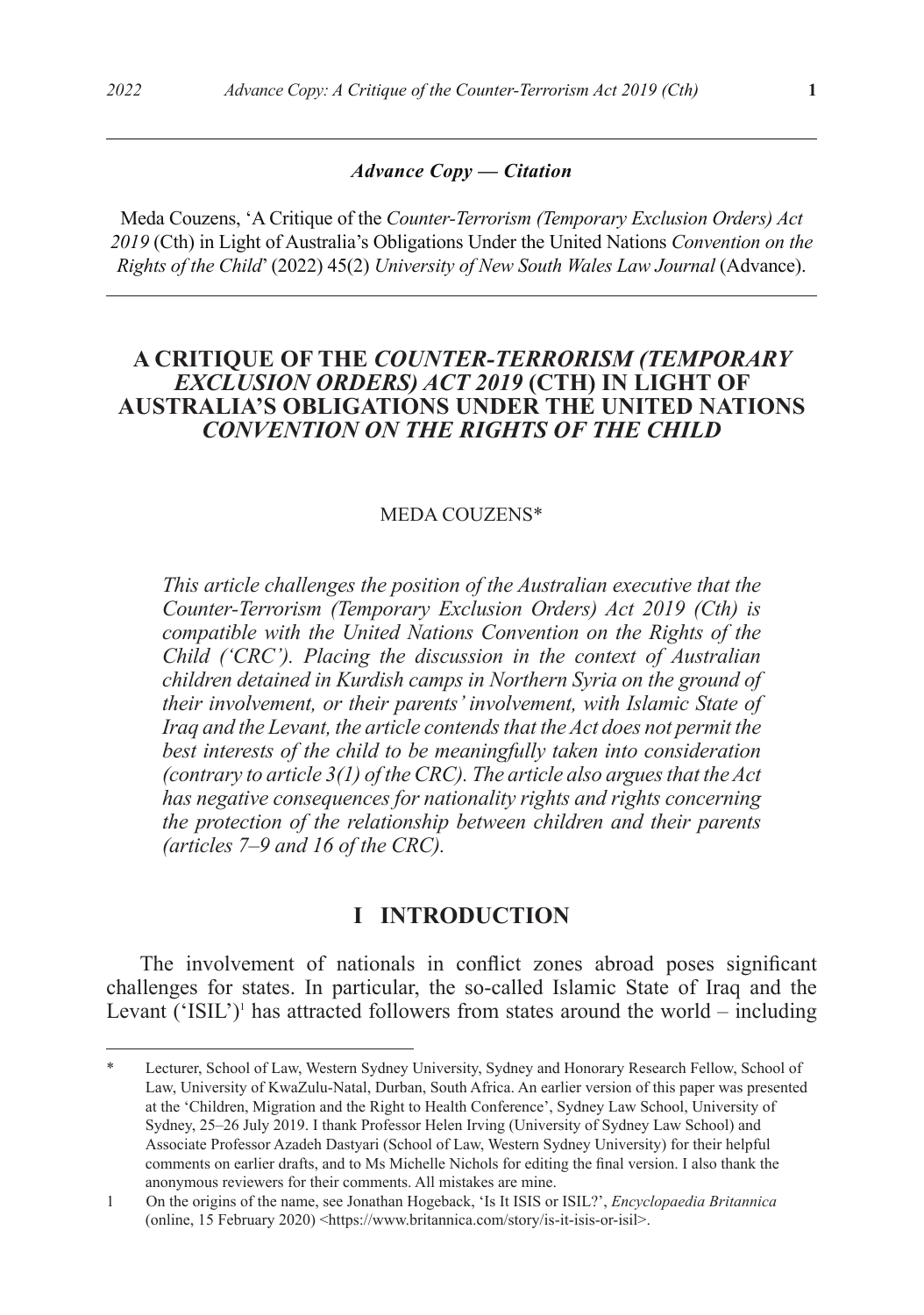Australia.2 The presence of foreign fighters and their families in conflict zones associated with ISIL activities raises complex issues.<sup>3</sup> Some states have preferred to address them through controversial measures that are questionable from a domestic and international law perspective. One such measure<sup>4</sup> is the introduction in Australia of temporary exclusion orders ('TEOs') through the *Counter-Terrorism (Temporary Exclusion Orders) Act 2019* (Cth) (*'TEO Act'*),<sup>5</sup> which permits Australia to control the timing and conditions of the return to Australia of nationals suspected of terrorism-related activities. TEOs are based on the United Kingdom ('UK') model.<sup>6</sup> So far, three orders have been made in Australia.<sup>7</sup>

3 An ongoing concern for the international community is the situation of foreign fighters and their families who are held in detention in various camps in Syria. For details on the numbers of foreign children in ISIL-connected detention, the dire conditions of their detention, and their extreme vulnerability, see Human Rights Council, *Report of the Special Representative of the Secretary-General for Children and Armed Conflict*, UN Doc A/HRC/40/49 (26 December 2018) 7 [18] ('*Report of the Social Representative for Children*'); UN Office for the Coordination of Humanitarian Affairs, *Syria: Humanitarian Response in Al Hol Camp*, (Situation Report No 5, 5 July 2019); 'Children of ISIL Terrorists Likely Held in "Secret Detention Facilities", Human Rights Office Warns', *UN News* (online, 21 May 2019) <https:// news.un.org/en/story/2019/05/1038901>; Vivian Yee, 'Thousands of ISIS Children Suffer in Camps as Countries Grapple with Their Fate', *The New York Times* (online, 8 May 2019) <https://www.nytimes. com/2019/05/08/world/middleeast/isis-prisoners-children-women.html>; Human Rights Council, *They Have Erased the Dreams of My Children': Children's Rights in the Syrian Arab Republic Conference Room Paper of the Independent International Commission of Inquiry on the Syrian Arab Republic*, UN Doc A/HRC/43/CRP.6 (13 January 2020) <https://uploads.guim.co.uk/2020/01/17/A\_HRC\_43\_CRP.6 EN.pdf>; Ben Doherty, 'Three-Year-Old Australian Girl in Syria's Al-Hawl Camp May Lose Fingers to Frostbite', *The Guardian* (online, 17 February 2020) <https://www.theguardian.com/australia-news/2020/ feb/17/three-year-old-australian-girl-in-syrias-al-hawl-camp-may-lose-fingers-to-frostbite> ('*Three-Year-Old Australian Girl*').

4 Another controversial measure was the automatic loss of citizenship by dual nationals over the age of 14 as a result of involvement in terrorism-related conduct: see *Australian Citizenship Amendment (Allegiance to Australia) Act 2015* (Cth), now superseded by the *Australian Citizenship Amendment (Citizenship Cessation) Act 2020* (Cth).

5 Initially introduced on 21 February 2019: Department of Parliamentary Services (Cth), *Bills Digest*  (Digest No 74 of 2018–19, 1 April 2019. Reintroduced with amendments on 4 July 2019 after it lapsed on prorogation of the 45<sup>th</sup> Parliament. The Bill was passed on 25 July 2019 and was assented to on 30 July 2019. See 'Counter-Terrorism (Temporary Exclusion Orders) Bill 2019', *Parliament of Australia* (Web Page) <https://www.aph.gov.au/Parliamentary\_Business/Bills\_Legislation/Bills\_Search\_Results/ Result?bId=r6361>. All official documents in relation to the Bill (the full text, the Explanatory Memorandum and the relevant Bills Digests) have been accessed at the above link.

6 Joint Committee on Intelligence and Security, Parliament of Australia, *Advisory Report on the Counter-Terrorism (Temporary Exclusion Orders) Bill 2019* (Report, April 2019) part C <https://www.aph.gov. au/Parliamentary\_Business/Committees/Joint/Intelligence\_and\_Security/CTTEOBill2019/Report> ('*Advisory Report*'). See the *Counter-Terrorism and Security Act 2015* (UK). As at March 2020, 25 TEOs have been made in the United Kingdom ('UK'): see Secretary of State for the Home Department (UK), *HM Government Transparency Report: Disruptive Powers 2018/19* (Report, March 2020) 21 <https:// www.gov.uk/government/publications/transparency-report-disruptive-powers-2018-to-2019>.

7 Department of Home Affairs (Cth), *2020–21 Annual Report* (Report, September 2021) 67.

<sup>2</sup> According to the Lowy Institute, there are 194 known foreign fighters from Australia: Lowy Institute, *Typology of Terror* (Web Page, 2021) <https://interactives.lowyinstitute.org/features/typology-of-terror/>. The ages of 168 Australian foreign fighters are known; of those, 6.5% are under the age of 18: Lowy Institute, 'Age', *Typology of Terror* (Web Page, 2 September 2021) <https://interactives.lowyinstitute.org/ features/typology-of-terror/age/>. The Lowy Institute data includes individuals who were convicted of terrorism offences in Australia and might not have travelled overseas.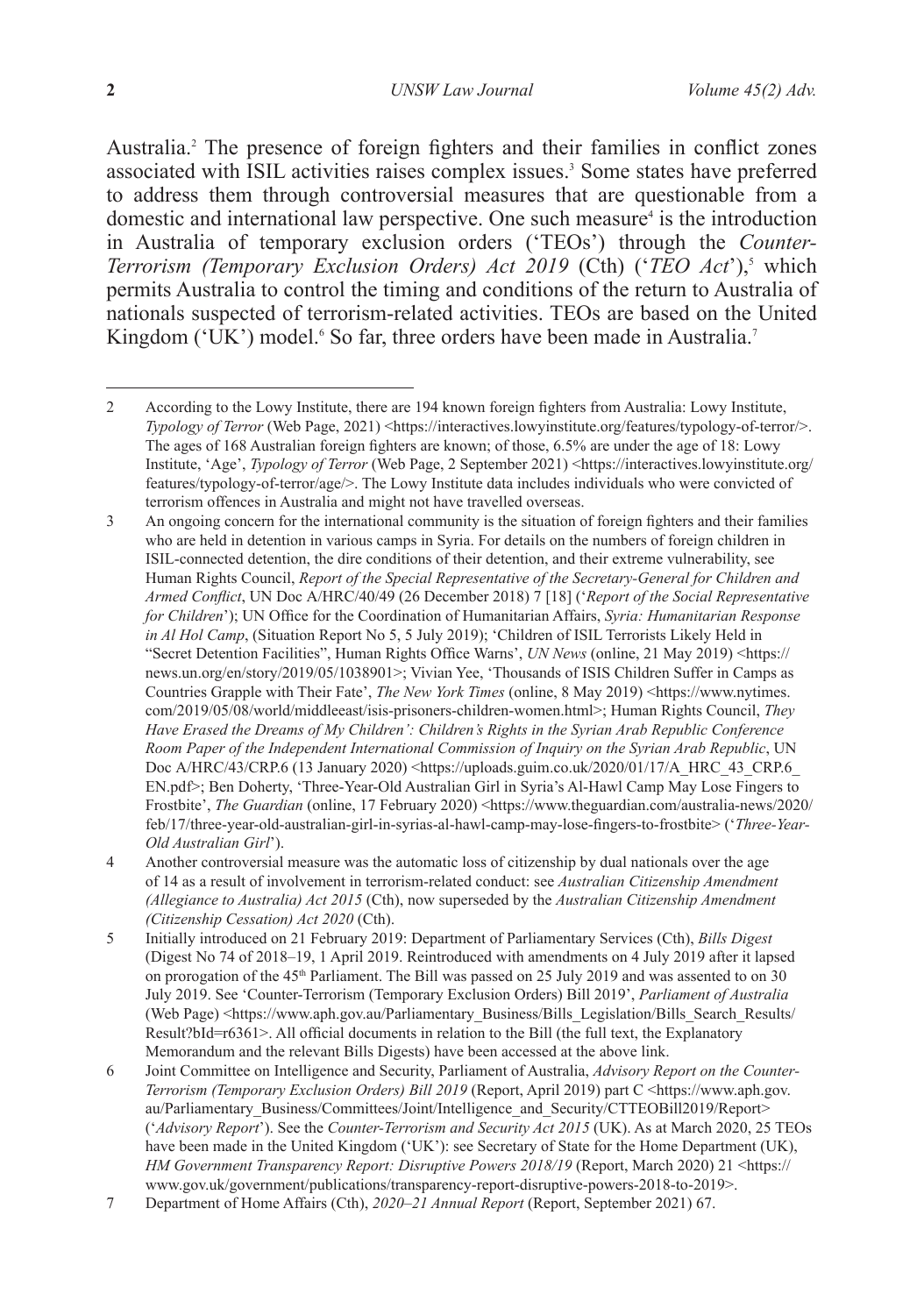A better understanding of the arguments made in this article requires a brief overview of the relevant provisions in the *TEO Act*. Section 10 reads:

#### **10 Making a temporary exclusion order**

- (1) Subject to subsections (2) and (3), the Minister may make an order (a *temporary exclusion order*) under this subsection in relation to a person if:
	- (a) the person is located outside Australia; and
	- (b) the person is an Australian citizen; and
	- (c) the person is at least 14 years of age; and
	- (d) a return permit is not in force in relation to the person.
- (2) The Minister must not make a temporary exclusion order in relation to a person unless either:
	- (a) the Minister suspects on reasonable grounds that making the order would substantially assist in one or more of the following:
		- (i) preventing a terrorist act;
		- (ii) preventing training from being provided to, received from or participated in with a listed terrorist organisation;
		- (iii) preventing the provision of support for, or the facilitation of, a terrorist act;
		- (iv) preventing the provision of support or resources to an organisation that would help the organisation engage in an activity described in paragraph (a) of the definition of *terrorist organisation* in subsection 102.1(1) of the *Criminal Code*; or
	- (b) the person has been assessed by the Australian Security Intelligence Organisation to be directly or indirectly a risk to security (within the meaning of the *Australian Security Intelligence Organisation Act 1979*) for reasons related to politically motivated violence (within the meaning of that Act).
- (3) If the person is 14 to 17 years of age, the Minister must, before making a temporary exclusion order in relation to the person, have regard to:
	- (a) the protection of the community as the paramount consideration; and
	- (b) the best interests of the person as a primary consideration.
- (4) In determining what is in the best interests of a person for the purposes of paragraph  $(3)(b)$ , the Minister must take into account the following matters:
	- (a) the age, maturity, sex and background (including lifestyle, culture and traditions) of the person;
	- (b) the physical and mental health of the person;
	- (c) the benefit to the person of having a meaningful relationship with his or her family and friends;
	- (d) the right of the person to receive an education;
	- (e) the right of the person to practise his or her religion;
	- (f) any other matter the Minister considers relevant.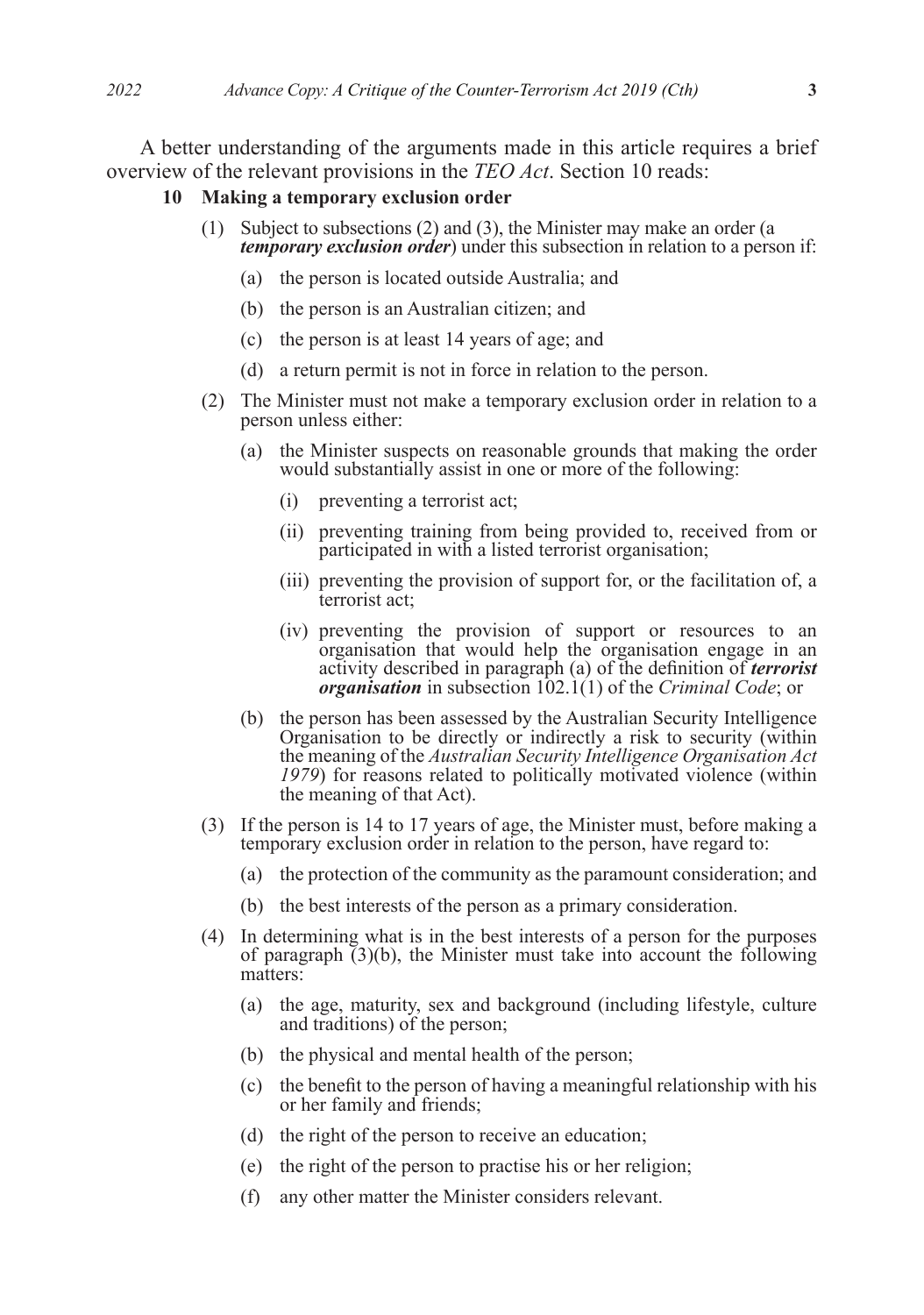- (5) The Minister must take into account the matters in subsection (4):
	- (a) only to the extent that the matters are known to the Minister; and
	- (b) only to the extent that the matters are relevant.

Under the *TEO Act*, TEOs must be immediately sent to a reviewing authority<sup>8</sup> and reviewed 'as soon as is reasonably practicable'.<sup>9</sup> The reviewing authority consists of former judges or senior members of the Administrative Appeals Tribunal appointed by the Attorney-General and acting in their personal capacity.<sup>10</sup>

A TEO ceases to operate when it is revoked by the Minister for Home Affairs ('Minister') or when the Minister issues a return permit. It can be revoked on the Minister's own initiative or on application by, or on behalf of, the concerned person.11 The Minister must issue a return permit within a reasonable period of time after receiving the application, $12$  but may attach pre- and post-entry conditions. When conditions are attached to an order concerning a child, the Minister must consider the best interests of the child – including the factors in sections  $16(5)$ –(7), which replicate the text of sections  $10(3)$ –(5) above. The conditions may require that the return to Australia be delayed for a certain period of time even after a permit has been issued.13 The Minister must also issue a return permit if the person is in the process of being deported or extradited to Australia.<sup>14</sup>

As specified in section 10(1)(c) of the *TEO Act*, children as young as 14 can become subjects of TEOs. In addition, children of all ages (whether in Australia or accompanying their parents abroad) may be negatively affected by TEOs issued in relation to their parents. Despite these significant negative effects, the executive argued during the scrutiny process under the *Human Rights (Parliamentary Scrutiny) Act 2011* (Cth) ('*Scrutiny Act*') that the proposed law was compatible with the *Convention on the Rights of the Child 1989* ('*CRC*').<sup>15</sup> The aim of this article is to test that argument.

The article will refer to the situation of Australian children and their families who left Australia to join ISIL in Syria and Iraq, some of whom are currently detained in Syrian camps guarded by Kurdish forces.<sup>16</sup> These Australians prompted the

- 12 Ibid s 15(1) read with s 15(3)(a).
- 13 Ibid s 16(9)(a).

<sup>8</sup> *Counter-Terrorism (Temporary Exclusion Orders) Act 2019* (Cth) s 14(1) ('*TEO Act*').

<sup>9</sup> Ibid s 14(4).

<sup>10</sup> Ibid ss 23(1), (5).

<sup>11</sup> Ibid ss 11, 12.

<sup>14</sup> Ibid s 15(1)(b).

<sup>15</sup> *Convention on the Rights of the Child*, opened for signature 20 November 1989, 1577 UNTS 3 (entered into force 2 September 1990) ('*CRC*'). Australia ratified the *CRC* on 17 December 1990: 'Status of Treaties: *Convention on the Rights of the Child*', *United Nations Treaty Collection* (Web Page, 16 March 2022) <https://treaties.un.org/pages/ViewDetails.aspx?src=IND&mtdsg\_no=IV-11&chapter=4&clang=\_ en> ('UNTC: Status of the *CRC*').

<sup>16</sup> In December 2019, it was reported that there were 20 Australian women held in detention in Al-Hawl (or Al-Hol), a camp controlled by Kurdish forces, together with 47 children under the age of five: see Ben Doherty, 'Birth of Boy Sparks Renewed Calls to Rescue Australians in Syria's Squalid Al-Hawl Camp', *The Guardian* (online, 11 December 2019) <https://www.theguardian.com/world/2019/dec/11/birthof-boy-sparks-renewed-calls-to-rescue-australians-in-syrias-squalid-al-hawl-camp>. Save the Children reported in July 2019 that there were some 40 Australian children detained in Syrian camps, of whom two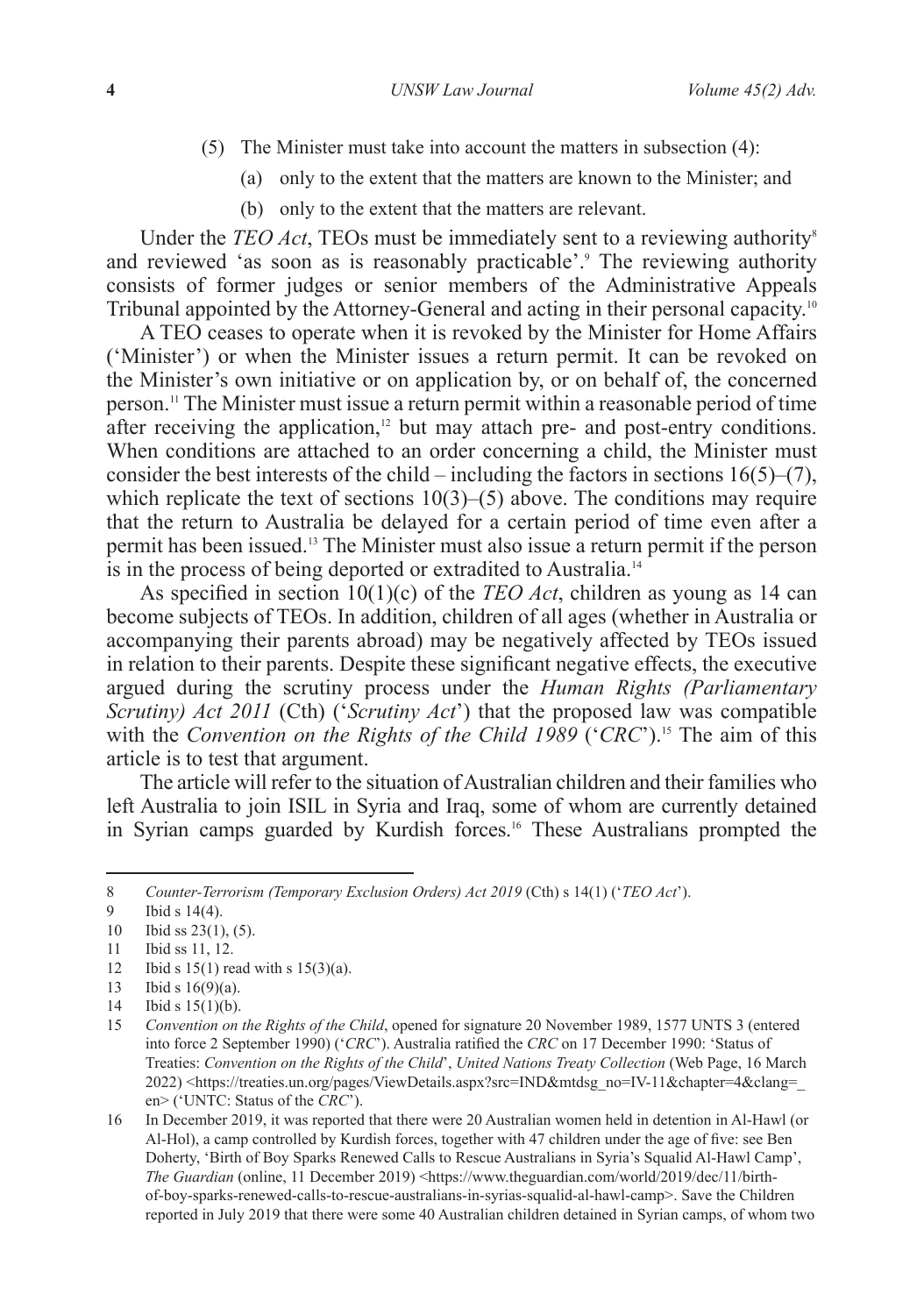initiation of the Counter-Terrorism (Temporary Exclusion Orders) Bill 2019 (Cth) ('TEO Bill')17 and are therefore potential subjects of TEOs. The *TEO Act* does not apply exclusively to them, but their situation of extreme vulnerability best reveals the significant negative impact of the *TEO Act* on the rights of children and squarely confronts the executive's view that the *TEO Act* is compatible with the *CRC*.

Following this introductory Part I, Part II of this article contains a brief discussion of the *CRC* and its relationship with Australian law. Part III assesses the compatibility of the *TEO Act* with article 3(1) of the *CRC* (the best interests of the child). Part IV provides a similar analysis in relation to articles 7–9 and 16 (rights in relation to nationality, family relations and privacy). Part V contains an analysis of the aspects of the *TEO Act* which provide some protection against the limitation it causes to human rights. The purpose is to establish whether these protective aspects can justify the interference with the *CRC* rights discussed in Parts III and IV. Part VI concludes that the TEO *Act* in its current form is not compatible with the *CRC*.

# **II THE** *CRC* **AND AUSTRALIAN MUNICIPAL LAW**

The *CRC* was ratified by Australia in 1990<sup>18</sup> but has not been fully incorporated into domestic law. Australia's commitment to the *CRC* has been described as 'more than a little uncertain'<sup>19</sup> and the effect given to it has been 'limited and piecemeal',20 with Australia remaining 'obstinate in its refusal'21 to implement the *CRC* domestically. Australia follows a dualist approach to the relationship between international treaties and domestic law,<sup>22</sup> and the absence of legislative incorporation means that the *CRC* is not directly applicable as law.<sup>23</sup> Also, incompatibility with the *CRC* does not affect the validity of legislation.<sup>24</sup>

20 John Tobin, 'The Development of Children's Rights' in Lisa Young, Mary-Ann Kenny and Geoff Monahan (eds), *Children and the Law in Australia* (LexisNexis Butterworths, 2nd ed, 2017) 25, 26.

were above the age of 14: Save the Children, 'Temporary Exclusion Order Bill Fails to Take into Account Best Interests of Children' (Media Release, 26 July 2019) <https://www.savethechildren.org.au/media/ media-releases/temporary-excl-order-reaction>.

<sup>17</sup> See response to recommendation 17: Australian Government, 'Australian Government Response to the Parliamentary Joint Committee on Intelligence and Security Report: Review of the Counter-Terrorism (Temporary Exclusion Orders) Bill 2019' (July 2019) 9.

<sup>18</sup> UNTC: Status of the *CRC* (n 15).

<sup>19</sup> Frank Bates, 'Australia: The Certain Uncertainty' in Elaine Sutherland (ed), *The Future of Child and Family Law: International Predictions* (Cambridge University Press, 2012) 47, 48 <https://doi. org/10.1017/CBO9781139035194.003>.

 $21$  Ibid.<br> $22$  Eorm

<sup>22</sup> Former Chief Justice Robert French used the phrase 'clear cut dualism': RS French, 'Oil and Water? International Law and Domestic Law in Australia' (Speech, The Brennan Lecture, Bond University, 26 June 2009) 15 [30] <https://cdn.hcourt.gov.au/assets/publications/speeches/current-justices/frenchcj/ frenchcj26June09.pdf>. See also Annemarie Devereux and Sarah McCosker, 'International Law and Australian Law' in Donald Rothwell and Emily Crawford (eds), *International Law in Australia* (Thomson Reuters, 3rd ed, 2017) 23.

<sup>23</sup> *Minister for Immigration and Ethnic Affairs v Teoh* (1995) 183 CLR 273, 286–7 (Mason CJ and Deane J), 315 (McHugh J) ('*Teoh*').

<sup>24</sup> *Minister for Immigration and Multicultural and Indigenous Affairs v B* (2004) 219 CLR 365, 425 [171] (Kirby J) ('*Minister v B*').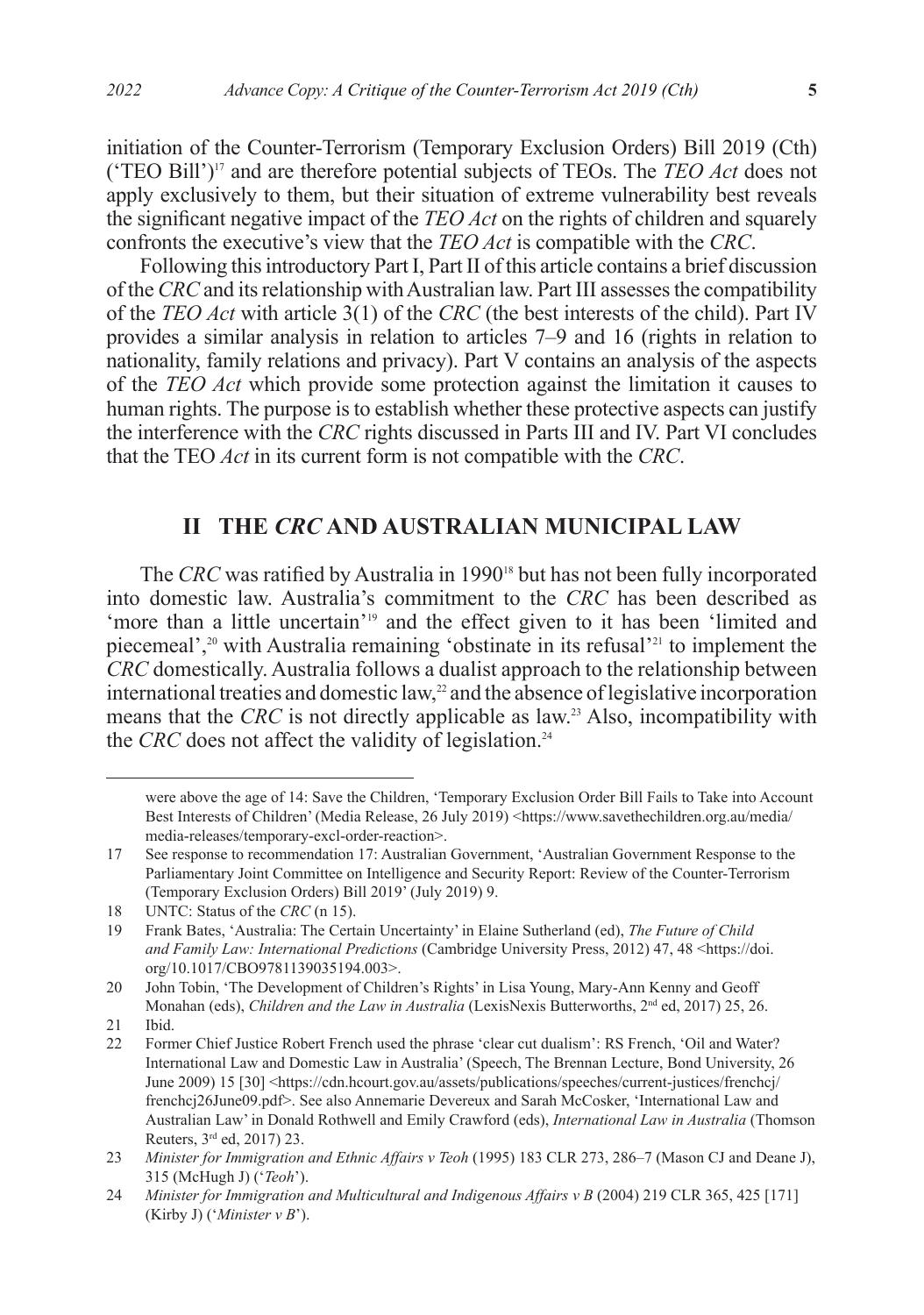The fragile legal status of the *CRC* in Australia does not deprive it of influence, $25$  including in the judicial interpretation of domestic statutes. Where there is ambiguity in a statute, a court is entitled to interpret it consistently with the *CRC*, because it is presumed that Parliament did not intend to legislate contrary to Australia's international obligations.<sup>26</sup> Nonetheless, when legislation is clear, it must be applied as it is, regardless of its incompatibility with obligations arising from the *CRC*. 27

For the purposes of this article, most relevant is the effect which the *CRC* can have on the lawmaking process. Under the *Scrutiny Act*, 28 the Member of Parliament who proposes a Bill must produce a statement of its compatibility with human rights, which is then presented to the relevant House of Parliament.<sup>29</sup> The 'human rights' defined in section 3 of the *Scrutiny Act* include the *CRC* rights.30 The statement of compatibility prepared by the executive is considered by the Parliamentary Joint Committee on Human Rights ('PJCHR'), which prepares a report on the compatibility of the proposed legislation with human rights.<sup>31</sup>

By design, the control of legislation under the *Scrutiny Act* is abstract in form.<sup>32</sup> Thus, only some of the human rights implications of proposed legislation can be anticipated during this process. Further, the absence of a statement of compatibility or advice from the PJCHR that a Bill is incompatible with human rights does not prevent the passing of legislation and does not affect its validity.33 A positive aspect

<sup>25</sup> Some statutes have been influenced by the *CRC* (n 15): see, eg, *Family Law Act 1975* (Cth) part VII 'Children'. Others make the *CRC* a relevant consideration in the exercise of power under them: see, eg, *Enhancing Online Safety for Children Act 2015* (Cth) section 12. The *CRC* is one of the declared instruments under the *Australian Human Rights Commission Act 1986* (Cth) and thus the Commission may investigate violations of the *CRC*: see s 11(f). The *CRC* may also influence the exercise of administrative power and executive discretion: see Devereux and McCosker (n 22) 36–44. See generally Rita Shackel, 'The UN *Convention on the Rights of the Child*: Tracing Australia's Implementation of the Provisions Relating to Family Relations' in Olga Cvejić Jančić (ed), *The Rights of the Child in a Changing World* (Springer, 2016) 37 <https://doi.org/10.1007/978-3-319-23189-1\_2>.

<sup>26</sup> *Teoh* (n 23) 287 (Mason CJ and Deane J). There are other judicial avenues to give effect to the *CRC* (n 15), but they are not directly relevant for this article: see *Minister for Foreign Affairs and Trade v Magno* (1992) 37 FCR 298, 305 (Gummow J); *Acts Interpretation Act 1901* (Cth) s 15AB.

<sup>27</sup> *Minister v B* (n 24) 425 [171] (Kirby J).

<sup>28</sup> For more on the process and its effectiveness, see George Williams and Daniel Reynolds, 'The Operation and Impact of Australia's Parliamentary Scrutiny Regime for Human Rights' (2015) 41(2) *Monash University Law Review* 469.

<sup>29</sup> *Human Rights (Parliamentary Scrutiny) Act 2011* (Cth) ss 8(1)–(2) ('*Scrutiny Act*').

<sup>30</sup> One of the shortcomings of the *Scrutiny Act* processes in relation to the *TEO Act* is that the section 3 definition of 'human rights' does not include the rights in the *Optional Protocol to the Convention on the Rights of the Child on the Involvement of Children in Armed Conflict*, opened for signature 25 May 2000, 2173 UNTS 222 (entered into force 12 February 2002) ('*Optional Protocol*'), to which Australia acceded in 2006. The depth of the human rights scrutiny process might have been improved had the Bill been assessed against this *Optional Protocol*, which requires, inter alia, that states parties provide assistance for the physical and psychological recovery and reintegration in society of child soldiers: see articles 6 and 7. Overall, the *Optional Protocol* enjoins states to treat child soldiers as victims. The provisions of the *TEO Act* are averse to that vision.

<sup>31</sup> *Scrutiny Act* (n 29) s 7(a).

<sup>32</sup> That is, it is not performed in the context of a 'live' case as is done when the constitutionality of legislation is challenged in a court.

<sup>33</sup> *Scrutiny Act* (n 29) s 8(5).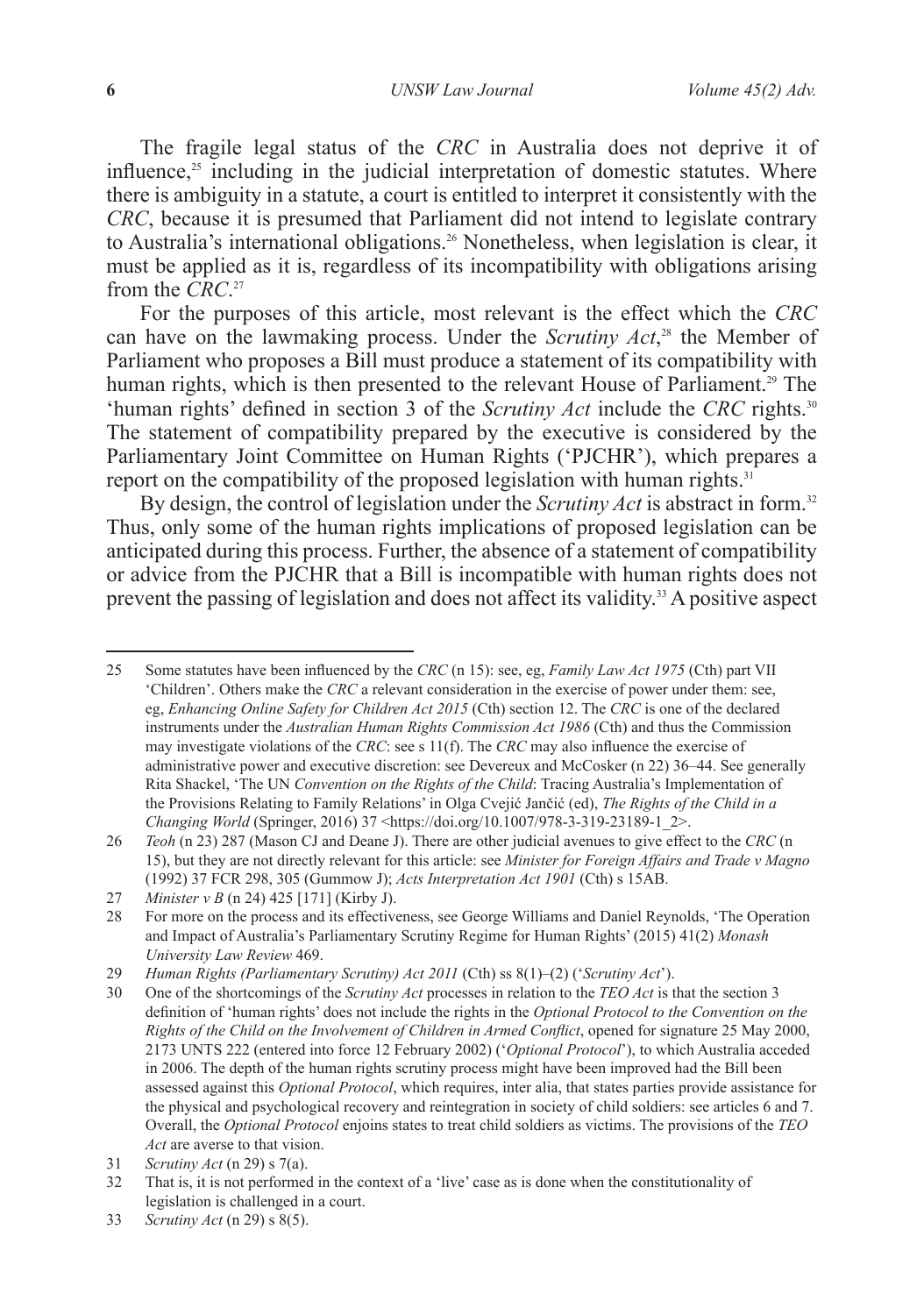of the *Scrutiny Act* processes is that it legitimises the use of the *CRC* – even though it is not fully incorporated domestically – as a quality control tool in relation to proposed legislation. Moreover, the compatibility assessment takes place against the *CRC* itself, in its own wording.34 This creates an opportunity to capitalise on the interpretation of the *CRC* by the Committee on the Rights of the Child ('CRC Committee').35 In brief, the *Scrutiny Act* creates an opportunity, albeit not a legal obligation, for the *CRC* to be considered in the legislative process.

The statement of compatibility with human rights prepared in accordance with part 3 of the *Scrutiny Act* and attached to the Explanatory Memorandum to the TEO Bill stated that the Bill was compatible with the *CRC*. <sup>36</sup> The TEO Bill was passed by both Houses, despite cogent concerns raised during the scrutiny that it was not in fact compatible.<sup>37</sup> This passing of the *TEO Act* despite cogent human rights concerns fits within a trend in the anti-terrorism legislation enacted after September 2001, namely a 'greater willingness to encroach upon basic democratic rights'.38 The remainder of this article seeks to strengthen the arguments that the Bill, and consequently the *TEO Act*, is not *CRC* compliant. It focuses primarily on the problematic approach to article 3(1) of the *CRC* taken by the executive and its sidelining of provisions such as articles 7 (the right to acquire a nationality), 8 (the

<sup>34</sup> This is to be distinguished from, for example, statements of compatibility under section 28 of the *Charter of Human Rights and Responsibilities Act 2006* (Vic) ('*Charter*'), which are conducted not in relation to the rights as formulated in the international treaties but in relation to these rights as transformed (that is, rephrased and adapted) in the *Charter*. Sometimes, there are legally relevant differences in the wording of international human rights and domestic legislation. Compare, for example, the different approaches to the best interests of the child in article 3(1) of the *CRC* (n 15) and section 17(2) of the *Charter* respectively. Such difference may have legal effects.

<sup>35</sup> The output of the Committee on the Rights of the Child ('CRC Committee'), like that of other treaty bodies, is not binding on Australia and other states parties to the *CRC* (n 15) but is an authoritative and/ or influential interpretation of the *CRC*. For general discussions of the legal status of the output of treaty bodies, see Rosanne Van Alebeek and André Nollkaemper, 'The Legal Status of Decisions by Human Rights Treaty Bodies in National Law' in Helen Keller and Geir Ulfstein (eds), *UN Human Rights Treaty Bodies: Law and Legitimacy* (Cambridge University Press, 2012) 402; Conway Blake, 'Normative Instruments in International Human Rights Law: Locating the General Comment' (Working Paper No 17, Centre for Human Rights and Global Justice, 2008) <https://chrgj.org/wp-content/uploads/2020/02/WPS-NYU-CHRGJ-Blake\_Final.pdf>; International Law Association, Committee on International Human Rights Law and Practice, *Final Report on the Impact of Findings of the United Nations Human Rights Treaty Bodies* (Report, Berlin Conference, 2004).

<sup>36</sup> Explanatory Memorandum, Counter-Terrorism (Temporary Exclusion Orders) Bill 2019 (Cth) 11–12 [68]–[79], 16 [105]–[8].

<sup>37</sup> See Parliamentary Joint Committee on Human Rights, *Human Rights Scrutiny Report* (Report No 2, 2 April 2019) ('*Report 2*'); Senate Standing Committee for the Scrutiny of Bills, *Scrutiny Digest* (Digest No 3 of 2019, 24 July 2019) ('*Scrutiny Digest 3*'); Parliamentary Joint Committee on Human Rights, *Human Rights Scrutiny Report* (Report No 3, 30 July 2019) ('*Report 3*'). In *Report 2*, the PJCHR sought the advice of the executive on the compatibility of the Bill with some *CRC* (n 15) provisions: at 46 [1.177]. In *Report 3*, it states that no advice was received from the executive, the Bill having been passed without a Committee report on compatibility with the *CRC* or otherwise: at 15 n 2. For the parliamentary history of the Bill, see 'Counter-Terrorism (Temporary Exclusion Orders) Bill 2019', *Parliament of Australia* (Web Page) <https://www.aph.gov.au/Parliamentary\_Business/Bills\_Legislation/Bills\_Search\_Results/ Result?bId=r6361>.

<sup>38</sup> George Williams 'The Legal Assault on Australian Democracy' (2016) 16(2) *QUT Law Review* 19, 40 <https://doi.org/10.5204/qutlr.v16i2.651>.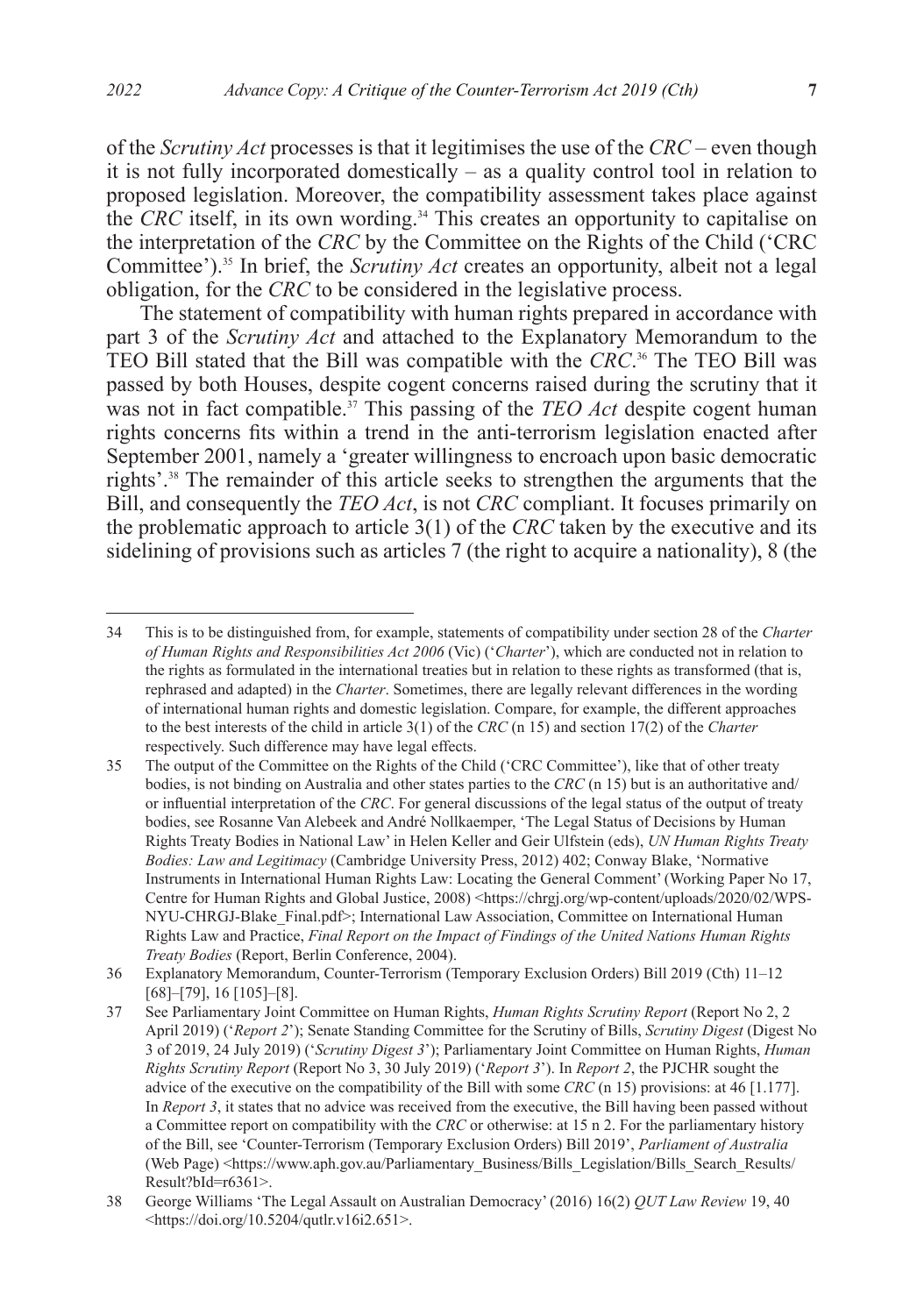right to preserve one's nationality), 9 (the right not to be separated unlawfully from one's parents) and 16 (privacy rights). $39$ 

# **III THE BEST INTERESTS OF THE CHILD: ARTICLE 3(1) OF THE** *CRC*

Article 3(1) of the *CRC* is a ubiquitous presence in the children's rights discourse.40 The scope of the provision is wide, as is its interpretation by international and domestic actors.<sup>41</sup> Arguably, the essence of what it means to be treated by the law *as a child* (that is, differently from adults and, generally, more leniently or generously) is encapsulated in the general 'best interests' provision of the *CRC*, in article 3(1). The scope of the concept, which was previously used in fields such as family law and child protection, $42$  has now been broadened. It

<sup>39</sup> In addition to article 3 of the *CRC* (n 15), the executive concluded that the Bill was compatible with articles 10 (family reunification), 12 (participation), 28 (education) and 31 (rest, leisure and play): Explanatory Memorandum, Counter-Terrorism (Temporary Exclusion Orders) Bill 2019 (Cth) (n 36) 11–12 [68]–[79], 16 [105]–[8]. Issues in relation to article 12 will be touched upon in the discussion relating to article 3(1). The rights in articles 28 and 31 have been considered by the executive, but only in relation to the conditions attached to the return permit and not in relation to the making of TEOs. While that assessment was not irrelevant, it did not expose the most serious consequences of the proposed Bill, and thus these articles are not addressed here. Article 10(1) is not relevant because it does not deal with the right to return to one's own country. Article 10(2) is not relevant for the children likely to be most seriously affected by the Act: the children of Australian foreign fighters who are together with their parents overseas. Article 10(2) is, however, relevant in relation to children left in Australia by their foreign fighter parents. In that case, given the exceptional circumstances, the compatibility assessment by the executive may be prima facie correct. See the executive's position in the Explanatory Memorandum, Counter-Terrorism (Temporary Exclusion Orders) Bill 2019 (Cth) (n 36) 11–12 [71]–[76].

<sup>40</sup> For recent analyses, see Michael Freeman, 'Article 3: The Best Interests of the Child' in André Alen et al (eds), *A Commentary on the United Nations Convention on the Rights of the Child* (Martinus Nijhoff, 2007) <https://doi.org/10.1163/ej.9789004148611.i-80>; Elaine Sutherland and Lesley-Anne Barnes Macfarlane (eds), *Implementing Article 3 of the United Nations Convention on the Rights of the Child: Best Interests, Welfare and Well-Being* (Cambridge University Press, 2016) <https:// doi.org/10.1017/9781316662977>; Nigel Cantwell, 'Are "Best Interests" a Pillar or a Problem for Implementing the Human Rights of Children?' in Ton Liefaard and Julia Sloth-Nielsen (eds), *The United Nations Convention on the Rights of the Child: Taking Stock after 25 Years and Looking Ahead* (Brill Nijhoff, 2016) 61 <https://doi.org/10.1163/9789004295056\_006; John Eekelaar and John Tobin, 'Article 3: The Best Interests of the Child' in John Tobin (ed), *The UN Convention on the Rights of the Child: A Commentary* (Oxford University Press, 2019) 73 <https://doi.org/10.1093/ law/9780198262657.001.0001>.

<sup>41</sup> An indication of its complex and diverse normative content is reflected in Committee on the Rights of the Child, *General Comment No 14 on the Right of the Child to Have His or Her Best Interests Taken as a Primary Consideration (Art 3, Para 1)*, 62nd sess, UN Doc CRC/C/GC/14 (29 May 2013) ('*General Comment No 14*').

<sup>42</sup> See generally Philip Alston, 'The Best Interests Principle: Toward a Reconciliation of Culture and Human Rights' (1994) 8(1) *International Journal of Law, Policy and the Family* 1 <https://doi.org/10.1093/ lawfam/8.1.1>; Ursula Kilkelly, 'The Best Interests of the Child: A Gateway to Children's Rights?' in Elaine Sutherland and Lesley-Anne Barnes Macfarlane (eds), *Implementing Article 3 of the United Nations Convention on the Rights of the Child: Best Interests, Welfare and Well-Being* (Cambridge University Press, 2016) 51 <https://doi.org/10.1017/9781316662977>; Stephen Parker, 'The Best Interests of the Child: Principles and Problems' (1994) 8(1) *International Journal of Law, Policy and the Family* 26 <https://doi.org/10.1093/lawfam/8.1.26>.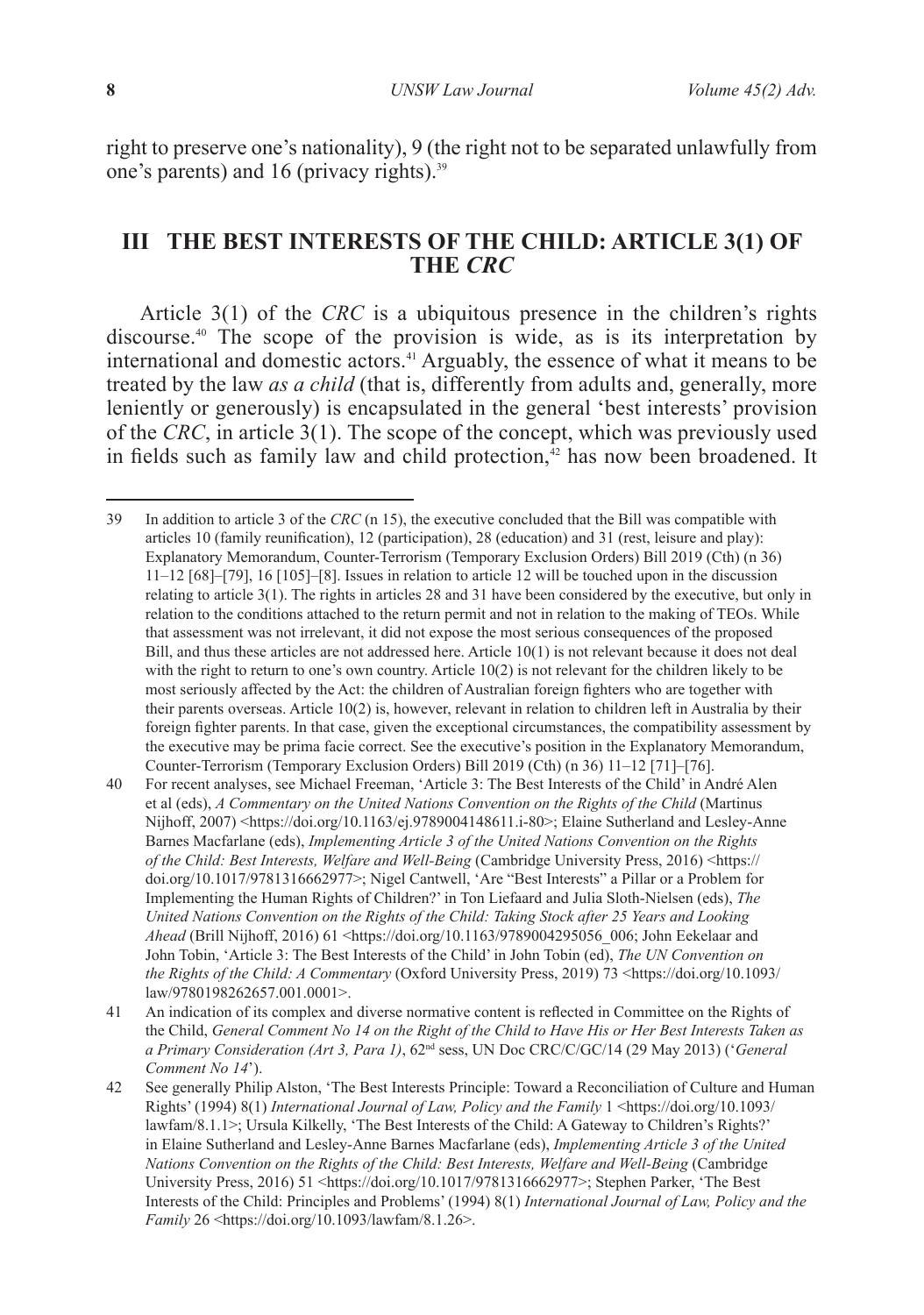can inform the exercise of functions by legislatures, administrative bodies and many other domestic actors, and it applies in very diverse areas of law such as immigration, the sentencing of parents, the detention of juveniles, to name but a few  $43$ 

Article  $3(1)$  envisages the best interests of the child to be, inter alia,<sup>44</sup> a legal standard of quasi-constitutional status and scope:

In all actions concerning children, whether undertaken by public or private social welfare institutions, courts of law, administrative authorities or legislative bodies, the best interests of the child shall be a primary consideration.

Despite significant developments in international and comparative foreign law,<sup>45</sup> there is no explicit constitutional protection of the best interests of the child in Australian law.46 Thus, the concept does not operate as an express constitutional limitation on the exercise of legislative power, such as the *TEO Act*. Further, there are no provisions in federal statutes that mandate or enable the mainstreaming of the best interests of the child 'in all actions concerning children', including lawmaking, as envisaged by article 3(1).

However, article 3(1) was considered at various junctures in the parliamentary processes leading to the passing of the *TEO Act*, including the statement of compatibility with human rights by the executive and the work of three parliamentary committees: the PJCHR, the Parliamentary Joint Committee on Intelligence and Security ('PJCIS'), and the Standing Committee for the Scrutiny of Bills. Submissions made to the PJCIS stressed that the TEO Bill was contrary to, inter alia, article  $3(1)$ ,<sup>47</sup> and even recommended that the Bill should not apply

<sup>43</sup> See, eg, Sutherland and Macfarlane (n 40).

<sup>44</sup> The Committee envisages article 3(1) as containing a principle, a rule of procedure and an independent right: *General Comment No 14* (n 41) 4 [6].

<sup>45</sup> See above n 40.

<sup>46</sup> States where the best interests of the child have received constitutional protection include South Africa, Norway and Ireland. See, eg, A Skelton, 'Constitutional Protection of Children's Rights' in Trynie Boezaart (ed), *Child Law in South Africa* (Juta, 2nd ed, 2017) 327; Kirsten Sandberg, 'Best Interests of the Child in the Norwegian Constitution' in Trude Haugli et al (eds), *Children's Constitutional Rights in the Nordic Countries* (Brill, 2019) 133. The Irish Constitution refers to the best interests of the child only in relation to protection proceedings and adoption, guardianship, custody and access: *Constitution of Ireland 1937* s 42A(4) (Ireland).

<sup>47</sup> The Australian Human Rights Commission, the Law Council of Australia, Peter McMullin Centre on Statelessness and the Immigration Advice and Rights Centre made submissions in this regard: see 'Review of the Counter-Terrorism (Temporary Exclusion Orders) Bill 2019: Submissions'*, Parliament of Australia* (Web Page) <https://www.aph.gov.au/Parliamentary\_Business/Committees/Joint/Intelligence\_ and Security/CTTEOBill2019/Submissions>. Similar concerns were raised in the parliamentary scrutiny process: see the sources listed in above n 37.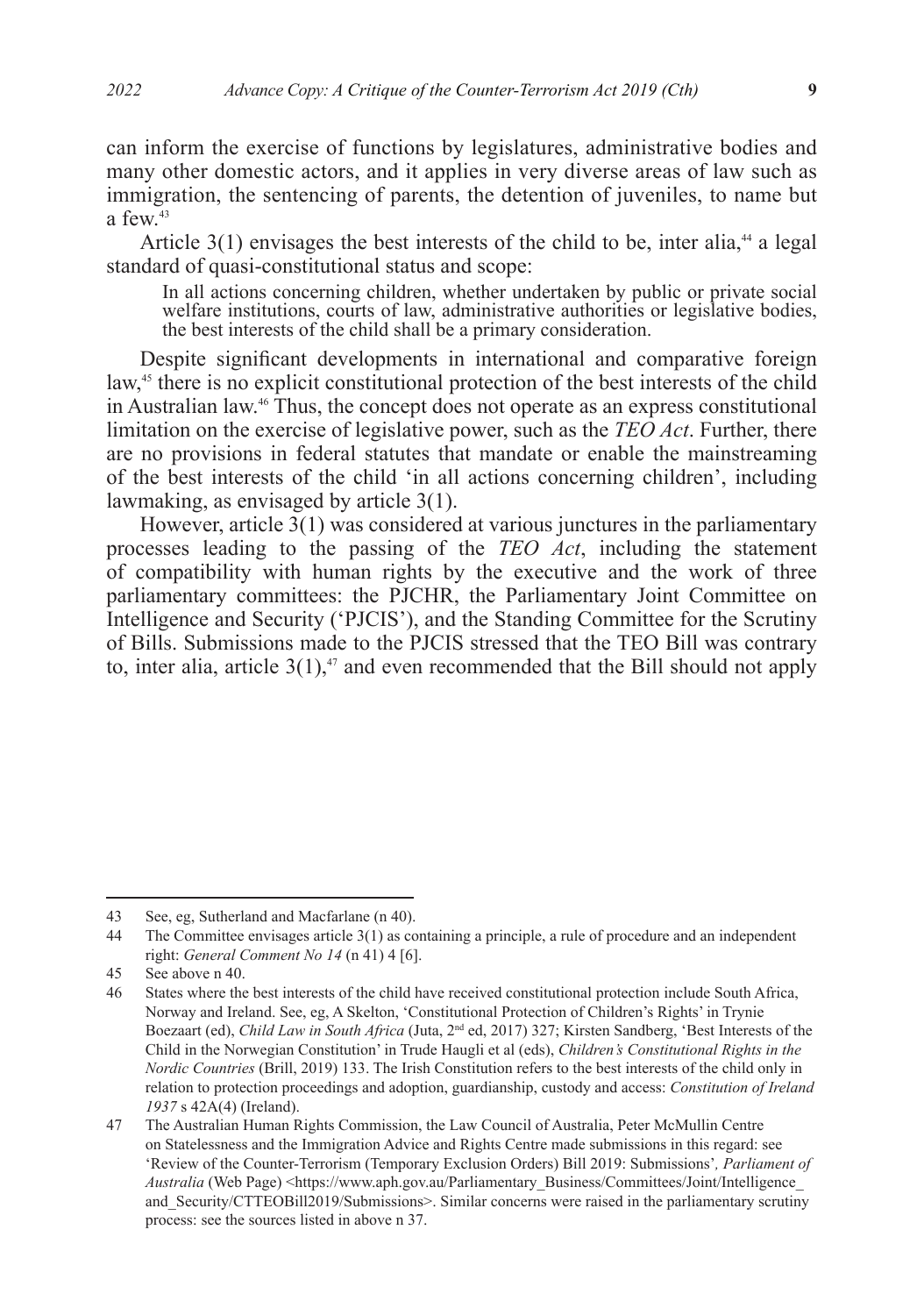to children.<sup>48</sup> The PJCIS did not embrace that recommendation.<sup>49</sup> Instead, it recommended that certain additional safeguards be introduced, including several considerations to inform the Minister's assessment of the best interests of the child.<sup>50</sup> These recommendations were accepted by the executive<sup>51</sup> and reflected in the TEO Bill as reintroduced in July 2019. $\frac{1}{52}$ 

The statement of compatibility in the Bill's Explanatory Memorandum says the following in relation to article 3(1):

Where a child may pose a threat to the Australian community, the Government must balance the protection of the Australian community with the best interests of the child. The Bill enables this balance. When exercising the power to issue a TEO or return permit, the Minister must take into account as a primary consideration the best interests of the child in circumstances where the subject of the TEO would be 14 to 17 years of age …

Australia is required to take into account the best interests of the child as a primary consideration, not *the only* primary consideration. Further, the Minister may only issue a TEO where it would substantially assist to prevent the circumstances outlined in subsections 10(2), or if the person has been assessed by ASIO as being a risk to security. The circumstances include prevention of a terrorist act or the support or facilitation of a terrorist act or preventing the training with or the provision of support or resources to a terrorist organisation listed under subsection 102.2(1) of the Criminal Code. This clearly limits the circumstances in which a TEO would impact the best interests of a child to scenarios where there is a clear risk to community safety. Where a child poses a threat to the Australian community, it is appropriate that the legitimate objective of protecting the Australian community is the paramount consideration with the best interests of the child being a primary consideration.<sup>53</sup>

These views have major weaknesses from an article 3(1) perspective, as discussed below.

<sup>48</sup> Law Council of Australia, Submission No 5 to Parliamentary Joint Committee on Intelligence and Security, *Review of the Counter-Terrorism (Temporary Exclusion Orders) Bill 2019* (8 March 2019) 5 [5], 12 [33]. For comparative purposes, it should be noted that the *Counter-Terrorism and Security Act 2015* (UK) has no special provisions concerning children. The TEOs apply to children as they do to adults, but strict statutory requirements, such as the direct involvement in terrorism, intentional rather than coerced involvement, and a TEO being necessary to protect the public against the risk of a terrorist attack, may prevent the application of TEOs to children. See Jessie Blackbourn, Deniz Kayis and Nicola McGarrity, Anti-Terrorism Law and Foreign Terrorist Fighters (Routledge, 2018) 91 <https://doi. org/10.4324/9781351605441>.

<sup>49</sup> Parliamentary Joint Committee on Intelligence and Security, *Advisory Report* (n 6). See the relatively extensive discussion of submissions at 38–42 [2.85]–[2.95].

<sup>50</sup> As discussed below, these are the same factors that apply in best interests assessments in relation to control orders under section 104.4(2A) of the *Criminal Code Act 1995* (Cth) ('*Criminal Code*'). See Parliamentary Joint Committee on Intelligence and Security, *Advisory Report* (n 6) 41 [2.93], 47–8 [2.117]. This Committee accepted the Law Council of Australia recommendations that if the TEOs apply to children, additional guarantees should be included in the Act. Another accepted recommendation was that a parent/ guardian of a child be given notification and that a copy of the document be given to the child.

<sup>51</sup> Australian Government (n 17). Interestingly, the recommendations of the PJCIS were largely accepted by the executive, while the questions raised by the PJCHR in relation to the compatibility of the Bill with the *CRC* (n 15) went unanswered by it.

<sup>52</sup> *TEO Act* (n 8) s 10(4).

<sup>53</sup> Explanatory Memorandum, Counter-Terrorism (Temporary Exclusion Orders) Bill 2019 (Cth) (n 36) 36 [69]–[70] (emphasis in original).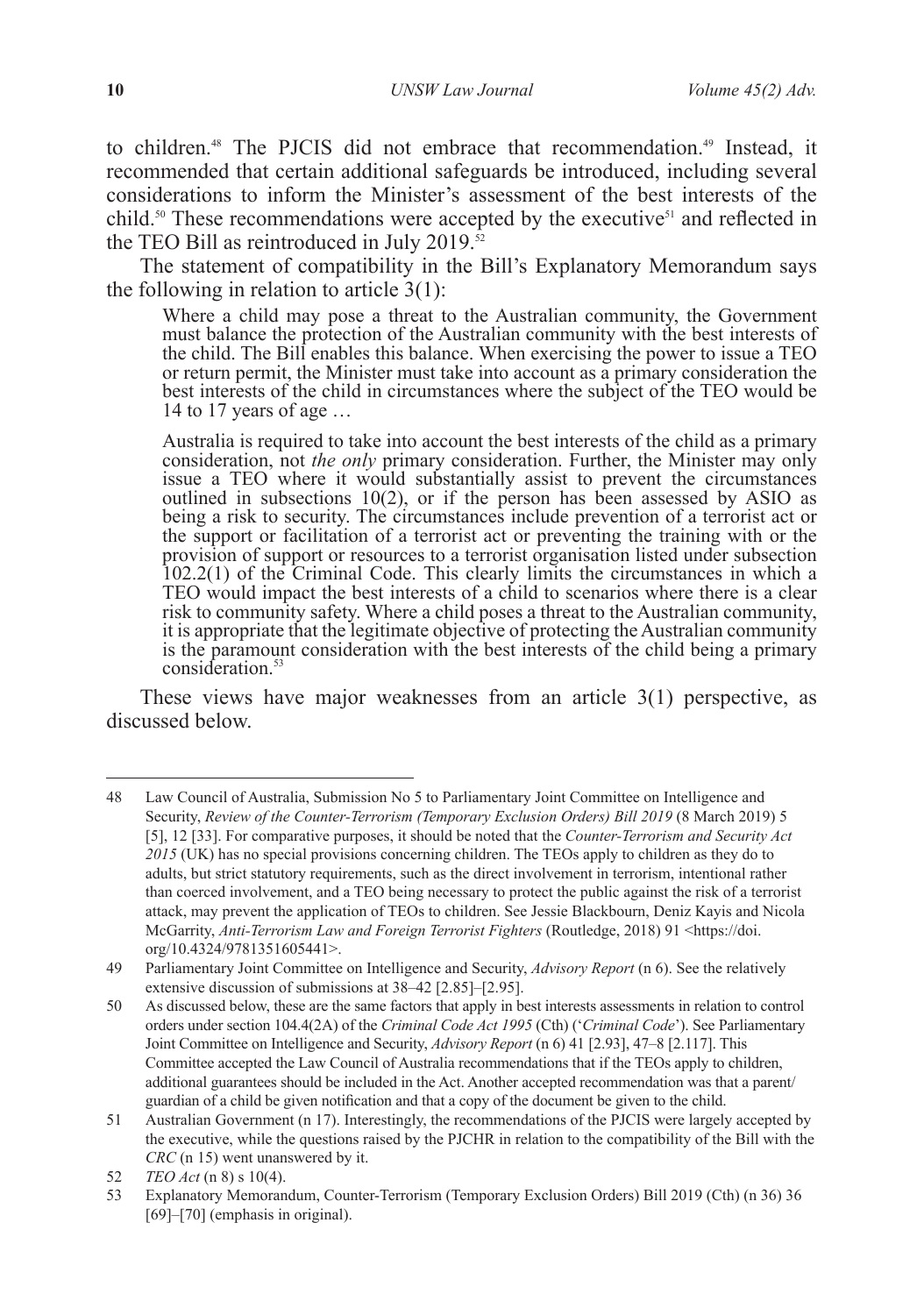### **A Factors Guiding the Consideration of the Best Interests of the Child**

The considerations relevant for establishing the best interests of the child when making a TEO, as listed in section 10(4) of the *TEO Act*, are useful in principle. They could improve the uniformity of decision-making by guiding the Minister's discretion and they enable the consideration of certain matters pertaining to individual children. However, these factors do not fully address the concerns in relation to the *TEO Act*'s alignment with article 3(1) of the *CRC*.

In the Explanatory Memorandum to the TEO Bill, the government defended its approach to the best interests of the child by referring to division 104 of the schedule to the *Criminal Code Act 1995* (Cth) ('*Criminal Code*'), which deals with terrorism and provides for control orders to be made in relation to relevant persons54 – including children.55 Section 104.4(2) of the *Criminal Code* provides that, in establishing the obligations, prohibitions and restrictions attached to a control order, a court

must take into account:

- (a) as a paramount consideration in all cases the objects of this Division (see section 104.1); and
- (b) as a primary consideration in the case where the person is 14 to 17 years of age – the best interests of the person;  $56$

Section 104.4(2A) provides the factors that must be taken into account by a court when it establishes the best interests of the child. These factors are identical to those in section 10(4) of the *TEO Act* cited above in Part I. The reasoning of the executive seems to be that if control orders are best interests-compliant because of various purported safeguards, so too must be the TEOs which mirror them in that regard. The Explanatory Memorandum justifies making the best interests of the child a *primary* consideration and the safety of the community of *paramount importance*, stating that:

This is consistent with Division 104 of the Criminal Code, which relates to control orders. This subsection, taken together with subsection 10(4), provides additional

<sup>54</sup> Control orders are made against individuals by designated courts, at the request of senior members of the Australian Federal Police, in order to protect the public against terrorist acts or to prevent support being provided for terrorist activities domestically or abroad: *Criminal Code* (n 50) s 104.1. The orders are not preceded by a criminal conviction on terrorism offences and do not depend on a criminal investigation unfolding against the individual concerned. They may contain various obligations, prohibitions and restrictions. The constitutional validity of control orders was challenged but upheld by the High Court in the case of *Thomas v Mowbray* (2007) 233 CLR 307 ('*Thomas v Mowbray*'). See Andrew Lynch, '*Thomas v Mowbray*: Australia's "War on Terror" Reaches the High Court' (2008) 32(3) *Melbourne University Law Review* 1182.

<sup>55</sup> The executive stated that '[t]he minimum age requirement of 14 years is consistent with Division 104 of the *Criminal Code*, which relates to control orders': Explanatory Memorandum, Counter-Terrorism (Temporary Exclusion Orders) Bill 2019 (Cth) (n 36) 6 [33].

<sup>56</sup> Since the 2016/2017 reporting cycle, the Department of Home Affairs has been recording and reporting on the number of control orders issued against children. In the latest recording cycles (2016/2017, 2017/2018, 2018/2019 and 2019/2020), no control orders have been made against children. For the relevant Department of Home Affairs reports, see 'Annual Reports', *Australian National Security* (Web Page) <https://www.homeaffairs.gov.au/reports-and-publications/reports/annual-reports>.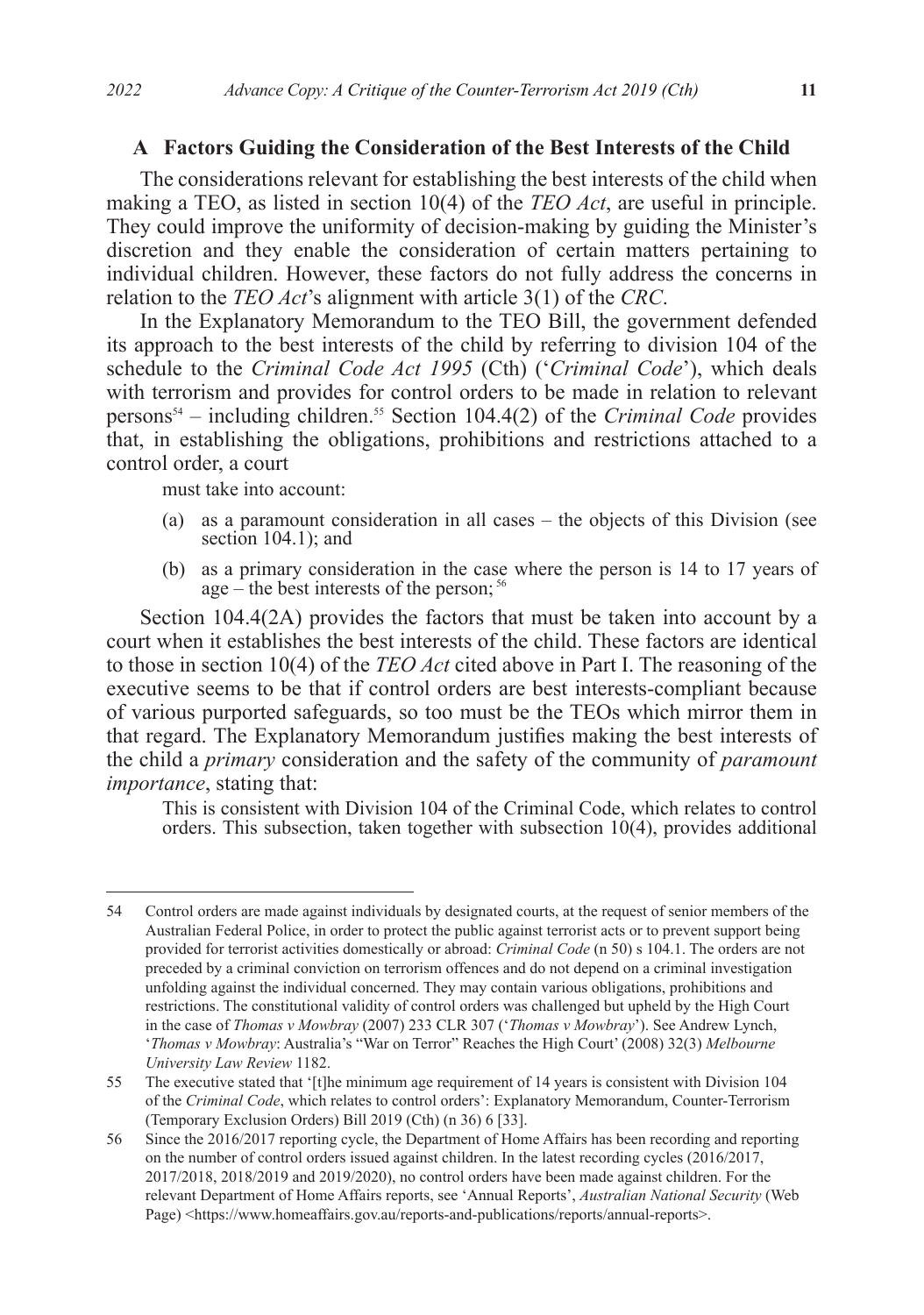safeguards for children recognising their particular vulnerability, consistent with Australia's international obligations, and protection of the Australian community.<sup>57</sup>

In relation to the factors listed in section 10(4) of the *TEO Act*, the Explanatory Memorandum states that these 'are consistent with section  $104.4(2\text{\AA})$  of the *Criminal Code*, which relates to control orders'.<sup>58</sup> Further:

This subsection, when taken with subsection 10(3) provides additional safeguards for children recognising their particular vulnerability, consistent with Australia's international obligations, and protection of the Australian community.

While both the *TEO Act* and the relevant provisions of the *Criminal Code* deal with terrorism-related measures, they operate in vastly different contexts, thus eroding the strength of the executive's analogical reasoning.

First, while control orders may have some similarities with TEOs when applied to 14–17-year-olds, section 104.28 of the *Criminal Code* limits the duration of control orders applicable to that age category to three months (renewable).<sup>59</sup> Under the *TEO Act*, children may be subject to TEOs for the same duration as adults.

Second, the compatibility of the *TEO Act* with the best interests of the child cannot be defended by analogy with control orders concerning children under the *Criminal Code.* The making of control orders involves the judiciary,<sup>60</sup> which is bound to assess the best interests of the child when making the order. There is no judicial involvement in the making of TEOs and the automatic review process does not provide sufficient safeguards for an independent consideration of the best interests of the children concerned.<sup>61</sup>

Third, the *Criminal Code* applies to persons envisaged to be on Australian territory, while the *TEO Act* concerns those outside the country. Factors that may be relevant and ascertainable when dealing with children residing in Australia may not be so for Australian children overseas.<sup> $\tilde{\omega}$ </sup> Prima facie, the factors in section 10(4) of the *TEO Act* are not objectionable as aides in determining the best interests of the child, but in the given context they are open to an application that could undermine the very interests that they are meant to safeguard, or they may be unascertainable or irrelevant.

Assume, for example, that the Minister, in considering making a TEO in relation to a 16-year-old boy associated with ISIL and held in a camp in Syria, wants to determine the best interests of this child in accordance with section 10(4). Do the

<sup>57</sup> Explanatory Memorandum, Counter-Terrorism (Temporary Exclusion Orders) Bill 2019 (Cth) (n 36) 7 [36].

<sup>58</sup> Ibid 7 [38].

<sup>59</sup> Point made by the Senate Standing Committee for the Scrutiny of Bills: *Scrutiny Digest No 3* (n 37) 10.

<sup>60</sup> In *Thomas v Mowbray* (n 54), a majority of the High Court decided that in issuing control orders courts exercise judicial rather than executive powers. See Lynch (n 54) 1200.

<sup>61</sup> See Part V of this article below.

<sup>62</sup> The factors in section 104.4(2A) of the *Criminal Code* can meaningfully inform the determination of the best interests of the child in the context of control orders: see, eg, *Criminal Code* (n 50) s 104.5(3)(f). One of the limitations to individual freedoms which could be included in a control order is 'a prohibition or restriction on the person accessing or using specified forms of telecommunication or other technology (including the internet)'. It makes sense, therefore, that in considering the best interests of the child when deciding whether to attach certain conditions to a control order, a court considers the mental health of the child and his/her right to receive an education: *Criminal Code* (n 50) s 104.4(2A)(b), (f).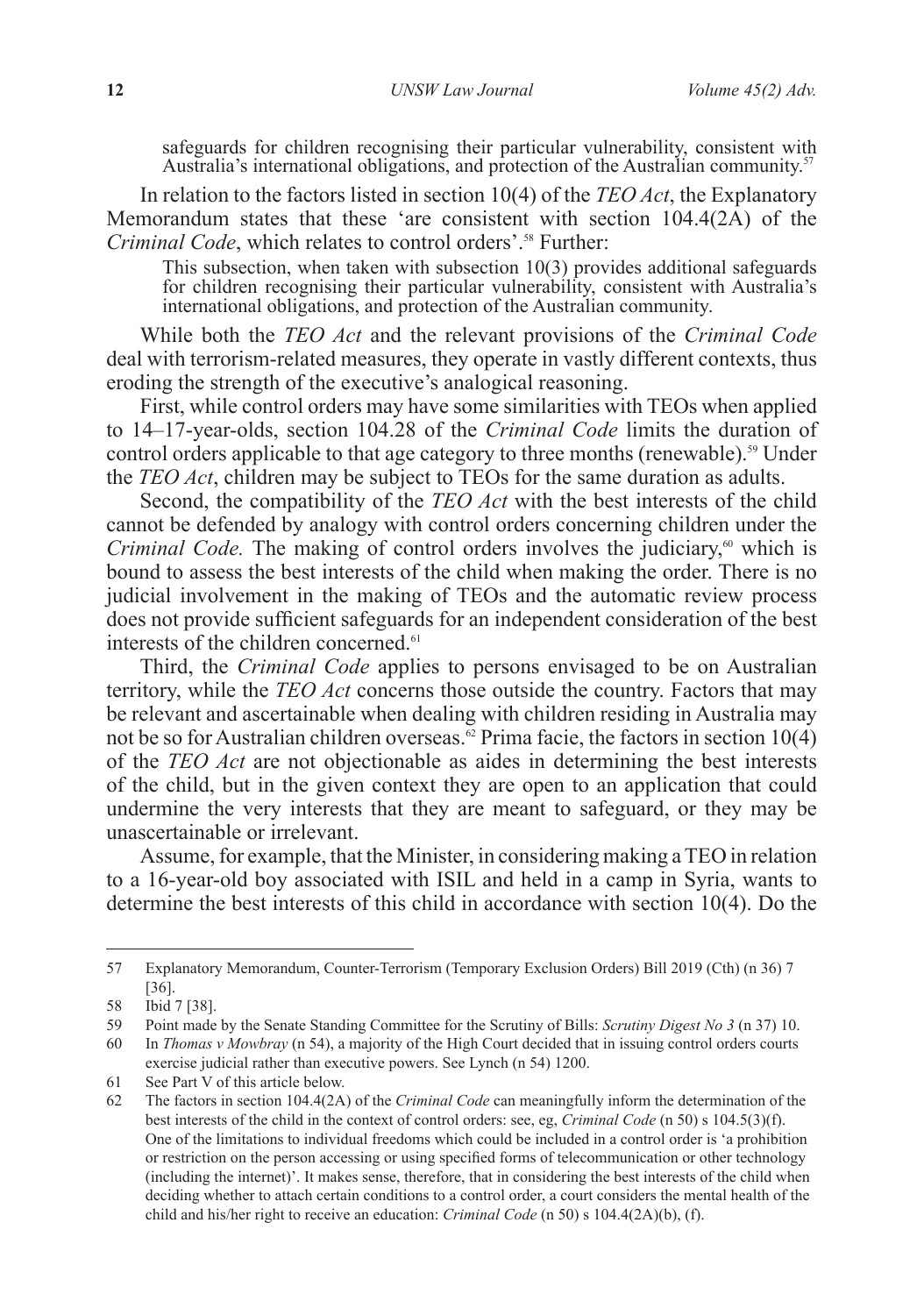criteria of sex and maturity in section  $10(4)(a)$  work in favour of or against making a TEO? What about the criteria of culture, traditions and religion in section 10(4) (a) and (e)? What if – as is likely the case – the child is of Muslim faith? Would this mean that a TEO is in the best interests of the child because it gives the child a further opportunity to be immersed in the traditions of a Muslim community? What about the relationship with family members specified in section  $10(4)(c)$ ? There have been no reports (to this writer's knowledge) about Australian teenagers going to conflict areas without their parents. Thus, in most cases, Australian children would be in conflict zones with their families (if they have survived).<sup>63</sup> In most cases, they would have made friends. Would these family and social ties enable the Minister to conclude that a TEO is in a child's best interests? These interrogations show that some of the factors in section 10(4) are reasonably open to an application that favours the making of an order that is quintessentially contrary to the best interests of the child. Among the factors listed in section 10(4), there are arguably only two that could weigh against the making of a TEO: physical and mental health in sub-section (b) and the right to receive an education in sub-section (d).

There are notable absences among the factors included in section 10(4), such as the physical safety of the child, the risk of arbitrary detention or detention in inhumane conditions, ill treatment, and lack of access to basic necessities, to name just a few. Surprisingly, when imposing conditions on a return permit, the Minister must consider whether the person has a lawful right to remain in or enter the territory of another state. If no such right exists, the Minister must consider whether the person would likely be detained, mistreated or harmed if not returning to Australia.<sup>64</sup> It seems arbitrary for these factors to be considered as relevant when issuing return permits but not when issuing TEOs.<sup>65</sup> Had the concern about the mistreatment of nationals – including children – overseas been genuine, this requirement would have been made a consideration during the *making* of TEOs.

When the legislative process was underway, it was common knowledge that Australian children who may become subjects of TEOs are at risk in terms of their safety, liberty and basic necessities. Arguably, the omission of those factors from section 10(4) permits the Minister to make decisions in which giving paramount importance to the interests of the community appears legally and morally

<sup>63</sup> The family of the well-known Australian terrorist Khaled Sharrouf is an example. Sharrouf left Australia in 2014 to join ISIL in Syria and was followed by his wife and five children. Sharrouf, his wife and two of their sons were apparently killed, leaving three of their children stranded in Syria: see Blackbourn, Kayis and McGarrity (n 48) 90. The older of the Sharrouf girls gave birth to two children while in Syria and was pregnant with a third at the time of repatriation. The Sharrouf children, and the three orphans of another Australian ISIL fighter (Yasin Rizvic), were brought home with the government's assistance: Rachel Clun, David Wroe and Kate Geraghty, 'Scott Morrison Opens the Door to Khaled Sharrouf's Children Coming Home', *The Sydney Morning Herald* (online, 5 April 2019) <https://www.smh.com. au/world/middle-east/khaled-sharrouf-s-children-can-return-to-home-scott-morrison-20190405-p51b39. html>; Helen Davidson, 'Children of Isis Terrorist Khaled Sharrouf Removed from Syria, Set to Return to Australia', *The Guardian* (online, 24 June 2019) <https://www.theguardian.com/australia-news/2019/ jun/24/children-isis-terrorist-khaled-sharrouf-return-australia-removed-syria>.

<sup>64</sup> *TEO Act* (n 8) s 16(8).

<sup>65</sup> Point raised by Senator Keneally during the Senate debates on the Bill: Commonwealth, *Parliamentary Debates*, Senate, 25 July 2019, 861 ('*Senate Debate*').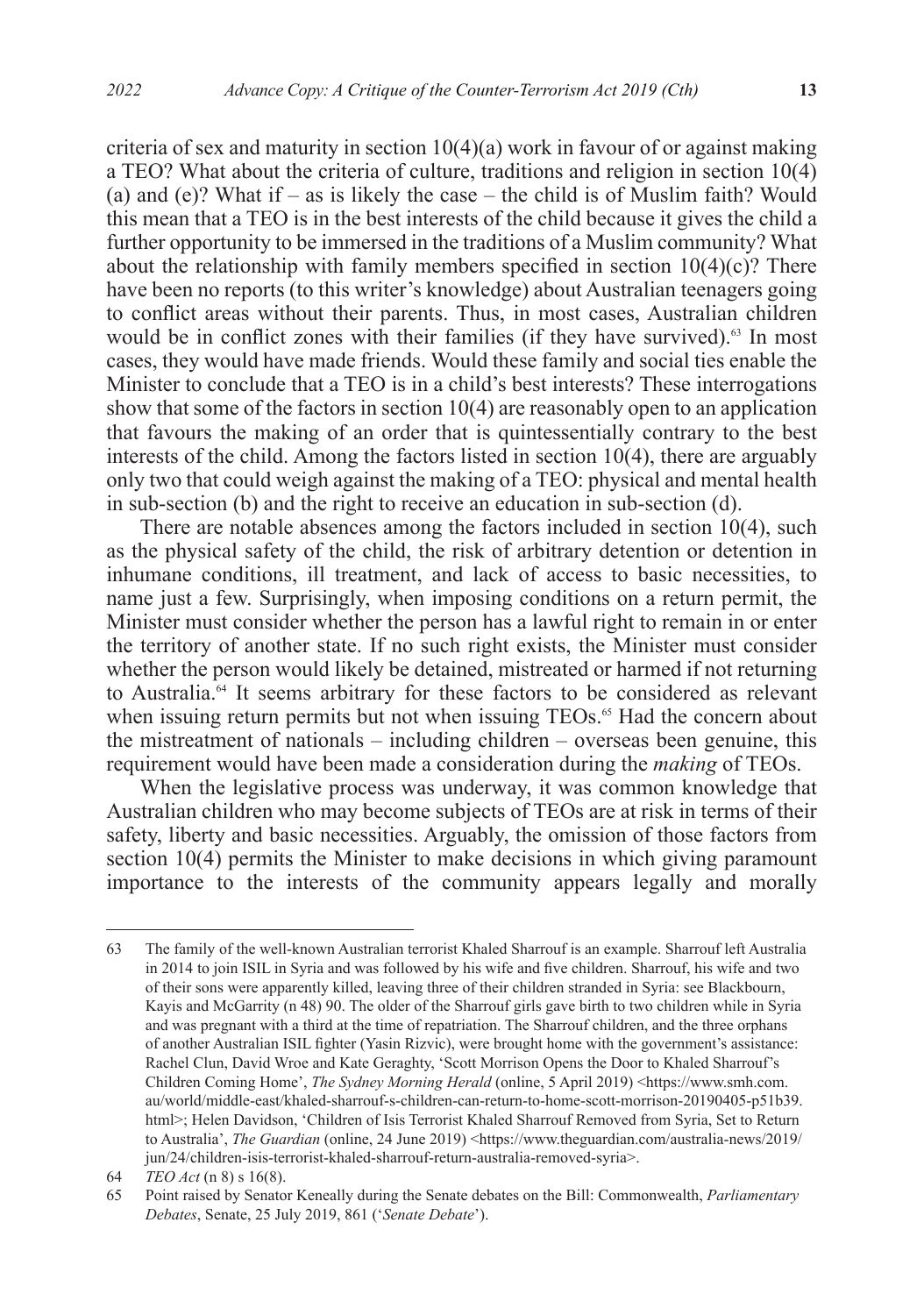unassailable, since the potentially devastating consequences that a TEO could have in relation to Australian children are not elicited. The fact that under section 10(4)(f) the Minister must take into consideration 'any other matter the Minister considers relevant' is positive but ultimately insufficient. Rather than being explicit considerations under the *TEO Act*, such factors remain at the discretion of the Minister – and this discretion is subject to weak controls.<sup>66</sup> Assuming that a TEO is taken on judicial review, there is the additional hurdle of demonstrating that the factors are relevant.<sup>67</sup> Ultimately, TEOs are at their core contrary to the best interests of the child. This cannot be remedied by transplanting into the *TEO Act* mandatory considerations designed for different purposes.

# **B Decisions Affecting Children Indirectly**

Under the *TEO Act*, giving a primary consideration to the best interests of the child is a requirement *only* when a TEO concerns a child *directly* (that is, the child is the subject of the TEO). In its *General Comment No 14*, the CRC Committee stressed that the best interests of the child is a primary consideration in all actions that concern a child, whether directly (when the child is the subject of certain measures) or indirectly (when the child is not the target of the measures, but is affected by them).<sup>68</sup>

No consideration of the best interests of the child is envisaged by the *TEO Act* when TEOs are made against the parents,<sup>69</sup> despite such orders affecting children. Children born abroad to Australian parents detained on account of their association with ISIL or taken abroad by their parents are particularly affected, given the obstacle created by TEOs to the return of the family unit to Australia.<sup>70</sup> The executive and legislators take no responsibility regarding these children, whose fate they consider the exclusive responsibility of their parents<sup> $\eta$ </sup> – a position contested in Part IV below. The situation of the children affected by TEOs against their parents is considered twice in the *TEO Act*: section 18(3)(d) requires that an application for a return permit provide information about any children of the

<sup>66</sup> See the discussion on the reviewing authority in Part V of this article.

<sup>67</sup> In *Minister for Aboriginal Affairs v Peko-Wallsend Ltd* (1986) 162 CLR 24, Mason J said at 39–40 that when not explicit, the relevant considerations 'must be determined by implication from the subject-matter, scope and purpose of the Act'. It can be argued, therefore, that considerations in relation to the safety and wellbeing of a child who has contravened anti-terror laws are not relevant considerations in the context of an Act whose main purpose is to protect the Australian community from terrorist activity. Nonetheless, it can be counter-argued that it would be consistent with the other factors in section 10(4) of the *TEO Act* to approach factors relating to the safety and wellbeing of the children concerned as relevant considerations. As illustrated in this brief discussion, what counts as relevant considerations in the context of section 10(4)(f) is likely to be contentious.

<sup>68</sup> *General Comment No 14* (n 41) 7 [19].

<sup>69</sup> The same view was expressed by Save the Children (n 16).

<sup>70</sup> Children left behind in Australia by foreign fighters are also affected but, considering that they have access to state and possibly family support, their situation may be less critical.

<sup>71</sup> In her speech during the second reading of the Bill, Senator Reynolds said that '[s]ome of these people even took their own children with them to be trained to hate, to become martyrs, to become murderers, to become jihadi': *Senate Debate* (n 65) 815. But this is as far as the moral outrage and the compassion for these children went.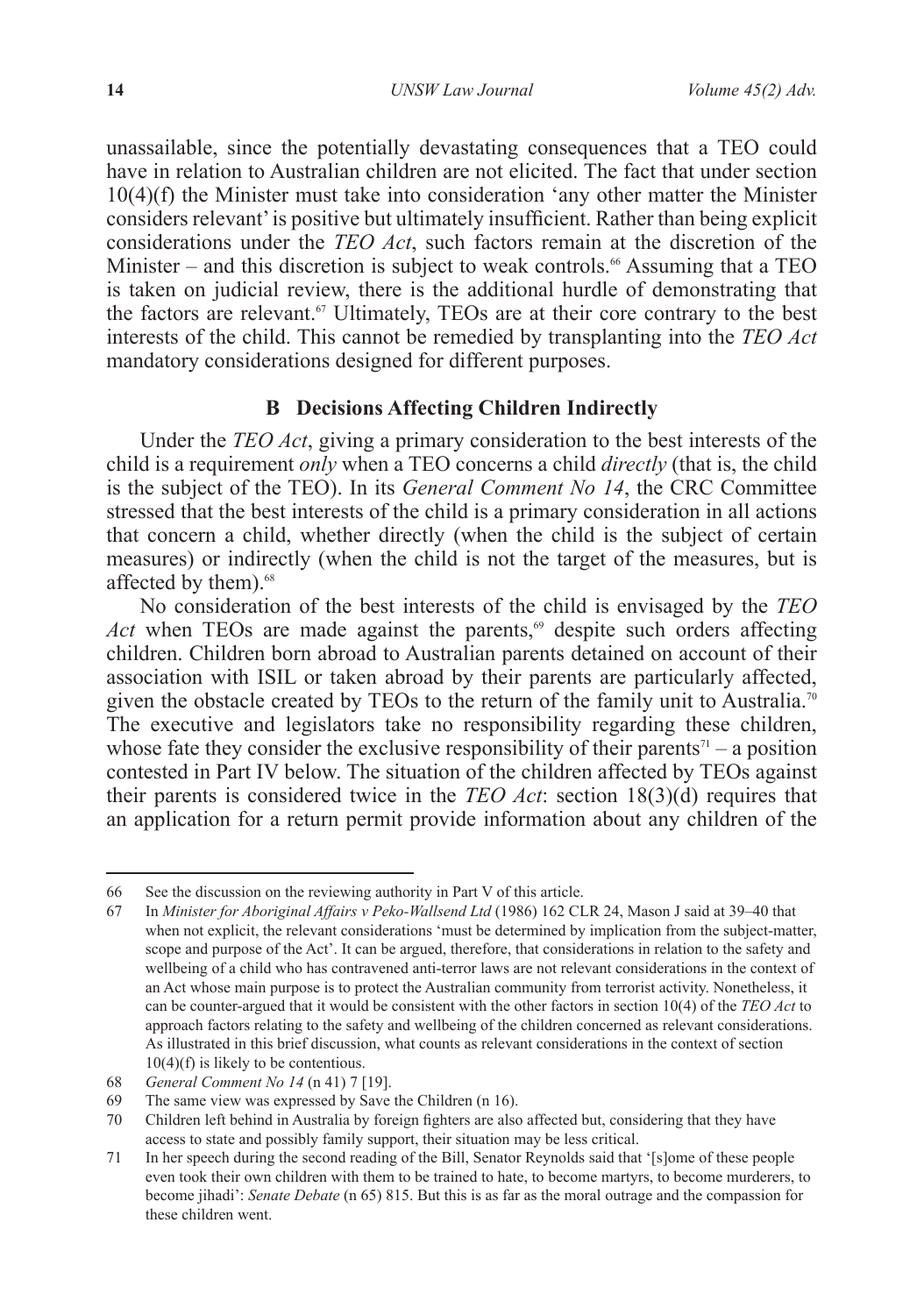TEO subject; and section 16(4) states that the Minister must consider the impact of imposing certain conditions on the return permit of a parent. However, neither provision requires that the best interests of the children be a primary consideration. Instead, children are made a marginal consideration so late in the decision-making process that by the time they are given any attention, their rights will have been significantly limited.

### **C Giving Meaningful Consideration to the Best Interests of the Child**

The *TEO Act* mentions the 'best interests' of the child,<sup>72</sup> but seems to pay mere lip service to a concept that is too well-accepted to be completely ignored.

The *TEO Act* undermines the process of establishing what is in the best interests of the concerned child, which requires having relevant and sufficient information to do so. As put by the CRC Committee, '[f]acts and information relevant to a particular case must be obtained by well-trained professionals in order to draw up all the elements necessary for the best-interests assessment'.73 One 'vital element'74 in establishing what is in the best interests of a child is listening to the views of the child in that respect. The *TEO Act* fails in relation to both requirements.

First, the *TEO Act* is silent on how and from where the relevant information for making a best interests assessment is to be gathered. For example, issues pertaining to the maturity and mental health of a child, or the benefit to the child of having a meaningful relationship with her/his family – all factors in section 10(4) – can only be ascertained through close and specialised contact with the child. Such contact is not anticipated by the *TEO Act* and in any case would be difficult to achieve due to the child being overseas. Further, the *TEO Act* does not require that a specific report be provided to the Minister, or that the Minister seek information proactively.<sup>75</sup> In the absence of a direct engagement with the child or another effective mechanism to gather information, it is difficult to gauge what type and amount of relevant information would be available to the Minister to assess the best interests of the child.

The *TEO Act* goes further in undermining the best interests of the child by providing the Minister with a valid defence to remaining passive where information about a child is insufficient. As specified in section  $10(5)(a)$ , the factors mentioned in section 10(4) must be taken into consideration 'only to the extent that the matters are known to the Minister'.76 Thus, the review processes (by the reviewing authority or a court, as discussed in Part V) are likely to be ineffective, since the Minister can

<sup>72</sup> *TEO Act* (n 8) ss 10(3)(b), (4), 16(5)(b), (6).<br>73 *General Comment No 14* (n 41) 19 [92].

<sup>73</sup> *General Comment No 14* (n 41) 19 [92].

<sup>74</sup> Ibid 18 [89].

<sup>75</sup> Comparable legislation is unhelpful in this regard. As mentioned previously, the *Counter-Terrorism and Security Act 2015* (UK) (part 1, chapter 2, titled 'Temporary exclusion from the United Kingdom') has no age-related restrictions in relation to TEOs and no separate provisions relating to children.

<sup>76</sup> *TEO Act* (n 8) s 10(5)(a). Arguably, this provision protects the Minister against his/her decision being set aside in judicial review on grounds of unreasonableness as a result of the Minister's failure to conduct reasonable inquiries in relation to the situation of the child. For a discussion of reasonable inquiries and unreasonableness as grounds of judicial review of administrative action, see Michael Head, *Administrative Law: Context and Critique* (Federation Press,  $4<sup>th</sup>$  ed, 2017) 193. The failure to make an inquiry may lead to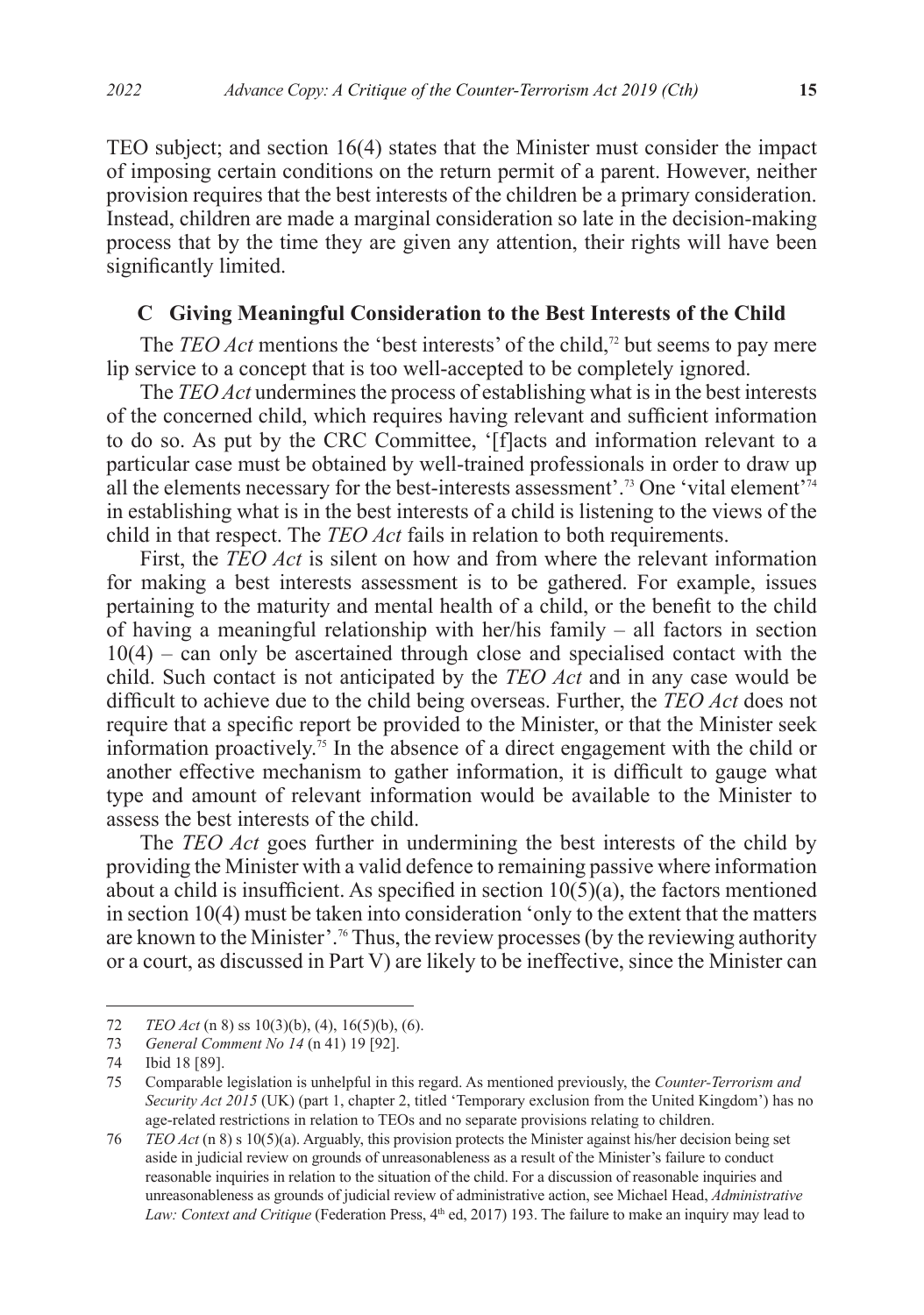simply argue lack of awareness of relevant matters affecting the child. Furthermore, the Minister is not required to disclose to the reviewing authority materials relating to the TEO decision if he/she considers this contrary to public interest.<sup>77</sup> It is also generally unclear what amount of information concerning individuals is needed for the Minister to justify a TEO, considering that an order made under section 10(2) (b) is based on an individual security assessment, while one made under section  $10(2)(a)$  is not. By implication, children who individually might not present a clear security risk could be prevented from returning to Australia<sup>78</sup> on account of an uncertain or diffuse risk to the Australian community.

Second, in exercising the powers under the *TEO Act*, the Minister 'is not required to observe any requirements of procedural fairness'.79 The subject is not present or even notified, and has no opportunity to make representations, when the reviewing authority conducts its review of TEOs.<sup>80</sup> Indeed, neither the child nor any other interested person is entitled to make any submissions in the making or review of the TEO. This is, ultimately, an interference with articles 3(1) and 12 of the *CRC* (a child's right to be heard in decisions concerning her/him), which the executive defended by arguing that the affected child was entitled to apply for and obtain a return permit.81 However, as discussed in Part V, the return permit process is not an effective protection mechanism against interference with the relevant *CRC* rights.

Another major flaw in the executive's approach to the best interests of the child is the distortion of the procedural dimension of article 3(1) of the *CRC*. 82 Although internationally accepted,<sup>83</sup> this procedural dimension is not meant to defeat the substance of the best interests standard $84$  or to allow for a formalistic consideration of the best interests of the child – as seems to be the case in the *TEO Act*. Sections 10(3)–(5) of the *TEO Act* sideline the internationally accepted requirements regarding the best interests of the child, such as flexibility in decision-making, responsiveness to individual circumstances, and sufficient information to enable an informed decision  $85$ 

a decision being found to be unreasonable: see, eg, *Minister for Immigration and Citizenship v SZIAI* [2009] 83 ALJR 1123 [20] (French CJ, Gummow, Hayne, Crennan, Kiefel and Bell JJ).

<sup>77</sup> *TEO Act* (n 8) s 14(3).

<sup>78</sup> The same concern was raised by the PJCHR in *Report 2* (n 37) 43 [1.167].

<sup>79</sup> *TEO Act* (n 8) s 26. On procedural fairness, see *Minister for Immigration and Border Protection v WZARH* (2015) 256 CLR 326, 335 [30] (Kiefel, Bell and Keane JJ); *Re Minister for Immigration and Multicultural Affairs; Ex parte Miah* (2001) 206 CLR 57, 70 [53] (Gleeson CJ and Hayne J).

<sup>80</sup> *TEO Act* (n 8) s 14(6).

<sup>81</sup> Explanatory Memorandum, Counter-Terrorism (Temporary Exclusion Orders) Bill 2019 (Cth) (n 36) 37–8 [77]–[79].

<sup>82</sup> That is, giving consideration to the best interests of the child. It is reminded that according to *General Comment No 14*, article 3(1) contains, inter alia, a rule of procedure: *General Comment No 14* (n 41) 4 [6].

<sup>83</sup> Ibid.

<sup>84</sup> Which is 'to secure the holistic physical, psychological, moral and spiritual integrity of the child and promote his or her human dignity': ibid 3–4 [4]–[5].

<sup>85</sup> See *General Comment No 14* (n 41), which provides that the best interests of the child 'should be adjusted and defined on an individual basis, according to the specific situation of the child or children concerned, taking into consideration their personal context, situation and needs': at 9 [32]. The focus on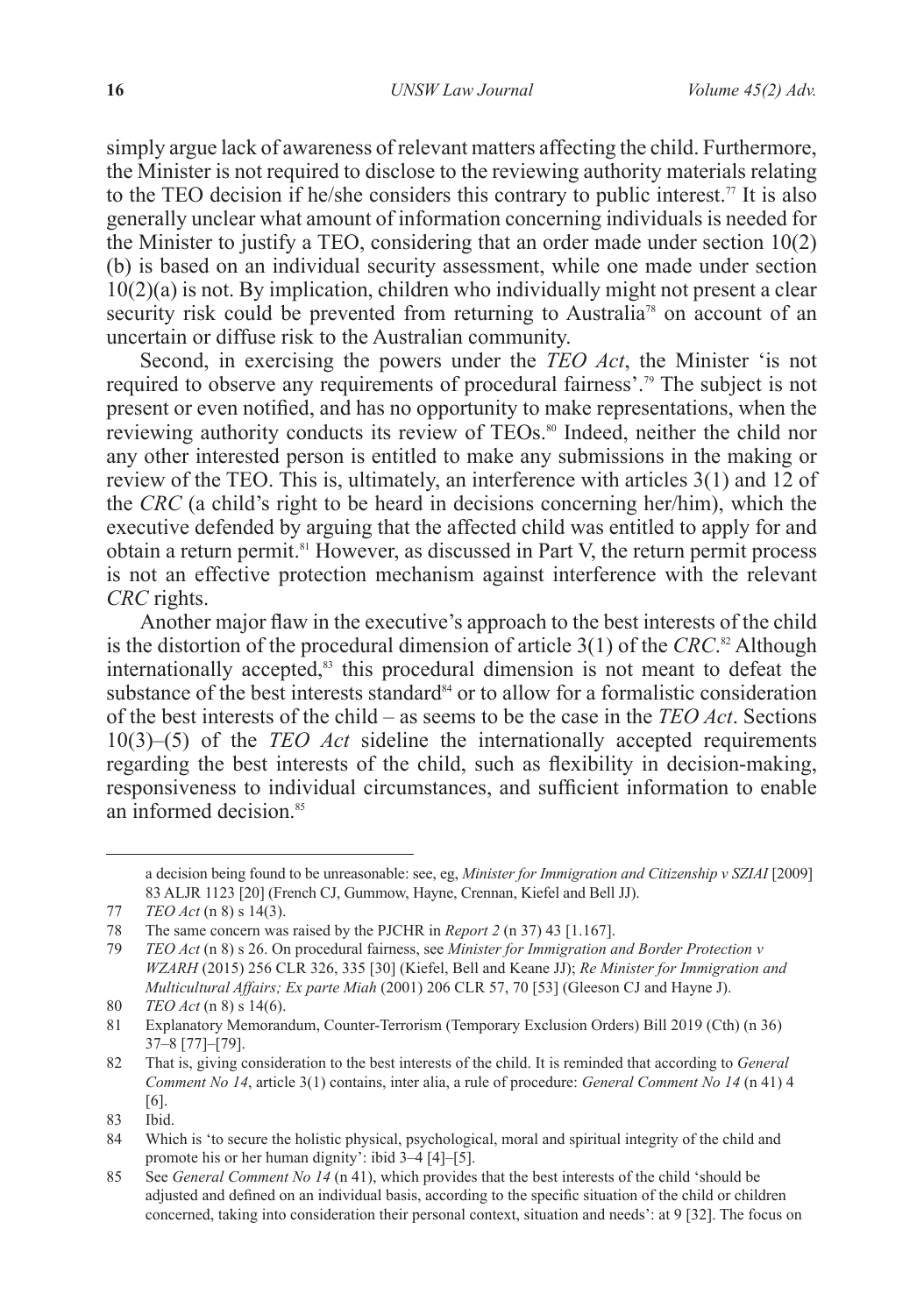Article 3(1), as interpreted by the CRC Committee and by the High Court in *Minister of State for Immigration and Ethnic Affairs v Teoh* ('*Teoh*'),<sup>86</sup> does not require that the best interests of the child prevail at all times when in conflict with other legitimate interests, provided that certain guarantees are respected when balancing those interests. According to the Committee, to prioritise other interests, a decision-maker must 'demonstrate, in a credible way, why the best interests of the child were not strong enough to be [sic] outweigh the other considerations'. $87$ Further, '[i]t is not sufficient to state in general terms that other considerations override the best interests of the child; all considerations must be explicitly specified in relation to the case at hand, and the reason why they carry greater weight in the particular case must be explained'.<sup>88</sup>

This position is similar to that taken by Mason CJ and Deane J in *Teoh*. 89 While some aspects of *Teoh* have been controversial,<sup>90</sup> the interpretation of article 3(1) by these two Justices has not been challenged and should inform the assessment of compatibility with human rights under the *Scrutiny Act*: 91

individualised assessments is further developed in part V of the *General Comment*. It is interesting to note that the PJCHR draws significantly from this *General Comment*: *Report 2* (n 37) 52–3 [1.200]–[1.202]), which is nonetheless conspicuously absent from the Explanatory Memorandum.

<sup>86</sup> *Teoh* (n 23). Mr Teoh was a Malaysian national who lived in Australia on a temporary visa. He was denied permanent residency and faced deportation as a result of being involved in drug-related crimes. He successfully challenged the denial of a visa on the basis that the decision-maker did not consider Mr Teoh's legitimate expectation, arising from the ratification by Australia of the *CRC* (n 15), that the best interests of his children would be given a primary consideration in the decision-making process as required by the *CRC*.

<sup>87</sup> *General Comment No 14* (n 41) 20 [97].

<sup>88</sup> Ibid.

<sup>89</sup> See, eg, Law Council of Australia (n 48) 12 [32].

<sup>90</sup> The controversial aspect of the case concerned the reliance by the majority on the concept of legitimate expectation as a vehicle to give legal effect to a ratified but unincorporated international treaty (ie the *CRC* (n 15)). According to Mason CJ and Deane J (with whom Toohey J agreed), a ratified international treaty created a legitimate expectation that in exercising statutory discretion, administrative decisionmakers would comply with the treaty in certain conditions: *Teoh* (n 23) 291 (Mason CJ and Deane J), 301 (Toohey J). A strong dissent was written by McHugh J: at 305 ff. The criticism of *Teoh* has focused on the majority's approach to legitimate expectation: see, eg, McHugh and Gummow JJ in *Re Minister for Immigration and Multicultural Affairs; Ex parte Lam* (2003) 214 CLR 1, 28–31 [84]–[96]. Yet, the interpretation of article 3(1) of the *CRC* drew little critical attention. For general discussions on *Teoh*, see Matthew Groves, 'Treaties and Legitimate Expectations: The Rise and Fall of *Teoh* in Australia' (2010) 15(4) *Judicial Review* 323; Matthew Groves, 'Is *Teoh*'s Case Still Good Law?' (2007) 14(3) *Australian Journal of Administrative Law* 126; Michael Taggart, '"Australian Exceptionalism" in Judicial Review' (2008) 36(1) *Federal Law Review* 1 <https://doi.org/10.22145%2Fflr.36.1.1>.

<sup>91</sup> Mason CJ and Deane J's interpretation of article 3(1) of the *CRC* (n 15) in *Teoh* (n 23) resonates with subsequent comparative law developments. See, eg, *Baker v Canada (Minister of Citizenship and Immigration)* [1999] 2 SCR 817; *Canadian Foundation for Children, Youth and the Law v Canada (Attorney General)* [2004] 1 SCR 76 (especially the majority judgment penned by McLachlin CJ); *ZH (Tanzania) (FC) (Appellant) v Secretary of State for the Home Department (Respondent)* [2011] UKSC 4. For cases taking a similar approach in France, see Meda Couzens, 'France' in Ton Liefaard and Jaap E Doek (eds), *Litigating the Rights of the Child: The UN Convention on the Rights of the Child in Domestic and International Jurisprudence* (Springer, 2015) 123 <https://doi.org/10.1007/978-94-017-9445-9>.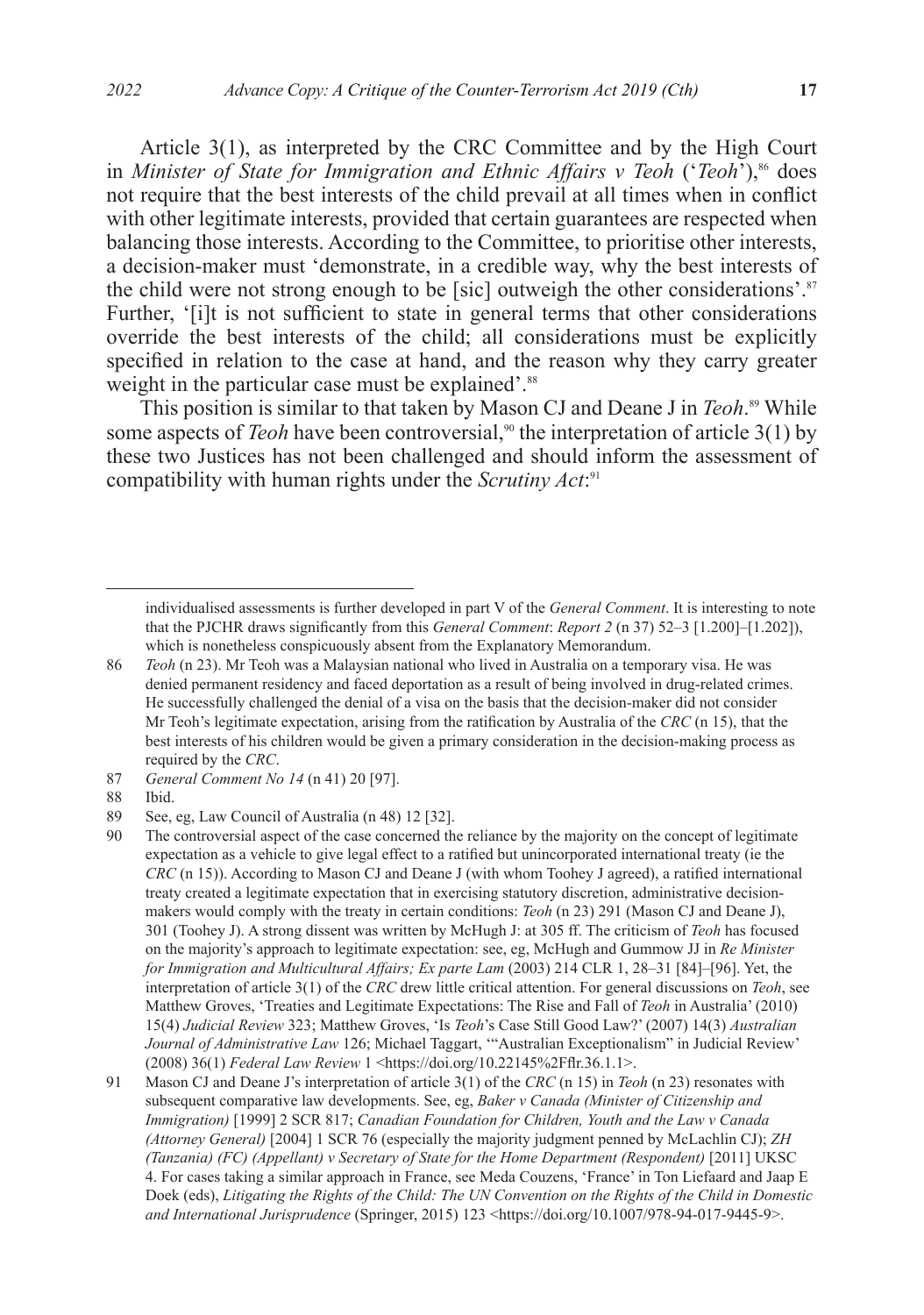A decision-maker with an eye to the principle enshrined in the Convention would be looking to the best interests of the children as a primary consideration, asking whether the force of any other consideration outweighed it.<sup>9</sup>

When the best interests of the child are an afterthought that can override a decision compliant with policy only if something 'compelling enough'<sup>93</sup> is shown, they are not a 'primary consideration'.<sup>94</sup>

A central aspect of the CRC Committee and High Court interpretations of article 3(1) is the basic premise of any balancing process: weighing up conflicting interests is realistically possible only where the decision-maker is open to multiple possibilities. Balancing is negated when the solution is predetermined by legislation. As put by the CRC Committee, taking into account the best interests of the child as a primary consideration implies 'a willingness to give priority to those interests in all circumstances, but especially when an action has an undeniable impact on the children concerned'.<sup>95</sup> Thus, while article  $3(1)$  does not demand an automatic prioritisation of the best interests of the child, it does require, at a minimum, a statutory framework that permits these interests to be prioritised when possible and decision-makers who are willing to do so.

The government portrayed the Bill as enabling a balancing of the best interests of the child with the safety interests of the community.<sup>96</sup> This is disingenuous, since the Bill explicitly and automatically prioritises community safety as the 'paramount consideration', creating a tension between the Bill and the *CRC*.<sup>97</sup> The PJCHR<sup>98</sup> and the Standing Committee for the Scrutiny of Bills<sup>99</sup> raised similar concerns with

<sup>92</sup> *Teoh* (n 23) 292 (Mason CJ and Deane J).

Ibid.

<sup>94</sup> For a different view, see Margaret Allars, 'One Small Step for Legal Doctrine, One Giant Leap towards Integrity in Government: Teoh's Case and the Internationalisation of Administrative Law' (1995) 17(2) *Sydney Law Review* 204, 232.

<sup>95</sup> *General Comment No 14* (n 41) 10 [40].<br>96 Explanatory Memorandum. Counter-Ter

<sup>96</sup> Explanatory Memorandum, Counter-Terrorism (Temporary Exclusion Orders) Bill 2019 (Cth) (n 36) 36 [69].

<sup>97</sup> *TEO Act* (n 8) s 10(3). Numerous submissions to parliamentary committees have expressed the same concern: see Rebecca Ananian-Welsh, Jessie Blackbourn and Nicola McGarrity, Submission No 4 to Parliamentary Joint Committee on Intelligence and Security, *Review of the Counter-Terrorism (Temporary Exclusion Orders) Bill 2019* (8 March 2019) 9; Immigration Advice and Rights Centre, Submission No 6 to Parliamentary Joint Committee on Intelligence and Security, *Review of the Counter-Terrorism (Temporary Exclusion Orders) Bill 2019* (8 March 2019) 3; Australian Human Rights Commission, Submission No 2 to Parliamentary Joint Committee on Intelligence and Security, *Review of the Counter-Terrorism (Temporary Exclusion Orders) Bill 2019* (8 March 2019); Peter McMullin Centre on Statelessness, Submission No 7 to Parliamentary Joint Committee on Intelligence and Security, *Review of the Counter-Terrorism (Temporary Exclusion Orders) Bill 2019* (8 March 2019) 5. The Law Council of Australia submitted that this approach was contrary to the *International Covenant on Civil and Political Rights*, opened for signature 16 December 1966, 999 UNTS 171 (entered into force 23 March 1976) ('*ICCPR*'): Law Council of Australia (n 48) 12 [32].

<sup>98</sup> *Report 2* (n 37) 51–2 [1.197]–[1.199].

<sup>99</sup> Senate Standing Committee for the Scrutiny of Bills, *Scrutiny Digest* (Digest No 2 of 2019, 28 March 2019) 35–6 [1.121]. The same concerns were raised after the Bill was reintroduced in July 2019: *Scrutiny Digest 3* (n 37) 10 [1.30].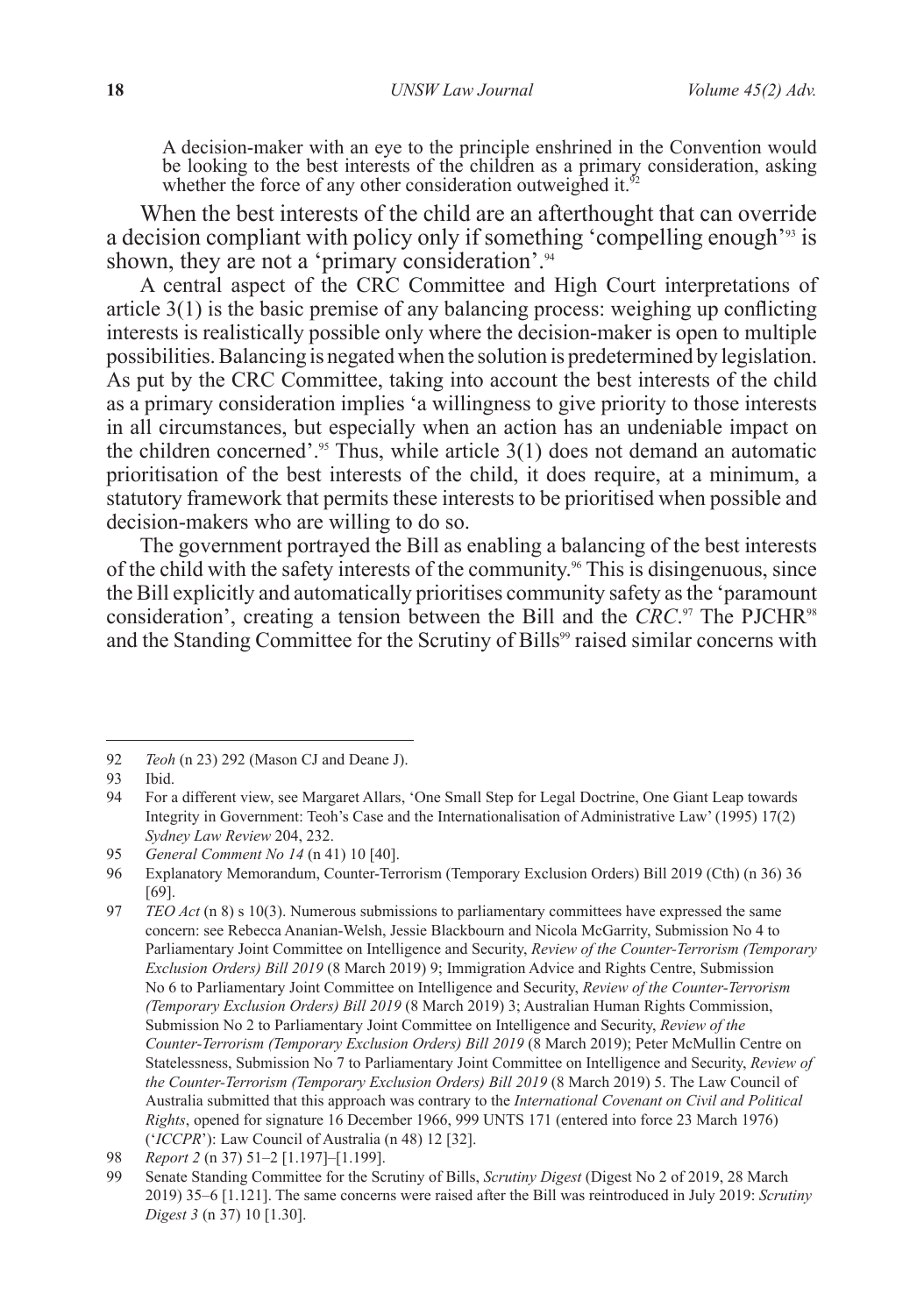the executive, but recommendations to make both community safety and the best interests of the child primary considerations went unheeded.<sup>100</sup>

The sidelining of the best interests of the child is facilitated by the *TEO Act*'s general requirements for the making of a TEO. Most children aged 14–17 who are in conflict zones pose (or could be presented as posing) *some* risk to Australian society,<sup>101</sup> even when they have not been involved in fighting or supported ISIL.<sup>102</sup> Indoctrination and socialisation have made the 'jihadist caliphate' the reference point for the identity of many children.<sup>103</sup> As put by the Independent National Security Legislation Monitor, 'once someone was in ISIL's controlled territory it was almost impossible for them to remain neutral: in practice, either they became an ISIL victim or they had to serve ISIL or act under its instruction'.104 Returnees (adults and children) from conflict zones pose potential danger in relation to the planning of attacks and the recruitment and radicalisation of others.105 They are expected to be influential because of their experience in conflict zones and their security awareness, connections and ability to conceal their illicit activities.<sup>106</sup> It appears, therefore, easy to make the case that by simply being in a conflict zone marred by terrorist activity, children pose *some* terror-related danger to society that would justify the Minister suspecting 'on reasonable grounds that making the order would substantially assist' in, for example, preventing a terrorist act.<sup>107</sup> This would justify the interests of the community being prioritised over the best interests of the child. The Explanatory Memorandum seeks to justify the priority given by the Bill to community security through the *threat* posed by some children.<sup>108</sup> But there is a disjuncture between this justification and the wording of the *TEO Act*, because a 'threat' posed by an individual child is not a prerequisite for the making of a TEO.109 If averting threats was so central to the Bill, it is surprising that the term is not used in the relevant sections of the *TEO Act*.

The problems identified above illustrate that the executive and the legislature paid only perfunctory attention to the best interests of children in drafting the *TEO Act*. At a minimum, genuine concern would have been reflected in a differentiated

<sup>100</sup> Ananian-Welsh, Blackbourn and McGarrity (n 97) 9.

<sup>101</sup> The Special Rapporteur on the situation of children in armed conflict argued that children should not be distinguished based on the degree of risk they pose, as all children are in need of reintegration and rehabilitation services: *Report of the Special Representative for Children* (n 3) 7 [20].

<sup>102</sup> On the potential for radicalisation in Al-Hawl, see Louisa Loveluck and Souad Mekhennet, 'At a Sprawling Tent Camp in Syria, ISIS Women Impose a Brutal Rule', *The Washington Post* (online, 3 September 2019) <https://www.washingtonpost.com/world/at-a-sprawling-tent-camp-in-syria-isiswomen-impose-a-brutal-rule/2019/09/03/3fcdfd14-c4ea-11e9-8bf7-cde2d9e09055\_story.html>.

<sup>103</sup> Gina Vale, 'Cubs in the Lions' Den: Indoctrination and Recruitment of Children within Islamic State Territory' (Research Report, International Centre for the Study of Radicalisation, 2018) 27.

<sup>104</sup> Independent National Security Legislation Monitor, *Report to the Attorney-General: Review of the Operation, Effectiveness and Implications of Terrorism-Related Citizenship Loss Provisions Contained in the Australian Citizenship Act 2007* (Report, 2019) 53 [6.68].

<sup>105</sup> Ibid; Australian Security Intelligence Organisation, *Annual Report 2017–18* (Report, 25 September 2018) 22 <https://www.asio.gov.au/previous-reports-parliament.html>.

<sup>106</sup> Australian Security Intelligence Organisation (n 105) 22.

<sup>107</sup> *TEO Act* (n 8) s 10(2).

<sup>108</sup> Explanatory Memorandum, Counter-Terrorism (Temporary Exclusion Orders) Bill 2019 (Cth) (n 36) 36 [70].

<sup>109</sup> *TEO Act* (n 8) ss 10(2)(a), (b).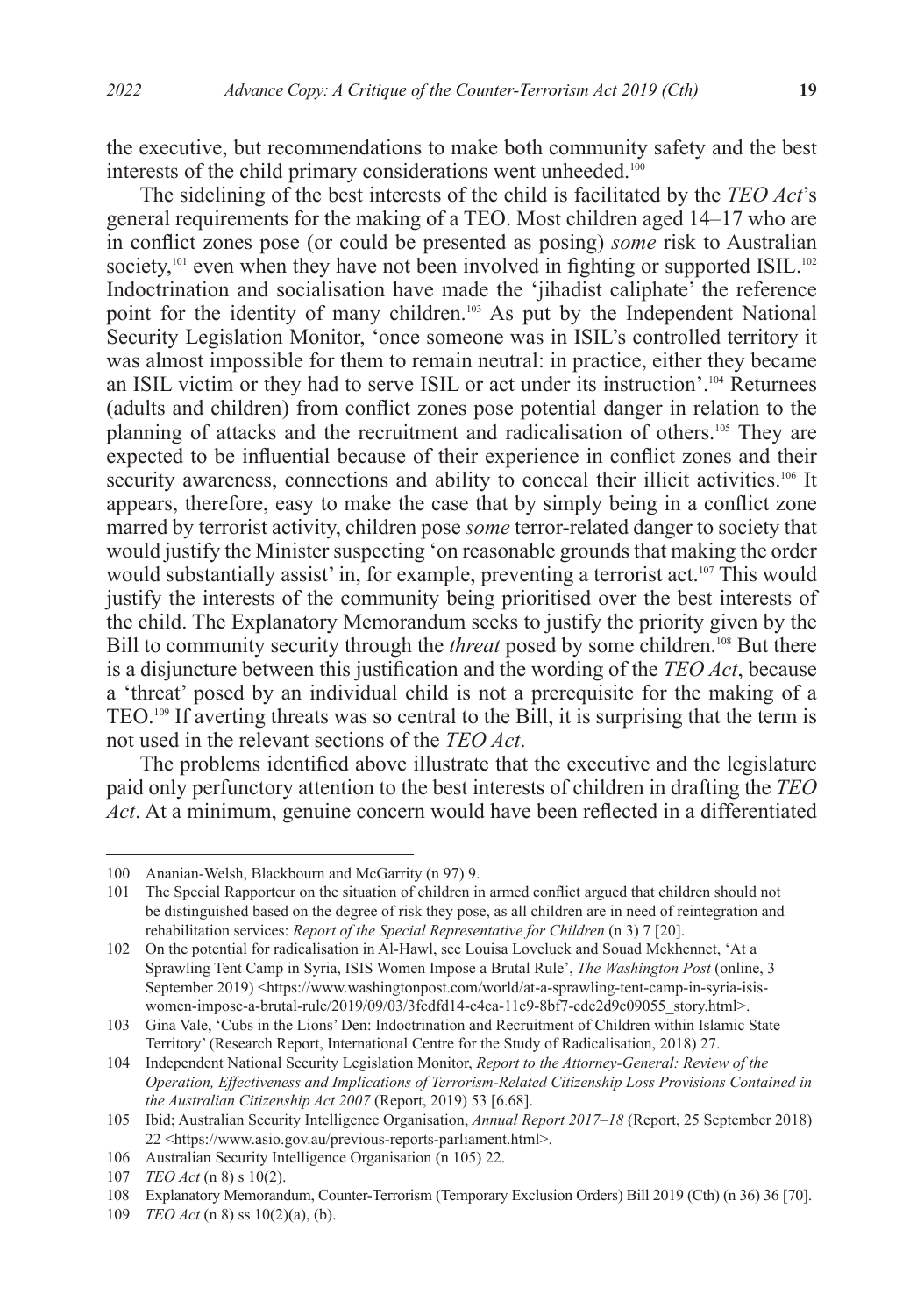approach to children in order to reduce the *TEO Act*'s negative impact on them. For example, the *TEO Act* could have excluded the application of TEOs to children, requiring instead an advanced notification of the intention to return,<sup>110</sup> or it could have required, like its UK counterpart, some indication that the child was involved in terrorist activity overseas.111 Further, the *TEO Act* could have prescribed a shorter maximum length for orders in relation to children, or it could have made TEOs in relation to children exceptional or non-renewable. The *TEO Act* does not recognise that children perceive time differently: a period of two years has a very different significance for a 15-year-old and a 30-year-old.<sup>112</sup> If the safely managed return of foreign fighters was the purpose of the *TEO Act*, 113 it is doubtful that executive agencies need up to two years, or even more, to prepare for the return of Australia's troublesome citizens – including children.114 An option more fitting with the managed return approach claimed by the executive would have been for the *TEO Act* to provide for short-term TEOs, with a duration limited to that necessary to decide on and prepare for the implementation of conditions attached to return permits.

Contrary to assertions by the executive, the *TEO Act* does not comply with article 3(1) of the *CRC* because, overall, it does not permit the best interests of children to be a primary consideration in making TEOs. The factors that must be considered by the Minister under section 10(4) are problematic and sometimes irrelevant; awareness or otherwise of the existence of these factors is controlled by the Minister; the affected children and those acting on their behalf are explicitly excluded from the decision-making process; and the best interests of the child are automatically subsidiary to community safety. It is difficult to see how an argument can be made by the executive, in good faith, that the *TEO Act* complies with article 3(1). That the executive insisted throughout the scrutiny process that the Bill was compliant is surprising and unsettling.

<sup>110</sup> *Report 2* (n 37) 45 [1.173].

<sup>111</sup> See especially *Counter-Terrorism and Security Act 2015* (UK) ss 2(2)–(3). See also Blackbourn, Kayis and McGarrity (n 48) 91.

<sup>112</sup> The African Committee of Experts reminds us that 'a year in the life of a child is almost six percent of his or her childhood': *Institute for Human Rights and Development in Africa (IHRDA) and Open Society Justice Initiative (on Behalf of Children of Nubian Descent in Kenya) v the Government of Kenya*, (African Committee of Experts on the Rights and Welfare of the Child, Decision No 002/Com/002/2009, 22 March 2011) 7 [33] ('*Nubian Children case*'). Addressing the safeguards for the protection of the best interests of the child, the CRC Committee states that '[t]he passing of time is not perceived in the same way by children and adults. Delays in or prolonged decision-making have particularly adverse effects on children as they evolve': *General Comment No 14* (n 41) 19 [93].

<sup>113</sup> In the second reading speech on 4 July 2019, Minister Peter Dutton stressed that the Bill ensures that 'law enforcement agencies can effectively manage these returns' in conditions of safety for the Australian community: Commonwealth, *Parliamentary Debates*, House of Representatives, 4 July 2019, 298 ('*House of Representatives Debate*'). This can be disputed, with the *TEO Act* better described as pursuing a managed *delay* of the return.

<sup>114</sup> Professor Helen Irving has noted that '[t]he question remains whether the power to make or review a TEO amounts, in itself, to an (invalid) exercise of judicial power': Helen Irving, 'Can We Come Home Now? *Temporary Exclusion Orders Act* Raises Serious Constitutional Concerns' [2019] 59 *Law Society Journal* 68, 69. That the constitutionality of the *TEO Act* is genuinely in dispute is perhaps illustrated by the fact that only three TEOs have been made since the *Act* was passed: Department of Home Affairs (Cth) (n 7) 67. The executive has further refused to make available the advice of the Solicitor-General in relation to the constitutionality of the *TEO Act*. See *Senate Debate* (n 65) 794 (Rex Patrick).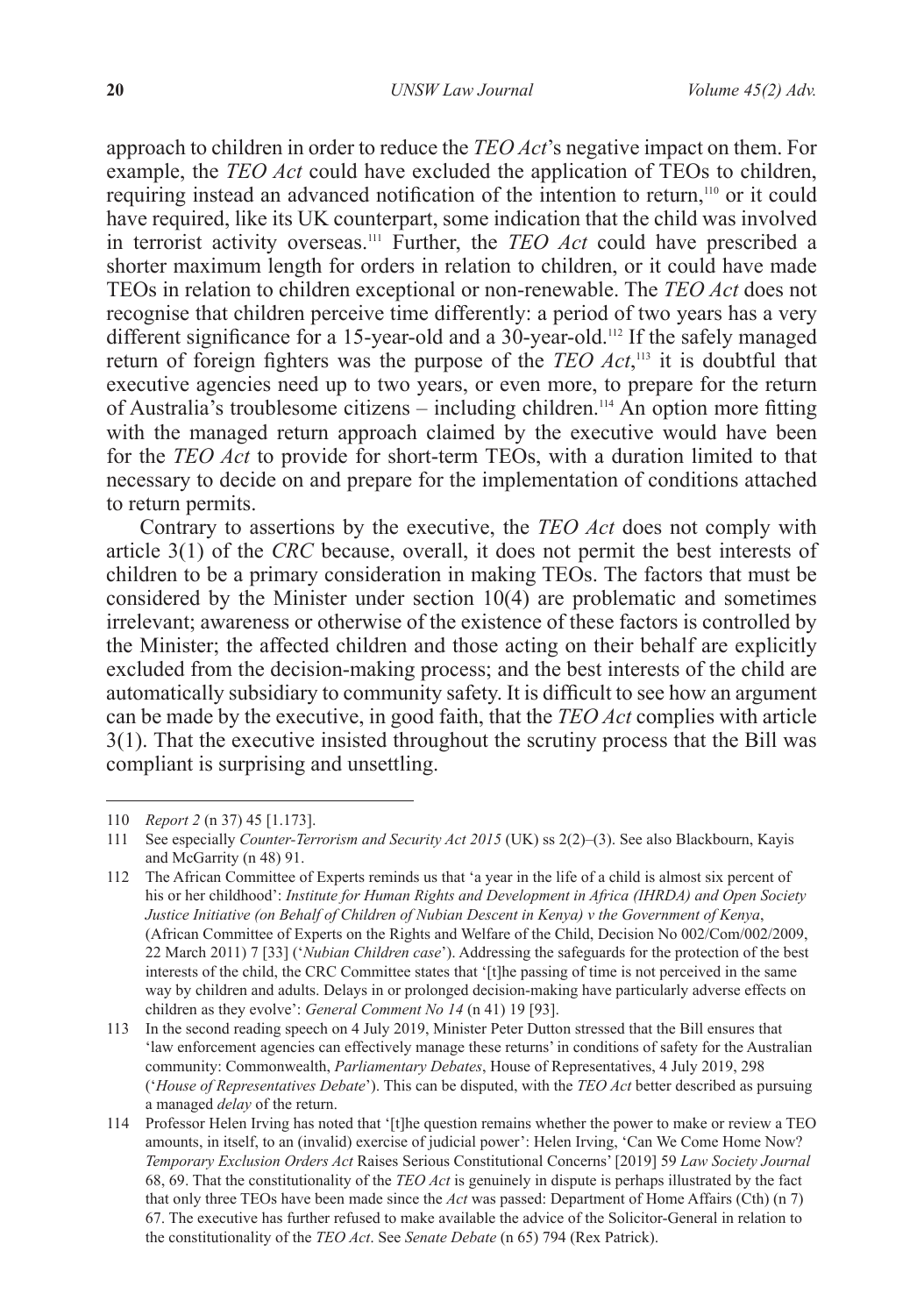# **IV NATIONALITY, IDENTITY, FAMILY AND PRIVACY RIGHTS: ARTICLES 7, 8, 9 AND 16 OF THE** *CRC*

This Part focuses on four relevant articles of the *CRC* that are notably absent from the compatibility assessment conducted by the executive and the relevant parliamentary committees: articles 7 (the right to acquire a nationality, inter alia), 8 (the right to preserve one's identity, including nationality), 9 (rights in relation to separation from parents) and 16 (privacy rights). It is not clear why these rights were omitted, but two possibilities can be suggested. First, they may have been misconceived as being beyond the territorial jurisdiction of Australia. Second, they may have been sidelined because they are interfered with indirectly, as a result of TEOs made against parents. As argued below, these rights should have been considered in the scrutiny process.

### **A Articles 7 and 8 of the** *CRC*

Article 7 of the *CRC* reads:

- 1. The child shall be registered immediately after birth and shall have the right from birth to a name, the right to acquire a nationality and as far as possible, the right to know and be cared for by his or her parents.
- 2. States Parties shall ensure the implementation of these rights in accordance with their national law and their obligations under the relevant international instruments in this field, in particular where the child would otherwise be stateless.

Article 8(1) requires that 'States Parties undertake to respect the right of the child to preserve his or her identity, including nationality, name and family relations as recognized by law without unlawful interference'.

Both articles are rich in normative content, encompassing a variety of rights. It is the nationality-related rights in these articles that are the focus of this discussion. A literal reading of the articles might question their relevance to the current discussion, since the *TEO Act* does not prevent a child from acquiring a nationality (article 7) and does not withdraw nationality from an Australian child (article  $8(1)$ ). However, a closer examination reveals that these rights are in fact engaged by the *TEO Act*.

The CRC Committee is yet to dedicate a general comment to the complex issues of nationality and citizenship<sup>115</sup> in a children's rights context.<sup>116</sup> The intricacies of

<sup>115</sup> Nationality is regulated by both domestic and international law and has multiple dimensions (human rights and inter-state). See, eg, Alice Edwards, 'The Meaning of Nationality in International Law in an Era of Human Rights: Procedural and Substantive Aspects' in Alice Edwards and Laura van Waas (eds), *Nationality and Statelessness under International Law* (Cambridge University Press, 2014) 11, 24 <https://doi.org/10.1017/CBO9781139506007.002>.

<sup>116</sup> For controversies in relation to the interpretation of this article, see Ineta Ziemele, 'Article 7: The Right to Birth Registration, Name and Nationality, and the Right to Know and Be Cared for by Parents' in André Alen et al (eds), *A Commentary on the United Nations Convention on the Rights of the Child* (Martinus Nijhoff, 2007) <https://doi.org/10.1163/ej.9789004148635.i-32.11>; Serena Forlati, 'Nationality as a Human Right' in Serena Forlati and Alessandra Annoni (eds), *The Changing Role of Nationality in International Law* (Routledge, 2013) 18 <https://doi.org/10.4324/9780203436974>.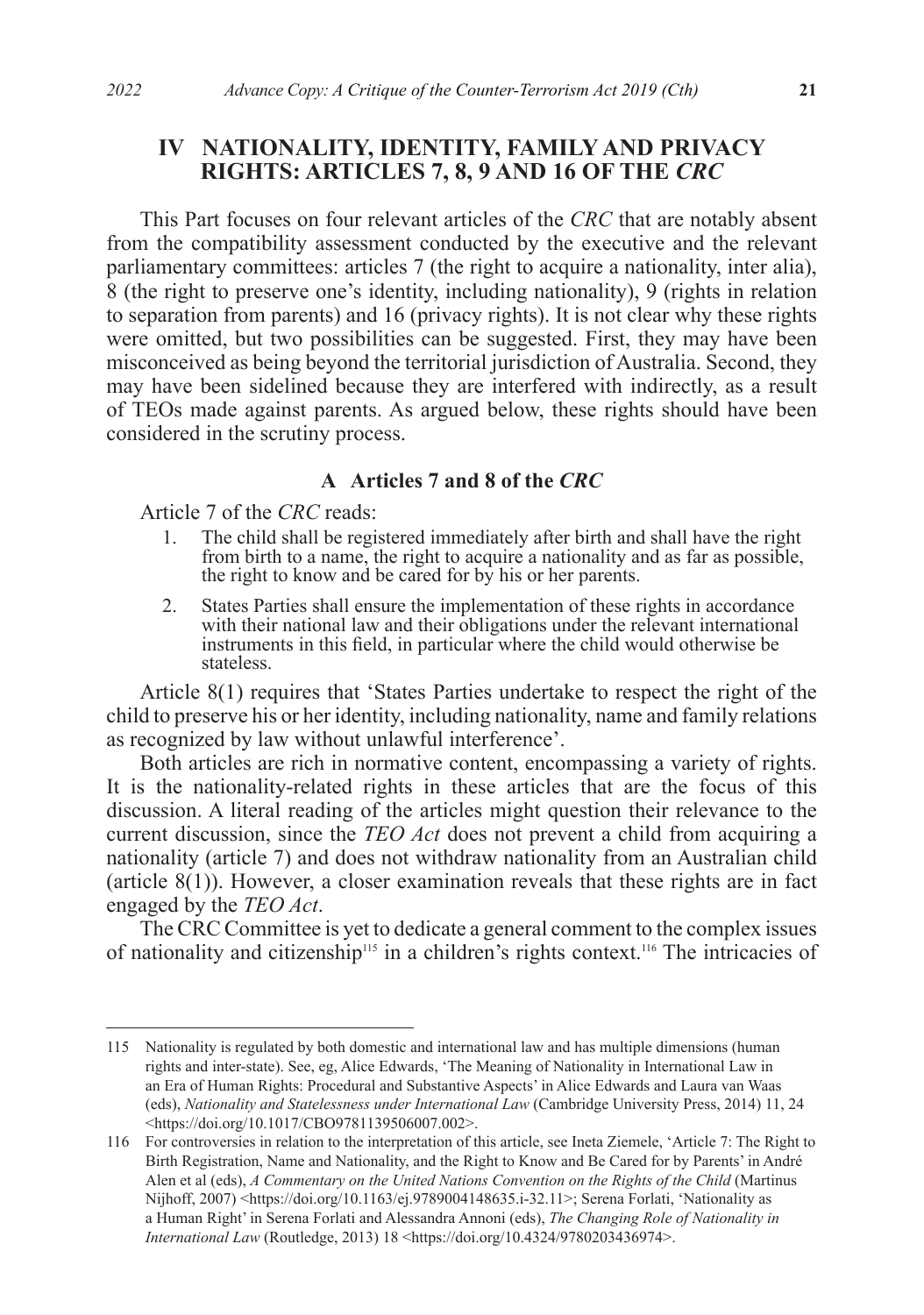these issues go beyond the *CRC* and remain largely governed by domestic law, although some restrictions may be imposed by international law.<sup>117</sup>

Article 7 is most relevant in relation to children born abroad to Australian foreign fighters who may be subjects of TEOs.118 Although these children are not automatically Australian citizens, their parents' nationality makes them eligible to obtain citizenship by applying under section 16(2) of the *Australian Citizenship Act* 2007 (Cth).<sup>119</sup> The Minister must approve such applications,<sup>120</sup> but citizenship does not begin until the date of approval<sup>121</sup> and this may take some time to obtain. TEOs made against the parents would compound the existing difficulties in applying for Australian nationality on behalf of children born, for example, to Australian fighters currently in Syria. These difficulties include the detention of families by a nonstate group, military conflict, and the absence of Australian consular representation in the area. The situation is even more complex when the TEO subject is required to surrender his/her passport $122$  and is thus prevented from travelling to a location where making an application for nationality is possible. These issues make the application process $123$  practically inaccessible, leaving children with Australian parents in a citizenship limbo. If the children do not have Syrian fathers, $124$  or a parent with the nationality of a state that recognises the citizenship of children born to nationals, the children will be left stateless at least for some time.<sup>125</sup> While the

<sup>117</sup> Ziemele (n 116) 24. For the tension between state sovereignty and the human right to a nationality, see Forlati (n 116); Edwards (n 115) 23–4.

<sup>118</sup> A clear picture of the profile of children born to Australian foreign fighters is difficult to obtain. According to Rodger Shanahan, *Typology of Terror: The Background of Australian Jihadis* (Report, 21 November 2019) 9:

Some children were taken from Australia to Syria; some were born in Syria to Australian jihadi parents; others were born to an Australian mother and a foreign jihadi father; others were born to an Australian jihadi father and a foreign jihadi or local Syrian or Iraqi mother. In some instances, jihadis may have informally adopted children and/or had multiple partners of differing nationalities.

<sup>119</sup> *Australian Citizenship Act 2007* (Cth) s 16(2)(a). Doherty indicates that 47 children born to Australian mothers detained in Al-Hawl are under the age of five (of a total of 67 detainees, mothers and children): Doherty, 'Three-Year-Old Australian Girl' (n 3). It is likely that at least some of these children have been born in the conflict zone.

<sup>120</sup> *Australian Citizenship Act 2007* (Cth) s 17(3).

<sup>121</sup> Ibid s 19.

<sup>122</sup> *TEO Act* (n 8) s 10(6)(e).

<sup>123</sup> *Australian Citizenship Act* 2007 (Cth) s 16(1).

<sup>124</sup> This would automatically make the children Syrian nationals. Syrian nationality laws confer citizenship on children born on the territory of the Syrian Republic to foreign parents only if the children are not 'entitled' to foreign citizenship through their parents: *Legislative Decree 276* (Syria) Nationality Law (24 November 1969) art 3D <https://www.refworld.org/pdfid/4d81e7b12.pdf>. Children born to Australian fighters are *entitled* to Australian citizenship and thus do not qualify for Syrian citizenship. See also Norwegian Refugee Council and Institute on Statelessness and Inclusion, 'Nationality, Documentation and Statelessness in Syria', *Toolkit: Understanding Statelessness in the Syria Refugee Context* (Web Page, 2019) <http://www.syrianationality.org/index.php?id=18>.

<sup>125</sup> Arguably, 'a person not considered as a national by any state under the operation of its law is stateless even if he or she could acquire the nationality of a state by simple registration': Council of Europe, Committee of Ministers, *Recommendation CM/Rec(2009)13 of the Committee of Ministers to Member States on the Nationality of Children (adopted by the Committee of Ministers on 9 December 2009 at the 1073*rd *meeting of the Ministers' Deputies)* 18 [14] <https://www.refworld.org/docid/4dc7bf1c2.html>. On child statelessness, see United Nations High Commissioner for Refugees, *Guidelines on Statelessness*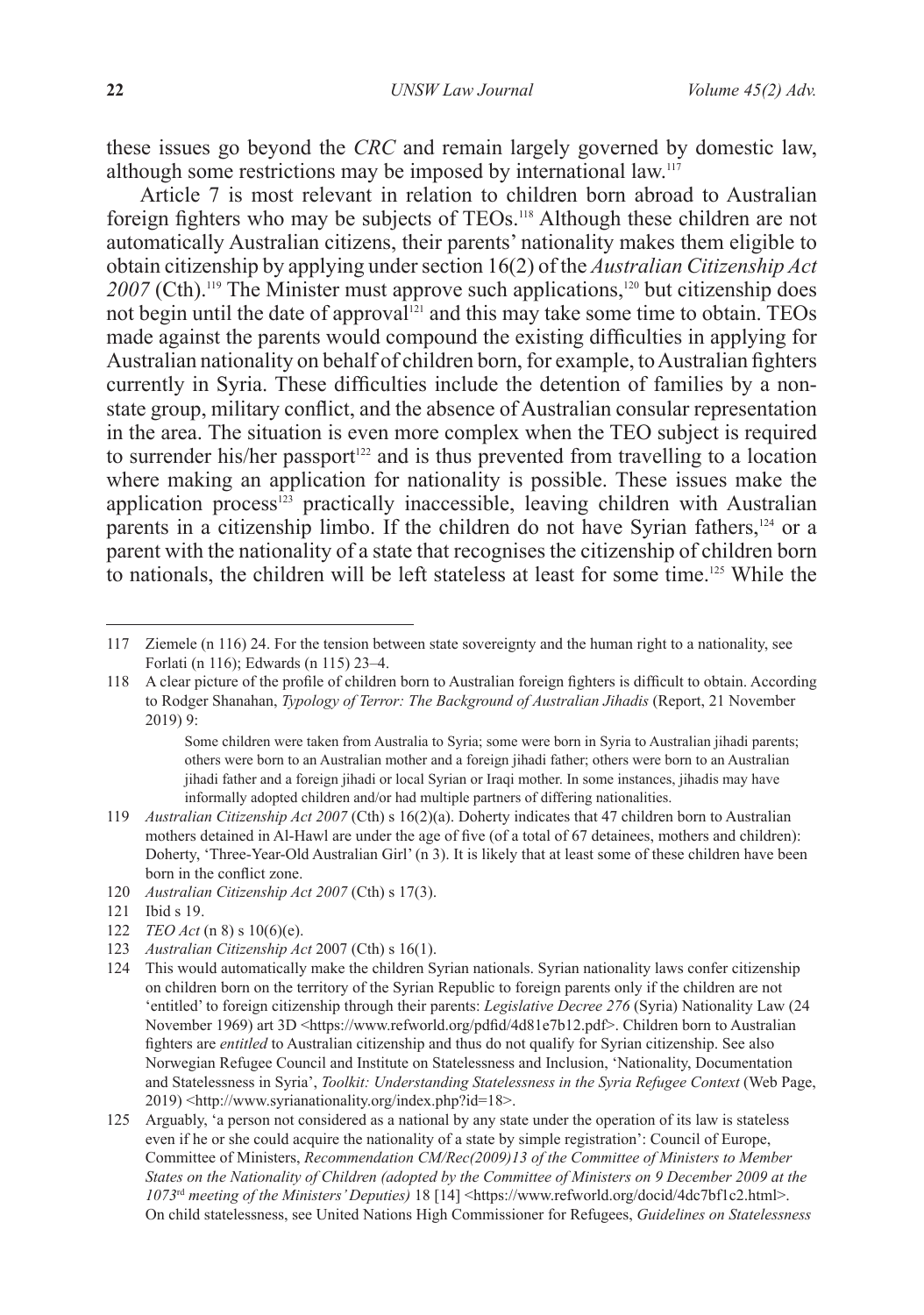making of a TEO is clearly not the only obstacle to children of Australian foreign fighters acquiring a nationality, it nonetheless creates serious hurdles.

Article 8 introduced an innovation in human rights by recognising the right of the child to preserve her/his identity, including nationality.126 This is relevant for those children who already have Australian nationality and are in conflict zones. The right can be breached directly, when children are subjects of TEOs, or indirectly, when their parents are subjects of TEOs. A child's right to preserve her/his nationality is, arguably, best understood as offering protection on a sliding scale, from protection against limited interferences with the benefits or entitlements arising from nationality<sup>127</sup> to protection against the withdrawal or denial of nationality. Denying the benefits of nationality to children because of TEOs made against them and/or their parents interferes with the children's right to preserve their Australian nationality.

Two issues raised by articles 7 and 8 call for further attention with regard to the *TEO Act*: compliance with the positive obligations under article 7 and with the obligations under articles 7 and 8 interpreted in accordance with Australia's obligation to prevent statelessness.128 These issues are addressed below.

#### *1 Positive obligations under Article 7 of the CRC*

Arguably, by enacting the *TEO Act*, Australia breaches the positive obligations arising from article 7 to take appropriate measures to facilitate the acquisition of Australian nationality by children who have a legitimate claim. The *TEO Act* ignores a group of extremely vulnerable Australian children whose existence is known to the government and who cannot obtain formal recognition of their Australian nationality without positive action by the state.<sup>129</sup> The difficulty is that this argument implies that Australia has positive *extraterritorial* obligations in relation to the acquisition of nationality by children who have a link with it. The

*No 4: Ensuring Every Child's Right to Acquire a Nationality through Articles 1–4 of the 1961 Convention on the Reduction of Statelessness*, HCR/GS/12/04 (21 December 2012) ('UNHCR *Guidelines on Statelessness No 4*') <https://www.unhcr.org/en-au/protection/statelessness/5465c9ff9/guidelinesstatelessness-nr-4-ensuring-childs-right-acquire-nationality.html>.

<sup>126</sup> John Tobin and Jonathan Todres, 'Art 8: The Right to Preservation of a Child's Identity' in John Tobin (ed), *The UN Convention on the Rights of the Child: A Commentary* (Oxford University Press, 2019) 281  $\lt$ https://doi.org/10.1093/law/9780198262657.001.0001>. This right is now also recognised by article 25 of the *International Convention for the Protection of All Persons from Enforced Disappearance*, opened for signature 6 February 2007, UN Doc A/RES/61/177 (entered into force 23 December 2010): Tobin and Todres (n 126) 283.

<sup>127</sup> Such as the right to return to the state of nationality; the right to obtain identification and travel documents from that state; or the possibility that the state of nationality may exercise diplomatic protection in relation to that child.

<sup>128</sup> Such obligations exist under the *Convention on the Reduction of Statelessness*, opened for signature 30 August 1961, 989 UNTS 175 (entered into force 13 December 1975) ('*1961 Convention*'). Under article 31(3)(c) of the *Vienna Convention on the Law of Treaties 1969*, opened for signature 23 May 1968, 1155 UNTS 331 (entered into force 27 January 1980) ('*VCLT*'), in the interpretation of treaty norms 'any relevant rules of international law applicable in the relations between the parties' shall be taken into consideration.

<sup>129</sup> This is not likely to be forthcoming, since, by preventing their return to Australia, the *TEO Act* disables the capacity of the parents to help their children.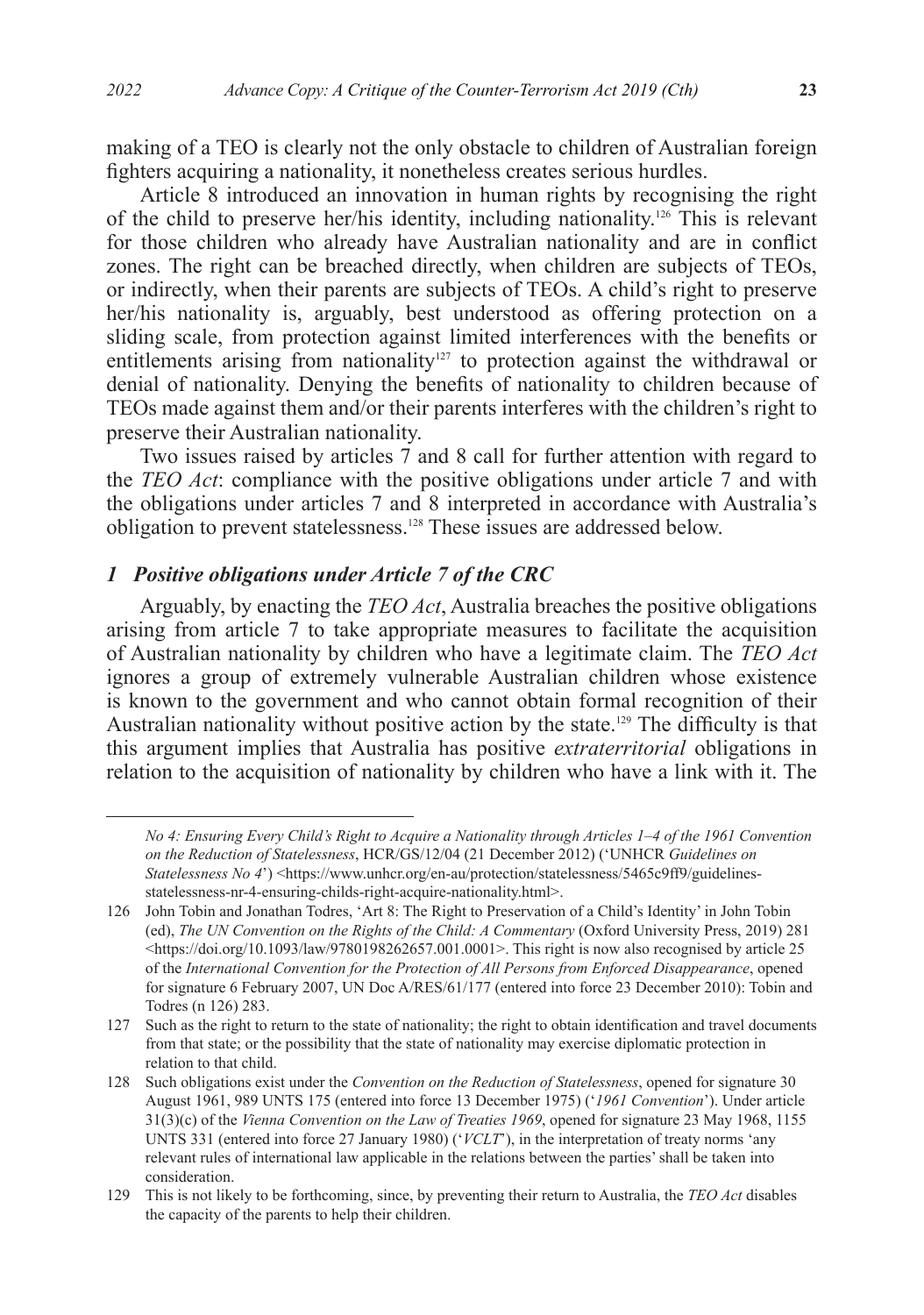existence of such obligations is, admittedly, uncertain, considering that the positive obligations under article 7 are generally linked to the state of birth.130

Some international developments suggest, however, that positive obligations in relation to the acquisition of nationality by children are incumbent not only on the state of birth. The African Committee on the Rights and Welfare of the Child<sup>131</sup> stated that 'implied in Article 6(4) [of the *African Charter*] is the obligation to implement the provision proactively in cooperation with other States, particularly when the child may be entitled to the nationality of another State'.132 Similarly, the Human Rights Committee stressed that 'States are required to adopt every appropriate measure, both internally and in cooperation with other States, to ensure that every child has a nationality when he is born'.133 At a minimum, there is an emphasis on the obligation of states to cooperate so as to avoid child statelessness. The emphasis on cooperation suggests that positive obligations under article 7 of the *CRC* may be shared between the state of birth and other states with which the child has a link (including Australia, in the context of this discussion). The *TEO Act*, however, appears antithetical to the idea of cooperation, since it 'outsources' to other members of the international community Australia's challenging nationals and their children.

It has been suggested that fairness is the test for the lawfulness of a state's conduct in regard to the conferral of nationality when this involves positive obligations.<sup>134</sup> Arguably, extraterritorial positive obligations under article 7(1) would not be unfair on Australia and might even be required should the article be interpreted in good faith.135 Positive obligations are unfair if they are excessively burdensome on a state, but they are not so in the context of at least some children born to Australian foreign fighters overseas. For example, some of the families concerned are held in camps, making them accessible and available to Australian officials to assist with birth registration and applications for nationality.136 The United States,

<sup>130</sup> See, eg, Forlati (n 116) 22–3.

<sup>131</sup> The Committee monitors the implementation of the *African Charter on the Rights and Welfare of the Child 1990*, opened for signature 11 July 1990, CAB/LEG/24.9/49 (1990) (entered into force 29 November 1999) ('*African Charter*').

<sup>132</sup> *Nubian Children case* (n 112) 11 [51]. Article 6(4) of the *African Charter* (n 131) reads: States Parties to the present Charter shall undertake to ensure that their Constitutional legislation recognize the principles according to which a child shall acquire the nationality of the State in the territory of which he has been born if, at the time of the child's birth, he is not granted nationality by any other State in accordance with its laws.

<sup>133</sup> Human Rights Committee, *CCPR General Comment No 17: Article 24 (Rights of the Child)*, 35<sup>th</sup> sess (7 April 1989) 3 [8].

<sup>134</sup> Forlati (n 116) 22.

<sup>135</sup> *VCLT* art 31(1).

<sup>136</sup> The Australian government has refused to assist the Australians held in Syrian camps because of the danger this would allegedly present for the Australian officials. Prime Minister Scott Morrison declared: 'I'm not going to put one Australian life at risk to try and extract people from these dangerous situations, I think Australians would certainly support that': Prime Minister of Australia, 'Doorstop with the Minister for Health, Assistant Minister for Treasury and Finance' (Media Release, 1 April 2019) <https://www.pm.gov. au/media/doorstop-minister-health-assistant-minister-treasury-and-finance>. It should be noted, however, that aid workers, journalists, and family members of some detainees have been allowed access to the camps, and other foreign governments have repatriated some of their children: Emma Broches, 'What Is Happening with the Foreign Women and Children in SDF Custody in Syria?', *Lawfare* (Blog Post, 24 March 2020) <https://www.lawfareblog.com/what-happening-foreign-women-and-children-sdf-custody-syria>.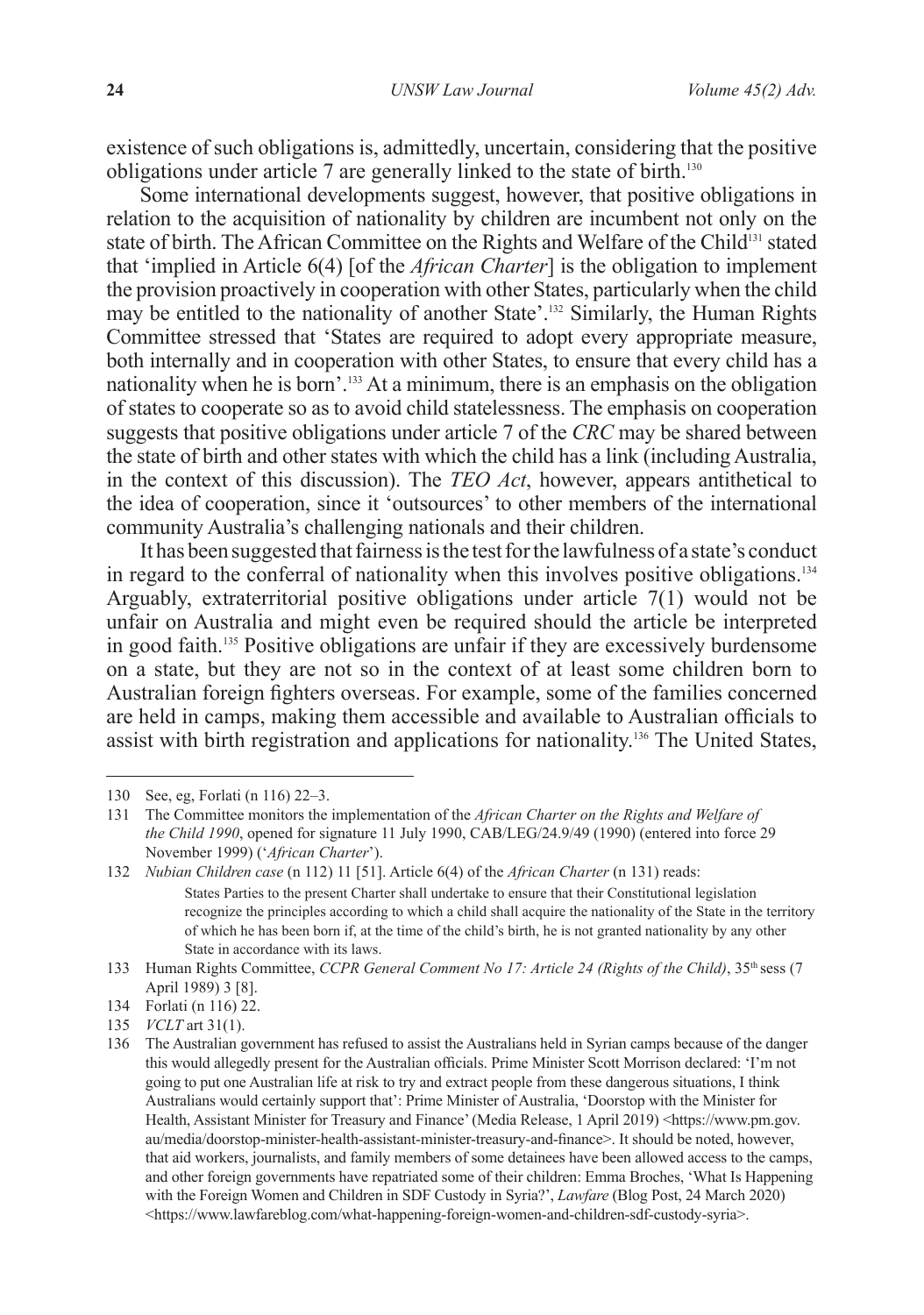Kurdish militants, and international agencies such as the United Nations High Commissioner for Refugees ('UNHCR') have offered assistance should Australia decide to take action in relation to detained Australians and their children.137 This offsets the difficulties arising from Australia having no diplomatic relations with the Arab Syrian Republic (Syria), on whose de jure territory these families are held. Lastly, one concern in relation to exercising governmental functions (such as birth registrations and related formalities) outside Australian territory is that, by doing so, Australia may breach the territorial sovereignty of another state (that is, Syria). In such conditions, an expectation of positive acts by Australia could be unfair. However, Syria has not protested the repatriation of children of foreign fighters held in detention camps by other states,<sup>138</sup> indicating that it does not see such operations as a violation of its territorial integrity and sovereignty.139 In addition, repatriation operations of foreign fighters and their children are encouraged by international organisations, which see them as beneficial not only for the individuals concerned but also for the security of the world.<sup>140</sup>

<sup>137</sup> Jane Norman, 'US Offers to Rescue Australian Islamic State Families in Syria', *ABC News* (online, 16 November 2019) <https://www.abc.net.au/news/2019-11-16/us-offers-to-rescue-australian-islamic-statefamilies-in-syria/11710924>; Michael Bachelard, 'Bring Them Back: It's Time the Government Brought IS Wives to Australia', *The Sydney Morning Herald*, (online, 16 February 2020) <https://www.smh.com. au/politics/federal/bring-them-back-it-s-time-the-government-brought-is-wives-to-australia-20200216 p5418t.html>. Save the Children's director of international programs and policy, Mat Tinkler, reportedly told *The Guardian* that '[i]t is eminently possible to repatriate these families, there is no practical barrier to it, all that is needed at the moment is the political will to do so': Doherty, 'Three-Year-Old Australian Girl' (n 3).

<sup>138</sup> According to documents presented to the CRC Committee, in 2019 states such as Canada, the Netherlands, Portugal and the Russian Federation were organising the repatriation of their nationals, and France repatriated 17 children: Committee on the Rights of the Child, *Decision adopted by the Committee under the Optional Protocol to the Convention on the Rights of the Child on a Communications Procedure, Concerning Communications No 79/2019 and No 109/2019*, UN Doc CRC/C/85/D/109/2019 (2 November 2020) 3 [2.7], 5 [2.14]. The Arab Syrian Republic has not protested against such repatriations. Neither has it protested against Australia's own repatriation of the Sharrouf and Rizvic children: see above n 63.

<sup>139</sup> The exercise of extraterritorial jurisdiction by a state is not contrary to international law if it does not breach the sovereignty of another state: *SS 'Lotus' (France v Turkey) (Judgment)* [1927] PCIJ (ser A) No 10.

<sup>140</sup> United Nations Counter-Terrorism Implementation Task Force (Working Group on Promoting and Protecting Human Rights and the Rule of Law while Countering Terrorism), *Guidance to States on Human Rights-Compliant Responses to the Threat Posed by Foreign Fighters* (UN, 2018) 29 <https:// www.ohchr.org/EN/newyork/Documents/Human-Rights-Responses-to-Foreign-Fighters-web%20 final.pdf>; Office of the High Commissioner for Human Rights, *Opening Statement by UN High Commissioner for Human Rights Michelle Bachelet 41*st *Session of the Human Rights Council* (24 June 2019) <https://www.ohchr.org/EN/NewsEvents/Pages/DisplayNews.aspx?NewsID=24724&LangID=E>; Panos Moumtzis, UN regional coordinator for Syria, quoted in 'UN Chides EU for Refusing to Take Back Its Members of Daesh', *PressTV* (online, 18 April 2019) <https://www.presstv.com/ Detail/2019/04/18/593758/Syria--alHol-camp-UN-Europe-Britain-US-Panos-Moumtzis>.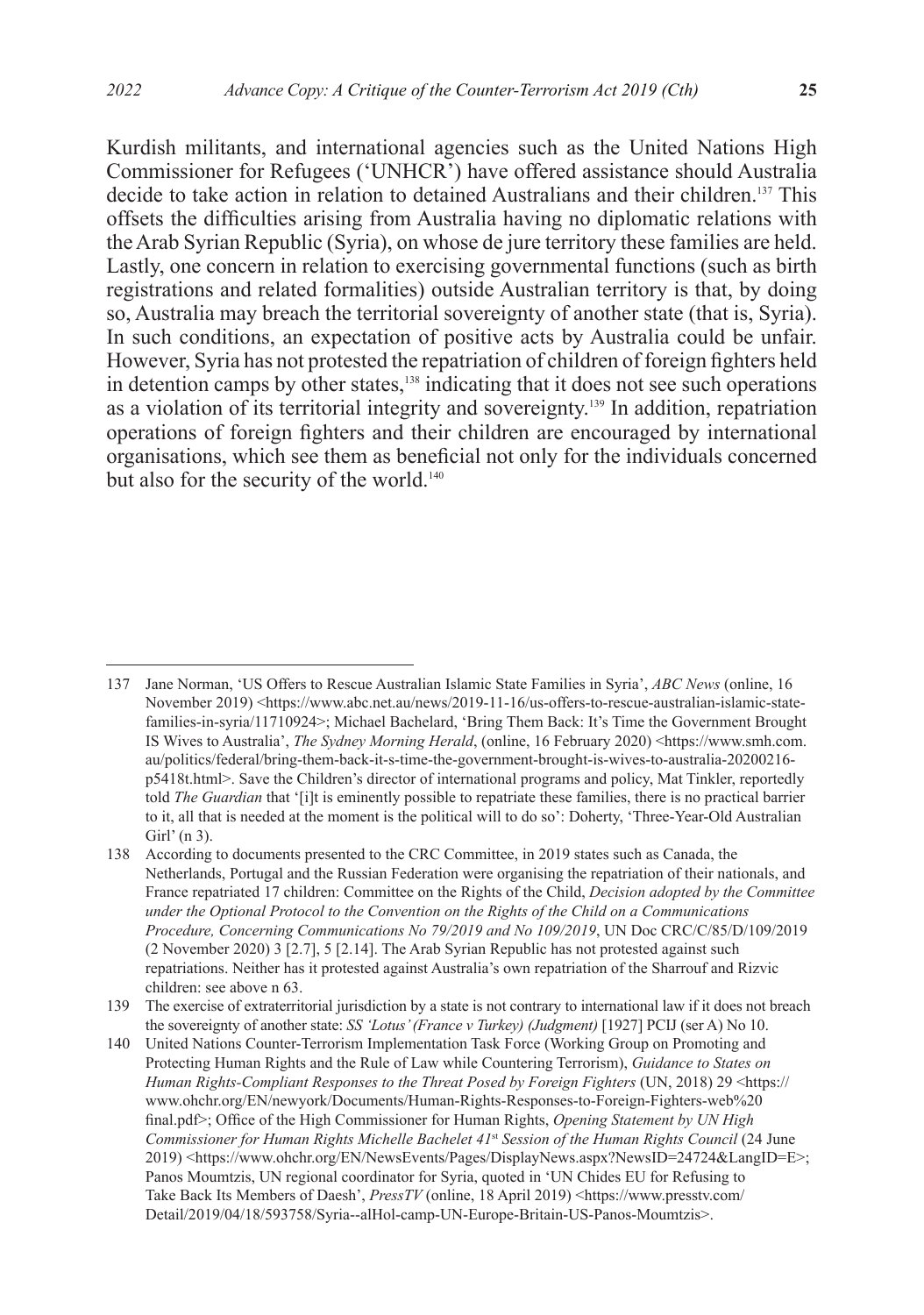### *2 The Obligation to Prevent Statelessness*

Statelessness is discouraged by international law because it leaves individuals without the protection of a state.<sup>141</sup> Article  $7(2)$  of the *CRC* requires that the rights in article  $7(1)$  shall be ensured in accordance with other international obligations, especially when the child would otherwise be left stateless. Obstacles to claiming and enjoying Australian nationality, such as TEOs*,* create a danger of statelessness for children, contrary to article 7 of the *CRC* and the 1961 *Convention on the Reduction of Statelessness.*<sup>142</sup>

Article 7(2) does not identify the state against which a claim to nationality can be made.143 According to UNHCR, articles 3 and 7 of the *CRC* require that

a child must not be left stateless for an extended period of time: a child must acquire a nationality at birth or as soon as possible after birth. The obligations imposed on States by the *CRC* are not only directed to the State of birth of a child, but to all countries with which a child has a relevant link, such as through parentage or residence.<sup>144</sup>

The state of nationality of the parents – Australia, in this case – therefore has obligations in relation to the children concerned. This is strengthened by article 4(1) of the *1961 Convention*,<sup>145</sup> to which Australia is a party, which places subsidiary obligations to avoid statelessness on the state of nationality of the parents.<sup>146</sup>

Children who are subjects of, or affected by, TEOs are caught in a twilight zone: some cannot obtain formal recognition of their Australian nationality and others cannot access (for potentially extended periods of time) the benefits of their Australian nationality. In addition to creating the risk of de jure statelessness, TEOs would leave Australian children de facto stateless.<sup>147</sup> De facto stateless persons are deprived of the concrete benefits of citizenship,<sup>148</sup> including the protection of their

<sup>141</sup> Hugh Massey, *UNHCR and De Facto Statelessness* (UNHCR, 2010) 2.

<sup>142</sup> *1961 Convention* (n 128). The *1961 Convention* allows for citizenship to be denied or withdrawn, even if statelessness ensues, provided that the state has made a specific declaration under article 8 – which Australia has not done: see 'Status of Treaties: *Convention on the Reduction of Statelessness*', *United Nations Treaty Collection* (Web Page) <https://treaties.un.org/pages/ViewDetails. aspx?src=TREATY&mtdsg\_no=V-4&chapter=5#EndDec>.

<sup>143</sup> Forlati (n 116) 20.

<sup>144</sup> UNHCR, *Guidelines on Statelessness No 4* (n 125) 3 [11].

<sup>145</sup> This article reads, in part: 'A Contracting State shall grant its nationality to a person, not born in the territory of a Contracting State, who would otherwise be stateless, if the nationality of one of his parents at the time of the person's birth was that of that State.' This is relevant because Syria is not a party to the *1961 Convention* (n 128), article 1 of which provides for the obligations of a state party on whose territory a potentially stateless person is born.

<sup>146</sup> The UNHCR *Guidelines on Statelessness No 4* (n 125) clarify that when a child is born to nationals of a state party on the territory of a non-party state, a subsidiary obligation arises for the state of nationality of the parents to grant nationality to a child who would otherwise be stateless: at 7 [30], 11 [51].

<sup>147</sup> For a critical discussion of de facto statelessness, see Massey (n 141).

<sup>148</sup> A de jure stateless person is defined as 'a person who is not considered as a national by any State under the operation of its law' in the *Convention Relating to the Status of Stateless Persons*, opened for signature 28 September 1954, 360 UNTS 117 (entered into force 6 June 1960) article 1(1).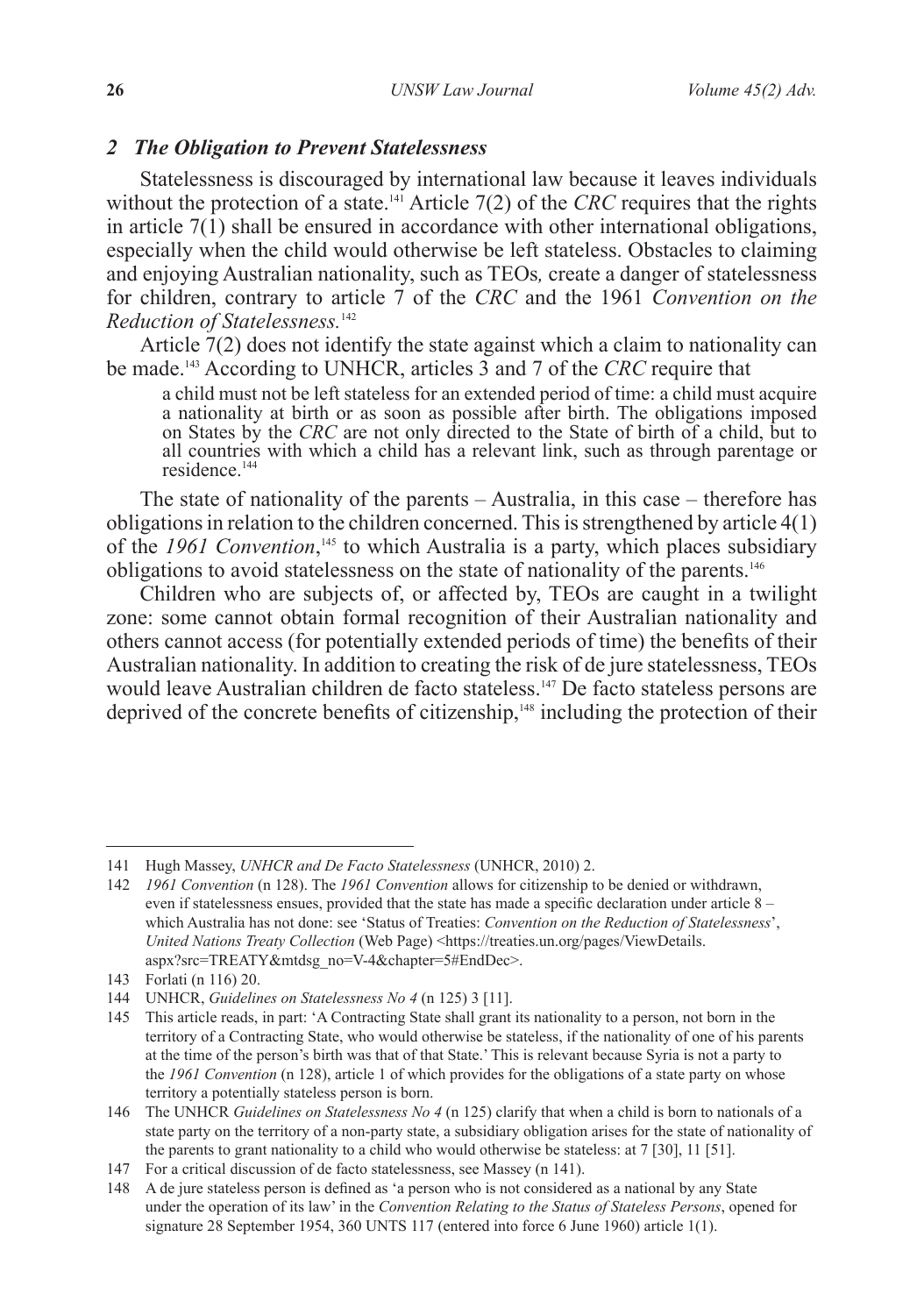state of nationality,<sup>149</sup> and have 'a nationality that is somehow ineffective'.<sup>150</sup> The lack of national protection may result from the refusal or inability of the state of nationality to exercise protection.151 Denying the right to return to Australia, possibly for an undetermined period of time,152 places TEO subjects and/or their families in a situation of de facto statelessness<sup>153</sup> by depriving them of important aspects of their nationality: the right to return to their own country<sup>154</sup> and the assistance of the Australian government.

The legal implications of de facto statelessness are not entirely clear.155 States do not seem to have a duty to prevent de facto statelessness because an ineffective nationality does not necessarily render an individual de jure stateless,<sup>156</sup> although it may amount to a violation of nationality-related rights.157 While de facto statelessness might not in itself be contrary to international law, the concept is a useful analytical tool to illustrate the negative impact of the *TEO Act* on nationality rights. Arguably, this should have attracted a more careful consideration in the human rights scrutiny process for at least two reasons. The first is a child-specific reason based on article 8 of the *CRC*. Thus, if state conduct renders the nationality

<sup>149</sup> Massey (n 141) 61. Also endorsed by Office of the United Nations High Commissioner for Refugees, *Expert Meeting: The Concept of Stateless Persons under International Law: Summary Conclusions* (Prato, 27–8 May 2010) 6 <https://www.unhcr.org/en-au/protection/statelessness/4cb2fe326/expertmeeting-concept-stateless-persons-under-international-law-summary.html> ('*Prato Guidelines*'); United Nations High Commissioner for Refugees, *Guidelines on Statelessness No 1: The Definition of 'Stateless Person' in Article 1(1) of the 1954 Convention Relating to the Status of Stateless Persons*, UN Doc HCR/ GS/12/01 (20 February 2012) <https://www.refworld.org/docid/4f4371b82.html>. Van Waas clarifies that 'protection' in this context includes the exercise of diplomatic protection by the state of nationality or, more generally, diplomatic and consular assistance, including in relation to the return to the country of nationality: Laura van Waas 'The UN Statelessness Convention' in Alice Edwards and Laura van Waas (eds), *Nationality and Statelessness under International Law* (Cambridge University Press, 2014) 64, 81 <https://doi.org/10.1017/CBO9781139506007>.

<sup>150</sup> Van Waas (n 149) 79. There is some caution about creating a new legal category (de facto stateless people), considering that the statelessness treaties do not refer to it: United Nations High Commissioner for Refugees, *Handbook on Protection of Stateless Persons Under the 1954 Convention Relating to the Status of Stateless Persons* (2014) 5, 7 <https://www.unhcr.org/en-au/protection/statelessness/53b698ab9/ handbook-protection-stateless-persons.html> ('UNHCR, *Handbook*').

<sup>151</sup> Massey (n 141) 64. According to Massey, a state may be unable to exercise protection – for example, due to the absence of diplomatic relations with the relevant states.

<sup>152</sup> The *TEO Act* (n 8) provides that TEOs can be renewed and does not put a cap on the number or duration of renewals: s 10(7).

<sup>153</sup> Those 'unable to return to the country of their nationality will also always be de facto stateless': Massey (n 141) 65 [11.4] (footnotes omitted). See also *Prato Guidelines* (n 148) 7.

<sup>154</sup> Or, more specifically to the Australian context, the citizen's right of abode (ie a right to enter Australia which is 'not qualified by any law imposing a need to obtain a licence or "clearance" from the Executive' as per *Air Caledonie International v Commonwealth* (1988) 165 CLR 462, 469): Irving (n 114) 69. As Professor Irving shows, the compatibility of the TEO Bill with the right of abode has not been considered by the PJCIS, although there are concerns about the constitutionality of the *TEO Act*.

<sup>155</sup> For example, Edwards points out that 'for international law purposes, there are only two relevant categories: being a national or being (de jure) stateless': Edwards (n 115) 41. Others argue that de facto stateless persons should be treated in the same way as de jure stateless persons: Massey (n 141) 32; UNHCR, *Handbook* (n 150) 44 [124]; Council of Europe (n 125) 15 [7].

<sup>156</sup> UNHCR, *Handbook* (n 150) 22 [53]; Edwards (n 115) 40–1. It is worth mentioning that in the *Nubian Children case*, the African Committee equated the lack of effective nationality with absence of nationality. However, the Nubian children were also de jure stateless.

<sup>157</sup> UNHCR, *Handbook* (n 150) 22 [53].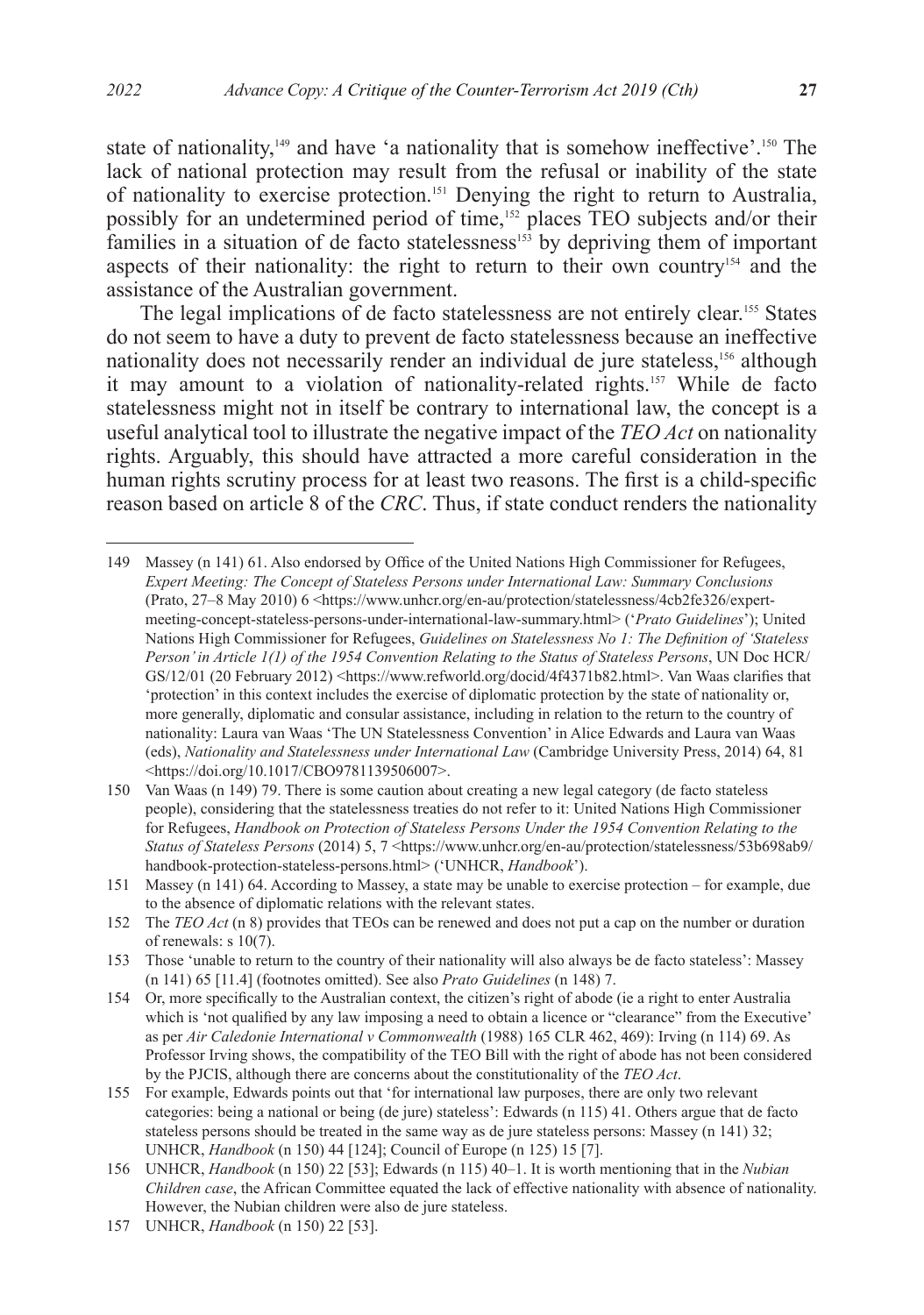of a child ineffective, arguably there is an interference by the state with the child's right to preserve her/his nationality. The second is an argument applicable to everyone, which rests on the idea that some rights associated with nationality are so important that their violation may amount to a denial of nationality. Under customary international law,<sup>158</sup> states have a duty to admit or readmit their nationals and allow them to take up residence therein.<sup>159</sup> This is 'clearly one of the defining features of nationality as a matter of international law':<sup>160</sup>

[T]he case where a state denies an individual of the right to enter, re-enter and reside in its territory (considered as the essence of nationality as a matter of public international law) … could be interpreted as that state effectively denying that the individual is its national. However, this could only be determined on the individual case at hand and considering all the relevant facts.<sup>161</sup>

The discussion above shows that there were sufficient grounds for articles 7 and 8 of the *CRC* to have been considered in the human rights scrutiny process of the *TEO Act*.

### **B Articles 9 and 16 of the** *CRC*

## Article 9(1) of the *CRC* provides in part:

States Parties shall ensure that a child shall not be separated from his or her parents against their will, except when competent authorities subject to judicial review determine, in accordance with applicable law and procedures, that such separation is necessary for the best interests of the child.

Because the families are abroad, Australia would not be able to separate actively the children of Australian foreign fighters from their parents who are subjects of TEOs unless it offers to repatriate *only* the children. There is no indication that this path is considered by the executive, although some states have reportedly pressured their nationals detained in the conflict zones to accept the repatriation of their children alone.162 Nonetheless, TEOs made against parents may indirectly result in them being separated from their children. Arguably, this would amount to a 'constructive' or 'disguised' separation,<sup>163</sup> in that there may be

<sup>158</sup> Customary international law is relevant because of article 7(2) of the *CRC* (n 15) and article 31(3)(c) of the *VCLT* (n 128), to which Australia is a party. The customary law aspects of nationality pertain primarily to interstate relations. From a human rights perspective, although there is no fixed list of rights associated with nationality, several are generally accepted as such. These include the right to leave and return to one's own country, the right to consular assistance, participation in public life and socio-economic and cultural rights: Edwards (n 115) 40.

<sup>159</sup> Edwards (n 115) 30.

<sup>160</sup> Ibid 36.

<sup>161</sup> Ibid 41.

<sup>162</sup> Dan Sabbagh, 'UK's Attempt to Repatriate British Children from Syria to Be Rejected', *The Guardian* (online, 16 January 2020) <https://www.theguardian.com/world/2020/jan/15/uks-attempt-to-resettlerefugee-children-from-syria-to-be-rejected>.

<sup>163</sup> This approach is borrowed from the literature on expulsion, which refers to 'constructive' or 'disguised' expulsion as being the forcible departure of a migrant from a state as a result of the actions of that state (or those tolerated by it), which are aimed at provoking such departure: see Richard Perruchoud, 'State Sovereignty and Freedom of Movement' in Brian Opeskin, Richard Perruchoud and Jillyanne Redpath-Cross (eds), *Foundations of International Migration Law* (Cambridge University Press, 2012) 123, 145 <https://doi.org/10.1017/CBO9781139084598>. The forum state does not actively expel a foreign resident but, through its actions, leaves the migrant no other option but to leave.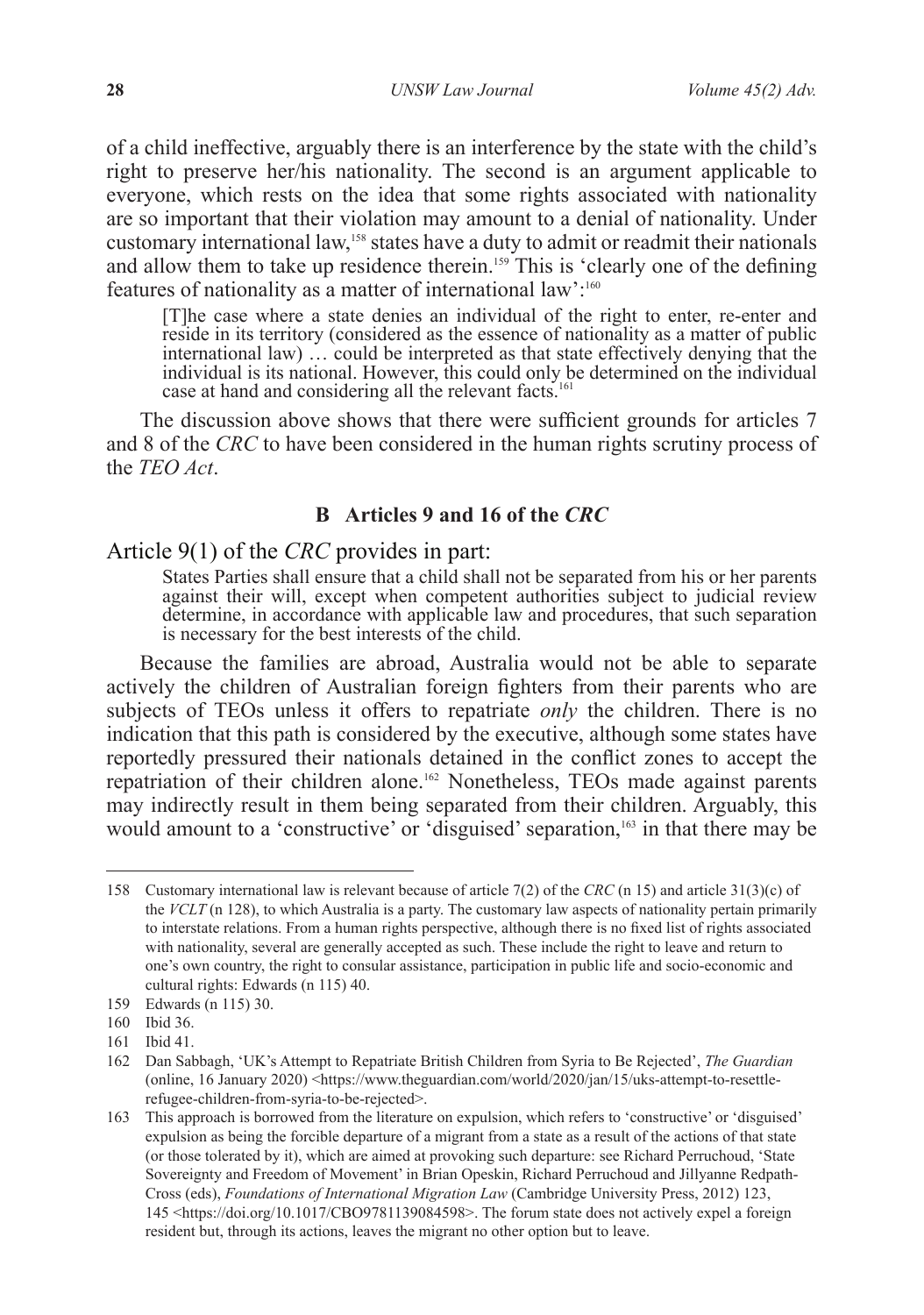no other reasonable choice for the parents given the dire conditions in the detention camps, the uncertain duration of the detention, and the renewability of the TEOs. Such separation would not be subject to judicial review or to a best interests of the child assessment, contrary to the requirements of article  $9(1)$ .<sup>164</sup>

If this approach to article 9 is not accepted, article 16 of the *CRC* – a right with a 'more residual role'165 – provides further protection to the relationship between children and their parents. Article 16, which is 'essentially a restatement' of article 17 of the *International Covenant on Civil and Political Rights 1966* ('*ICCPR*'),<sup>166</sup> reads:<br>1. No child shall be subjected to arbitrary or unlawful interference with his or

- 1. No child shall be subjected to arbitrary or unlawful interference with his or her privacy, family, home or correspondence, nor to unlawful attacks on his or her honour and reputation.
- 2. The child has the right to the protection of the law against such interference or attacks.

There are many ways in which TEOs interfere with article 16 rights of different categories of children. They interfere with the family life of children who are subjects of TEOs and who cannot return to their families in Australia, and with the family life of children residing in Australia whose parents cannot return home because of TEOs. TEOs also interfere with the family life of children who accompany abroad their parents who are subjects of the orders. The impact of TEOs on the latter category of children is severe. As children themselves are not TEO subjects, they can – if their Australian nationality has been formally established – return to Australia (although this may be unachievable in the current context of detention in camps and the COVID-19 pandemic). A return to Australia without their parent or parents would significantly interfere with the children's family life in that they would be deprived of the care of the only adults with whom they have a secure bond. This would further add to the trauma already experienced by these children, which would no doubt be exacerbated by the fact that the TEOs against parents may be extended for indeterminate periods of time.

Article 16 only proscribes interferences that are arbitrary or unlawful, which arguably describes the TEOs. To avoid arbitrariness, an interference with article 16 must be reasonable and proportionate to the aim pursued.167 The proportionality inquiry involves, inter alia, an inquiry into 'reasonably available alternative[s] which would have minimized the interference with the child's right'.<sup>168</sup> The children whose article 16 rights are most dramatically affected in the current context – those

<sup>164</sup> For an analysis of article 9, see John Tobin and Judy Cashmore, 'Art 9: The Right Not to Be Separated from Parents' in John Tobin (ed), *The UN Convention on the Rights of the Child: A Commentary* (Oxford University Press, 2019) 307 <https://doi.org/10.1093/law/9780198262657.001.0001>.

<sup>165</sup> John Tobin and Sarah M Field, 'Art 16: The Right to Protection of Privacy, Family, Home, Correspondence, Honour, and Reputation' in John Tobin (ed), *The UN Convention on the Rights of the Child: A Commentary* (Oxford University Press, 2019) 551, 580 <https://doi.org/10.1093/ law/9780198262657.001.0001>. The authors note that several rights, including those in articles 7, 8 and 9, inform the content of the right of the child to have his/her family protected, and are more often applied to protect the relationship between the child and the family. Nonetheless, the authors argue that there is scope for article 16 to develop 'an independent sphere of meaning'.

<sup>166</sup> Ibid 552; *ICCPR* (n 97) art 17.

<sup>167</sup> Tobin and Field (n 165) 556.

<sup>168</sup> Ibid 557.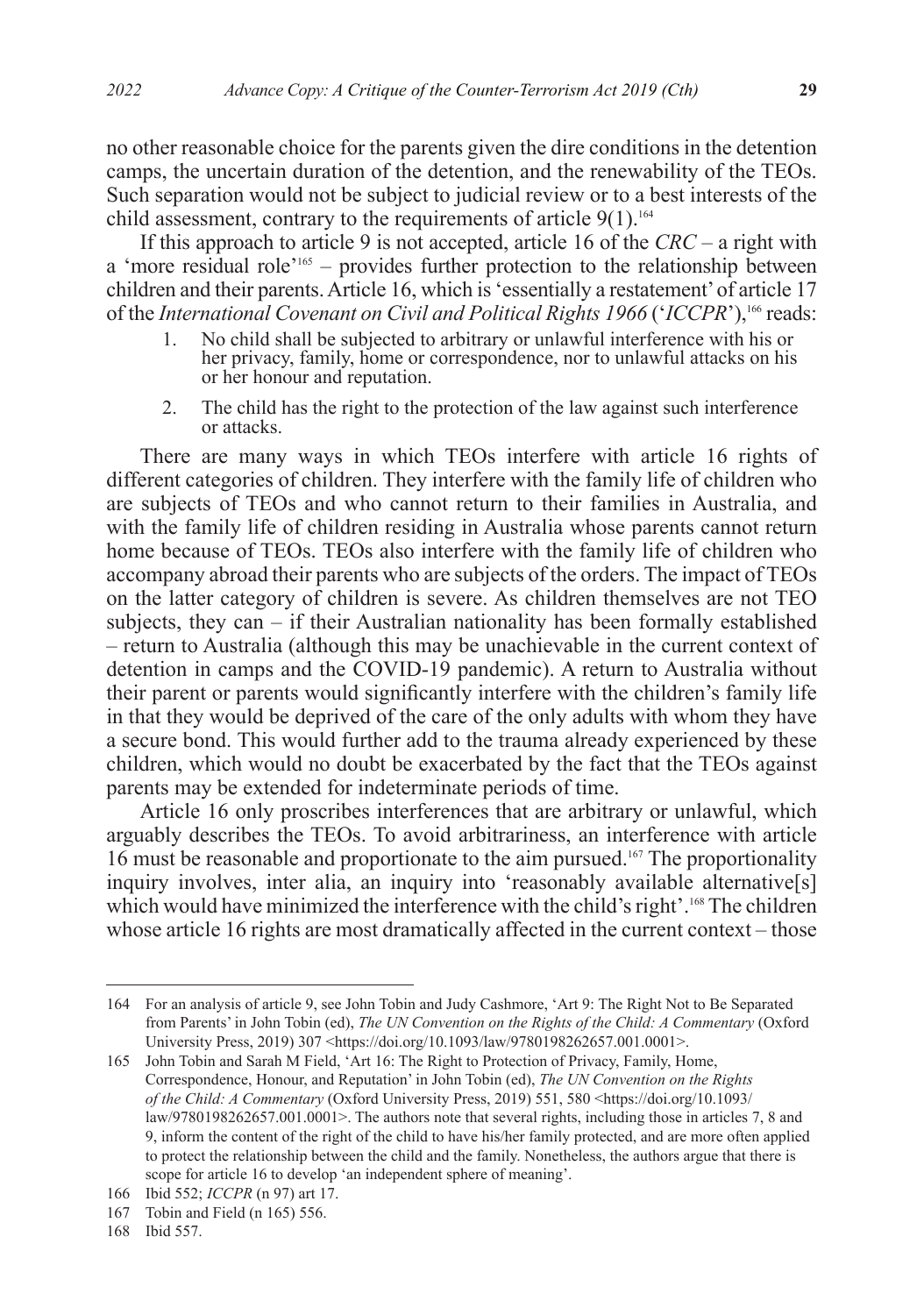who accompany their parents abroad – have hardly been considered in the *TEO Act*, which makes no effort to minimise the interference with their rights. In order to be lawful under article 16, 'the law which legitimizes the interference must be consistent with the principle and provisions of international law'.169 As discussed throughout this article, the *TEO Act* is not consistent with some *CRC* provisions and thus cannot be considered a lawful interference with the right to family life under article 16.

To conclude, articles 7–9 and 16 of the *CRC* are engaged by the *TEO Act* and should have been canvassed in the processes under the *Scrutiny Act*.

#### **C Extraterritorial Jurisdiction and the** *TEO Act*

It has been suggested above that articles 7–9 and 16 of the *CRC* may have been excluded from the statement of compatibility and the scrutiny process more generally because some of the children concerned are outside Australian territory and thus beyond Australia's jurisdiction. This reasoning is open to criticism, as discussed below.

International instruments bind states only 'within their jurisdiction'.<sup>170</sup> In the absence of jurisdiction, the state has no obligation to comply with human rights treaties. Jurisdiction is primarily territorial but, exceptionally, a state has extraterritorial jurisdiction.<sup>171</sup> Establishing the existence of Australian jurisdiction in a TEO context is not straightforward and the executive itself lacks a coherent position in this regard.

The Explanatory Memorandum states that '[t]o the extent the child concerned is within Australia's jurisdiction, the Bill would engage Article 3 of the *CRC*'.172 The reference to Australia's 'jurisdiction' rather than its 'territory' acknowledges that its jurisdiction may extend beyond its borders. The *TEO Act* confirms its extraterritorial reach by requiring consideration of the best interests of the child concerned (aged 14–17), despite the child being outside Australian territory. The executive therefore accepts extraterritorial jurisdiction in relation to the best interests of the child *to the extent* that the child is within Australia's jurisdiction. Implied in this position is that a child in relation to whom a TEO is made may be within Australia's jurisdiction in relation to *some* matters but not others. The difficulty lies in establishing *the extent* to which an individual child subject of a TEO is within the jurisdiction of Australia, especially when the executive accepts the existence of jurisdiction in relation to considering the best interests of the

<sup>169</sup> Ibid.

<sup>170</sup> *Andreou v Turkey (Admissibility)* (European Court of Human Rights, Application No 45653/99, 3 June 2008) ('*Andreou*') 9, citing *Ilaşcu v Moldova and Russia* (European Court of Human Rights, Grand Chamber, Application No 48787/99, 8 July 2004) [311]. See also *CRC* (n 15) art 2(1).

<sup>171</sup> On jurisdiction in international law, see Malcolm Shaw, *International Law* (Cambridge University Press, 8th ed, 2017) 483 <https://doi.org/10.1017/9781316979815>. Domestically, see *XYZ v Commonwealth* (2006) 227 CLR 532.

<sup>172</sup> Explanatory Memorandum, Counter-Terrorism (Temporary Exclusion Orders) Bill 2019 (Cth) (n 36) 11 [69].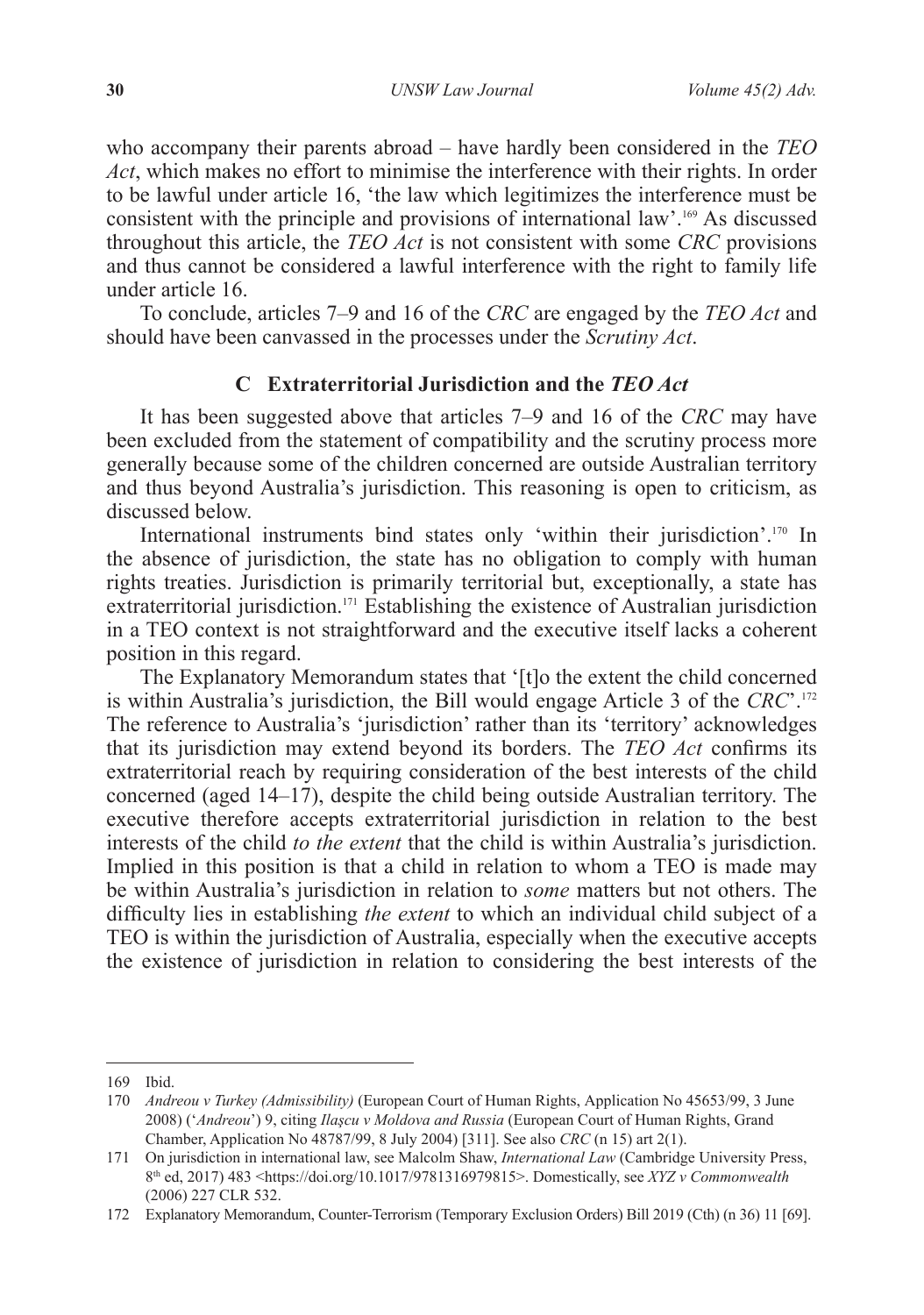child but *not* in relation to those rights which inform what is best for the child<sup>173</sup> – including the rights in articles 7–9 and 16 of the *CRC*.

The executive is of the view that Australia has no jurisdiction in relation to articles 17 and 23 of the *ICCPR* with regard to TEO subjects:

While Australia's obligation may not be engaged with respect to the TEO subject on account of their location outside the *territory* and *jurisdiction* of Australia, it would be engaged with respect to members of the TEO subject's family in Australia.<sup>174</sup>

This may reflect the view of the executive vis-a-vis jurisdiction in relation to articles 7–9 and 16 of the *CRC*,<sup>175</sup> which overlap to some extent with articles 17 and 23 of the *ICCPR*. 176

The inconsistency in the approaches to jurisdiction in relation to article 3(1) of the *CRC* and the cited *ICCPR* articles is puzzling. One possible justification – not provided in the Explanatory Memorandum – is that the two categories of norms create different obligations, and that it is *only* the obligations under article 3(1) that bring a child within Australia's jurisdiction. This reasoning does not withstand scrutiny. Articles 17 and 23 of the *ICCPR* are rich in normative content and only *some* of the obligations they create are intrinsically connected to the physical presence of an individual within Australia's territory. For example, a temporary denial of entry into one's country of nationality engages article 17(1) and falls within Australia's jurisdiction,<sup>177</sup> but an unauthorised entry by Kurdish guards in Al-Hawl into the tent of a detained Australian foreign fighter does not. If a child is forcibly separated from her/his mother by the camp administration in Al-Hawl, Australia is not responsible for a breach of article 23(1) of the *ICCPR* (or article 9 or 16 of the *CRC*) because the incident is not within its jurisdiction; however, preventing the return to Australia of the mother and child would bring the matter under its jurisdiction.

<sup>173</sup> *General Comment No 14* (n 41) 3 [4] stresses the interdependence between the best interests of the child and the rights of the child.

<sup>174</sup> Explanatory Memorandum, Counter-Terrorism (Temporary Exclusion Orders) Bill 2019 (Cth) (n 36) 35 [63] (emphasis added). The Human Rights Committee does not share this view. In 2015, it analysed the UK report and indicated clearly that the TEOs in the relevant legislation raised concerns under articles 12(4) and 23(3) of the *ICCPR* (n 97). The Committee did not consider these rights as being outside of the reporting state's jurisdiction: Human Rights Committee, *Concluding Observations on the Seventh Periodic Report of the United Kingdom of Great Britain and Northern Ireland*, UN Doc CCPR/C/GBR/ CO/7 (17 August 2015) <https://digitallibrary.un.org/record/804708?ln=en>.

<sup>175</sup> The executive also eschews assessment in relation to article 24 of the *ICCPR* (n 97), which, relevantly, reads: '2. Every child shall be registered immediately after birth and shall have a name. 3. Every child has the right to acquire a nationality.'

<sup>176</sup> Article 17 of the *ICCPR* (n 97) reads: '1. No one shall be subjected to arbitrary or unlawful interference with his privacy, family, home or correspondence, nor to unlawful attacks on his honour and reputation. 2. Everyone has the right to the protection of the law against such interference or attacks.' Article 23(1) reads: 'The family is the natural and fundamental group unit of society and is entitled to protection by society and the State.'

<sup>177</sup> The Joint Standing Committee on Human Rights pointed to a possible interference with the *ICCPR* rights of TEO subjects who are required to surrender their travel documents (even when abroad). This would prevent them from being reunited with their family members: *Report 2* (n 37) 41 [1.159]. See *TEO Act* (n 8) s 10(6)(e)*.*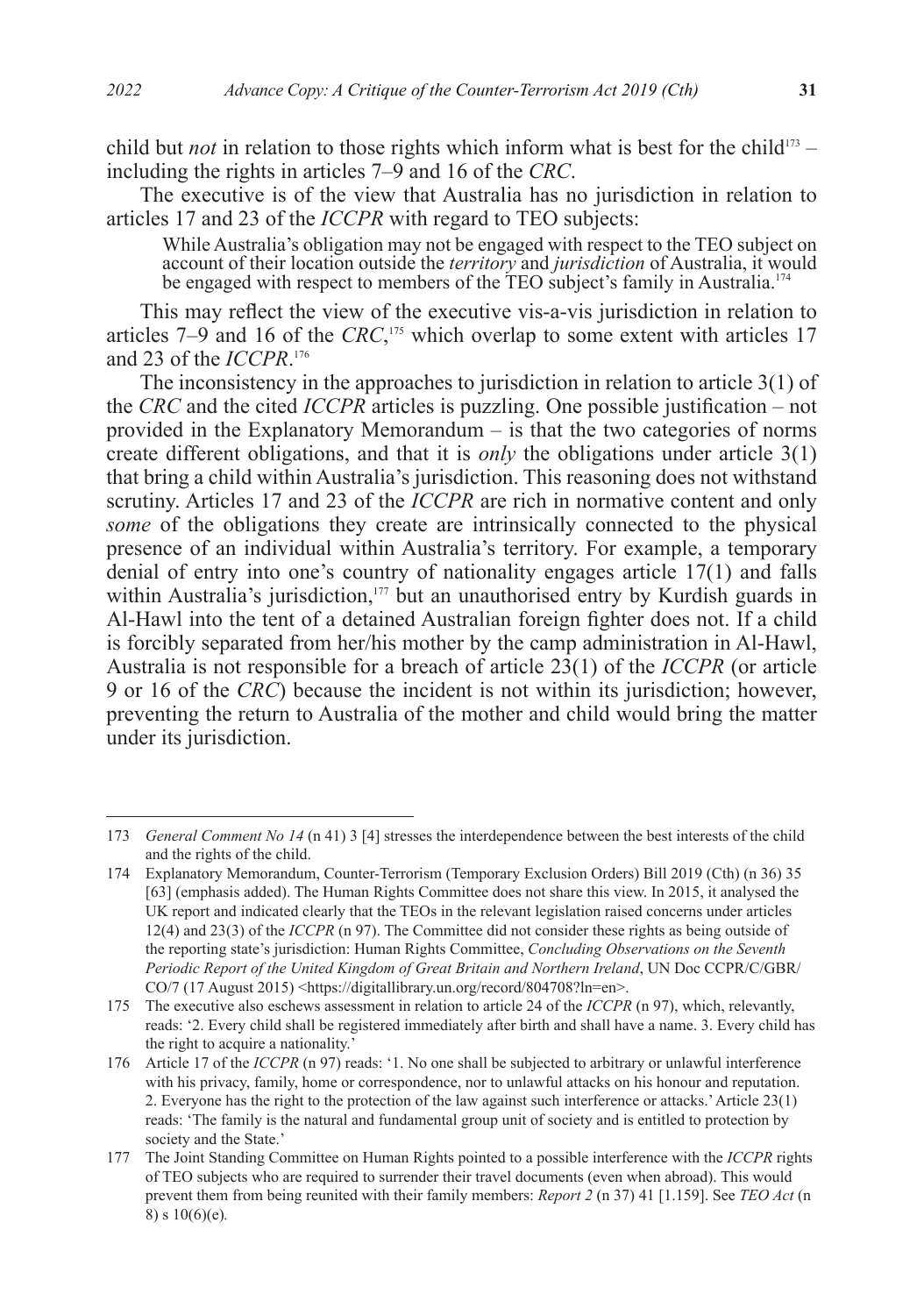It is, therefore, important to bear in mind that some human rights obligations and breaches (and, ultimately, the jurisdiction of Australia) depend on the individual's presence in Australian territory while others do not. Thus, Australia's extraterritorial jurisdiction in relation to certain rights, including *CRC* rights, in a TEO context rests on the capacity of official Australian conduct to interfere with the rights of Australians overseas. Arguably, this capacity has as its basis the 'bond of nationality',178 which confers on Australia the necessary level of control over the concerned individuals so as to bring them under its jurisdiction.

Nationality does not always equate to jurisdiction. For example, an Australian travelling overseas will not always be under the jurisdiction of Australia simply because he/she has Australian nationality.<sup>179</sup> Arguably, however, in matters related to citizenship, a citizen is necessarily under the control of the state of nationality wherever he/she may be.<sup>180</sup> This meets the test on which extraterritorial jurisdiction rests: the effective control or authority exercised extraterritorially by a state. International bodies accept that while jurisdiction is primarily territorial, the state may, exceptionally, be held responsible for breaches of international treaties outside its territory.181 Extraterritorial jurisdiction is justified by the effective control or authority that a state party exercises outside its borders in relation to territory, institutions or individuals.<sup>182</sup>

Relevantly, extraterritorial jurisdiction may exist, inter alia, when the *victim* of a human rights violation is under the authority and/or effective control of a state or its agents.<sup>183</sup> The notion of effective control evokes physical control but, in some cases, extraterritorial jurisdiction is not inextricably linked to full physical control over the victim. This is illustrated in the judgments of the European Court of Human Rights, which has the best-developed case law concerning the extraterritorial application of human rights treaties. The Court is often used as

<sup>178</sup> To borrow the terminology used in a diplomatic protection context: *Panevezys-Saldutiskis Railway (Estonia v Lithuania)* [1939] PCIJ (ser A/B) No 76, 16.

<sup>179</sup> A state may exercise extraterritorial jurisdiction in relation to serious crimes committed by its nationals overseas. See Shaw (n 170) 493. For examples of the nationality principle in Australian law, see section 13(2) of the *Crimes (Aviation) Act 1991* (Cth) ('Hijacking an offence'); and division 119 of the *Criminal Code* ('Foreign incursions and recruitment'). The *TEO Act*, however, is not an exercise of extraterritorial jurisdiction on account of the principle of nationality because the TEOs are not criminal law measures.

<sup>180</sup> For example, no other state can issue or withdraw an Australian passport, or grant or withdraw Australian nationality.

<sup>181</sup> See the case law of the European Court of Human Rights (see also n 181 below). The Court deals with allegations of infringements by states parties to the *Convention for the Protection of Human Rights and Fundamental Freedoms*, opened for signature 4 November 1950, 213 UNTS 221 (entered into force 3 September 1953) ('*ECHR*').

<sup>182</sup> For a summary of relevant cases, see European Court of Human Rights, 'Extra-territorial Jurisdiction of States Parties to the European Convention on Human Rights' (Press Release Factsheet, Press Unit 2018) <https://www.echr.coe.int/Documents/FS\_Extra-territorial\_jurisdiction\_ENG.pdf> ('Extra-territorial Jurisdiction'). See also *Jaloud v The Netherlands* (European Court of Human Rights, Grand Chamber, Application No 47708/08, 20 November 2014) 59 [139] ('*Jaloud*'), citing *Al-Skeini v The United Kingdom* (European Court of Human Rights, Grand Chamber, Application No 55721/07, 7 July 2011).

<sup>183</sup> *Issa v Turkey (Merits)* (European Court of Human Rights, Grand Chamber, Application No 31821/96, 30 March 2005) 72; *Öcalan v Turkey* (European Court of Human Rights, Grand Chamber, Application No 46221/99, 12 May 2005) 91. See also European Court of Human Rights, Extra-territorial Jurisdiction (n 181).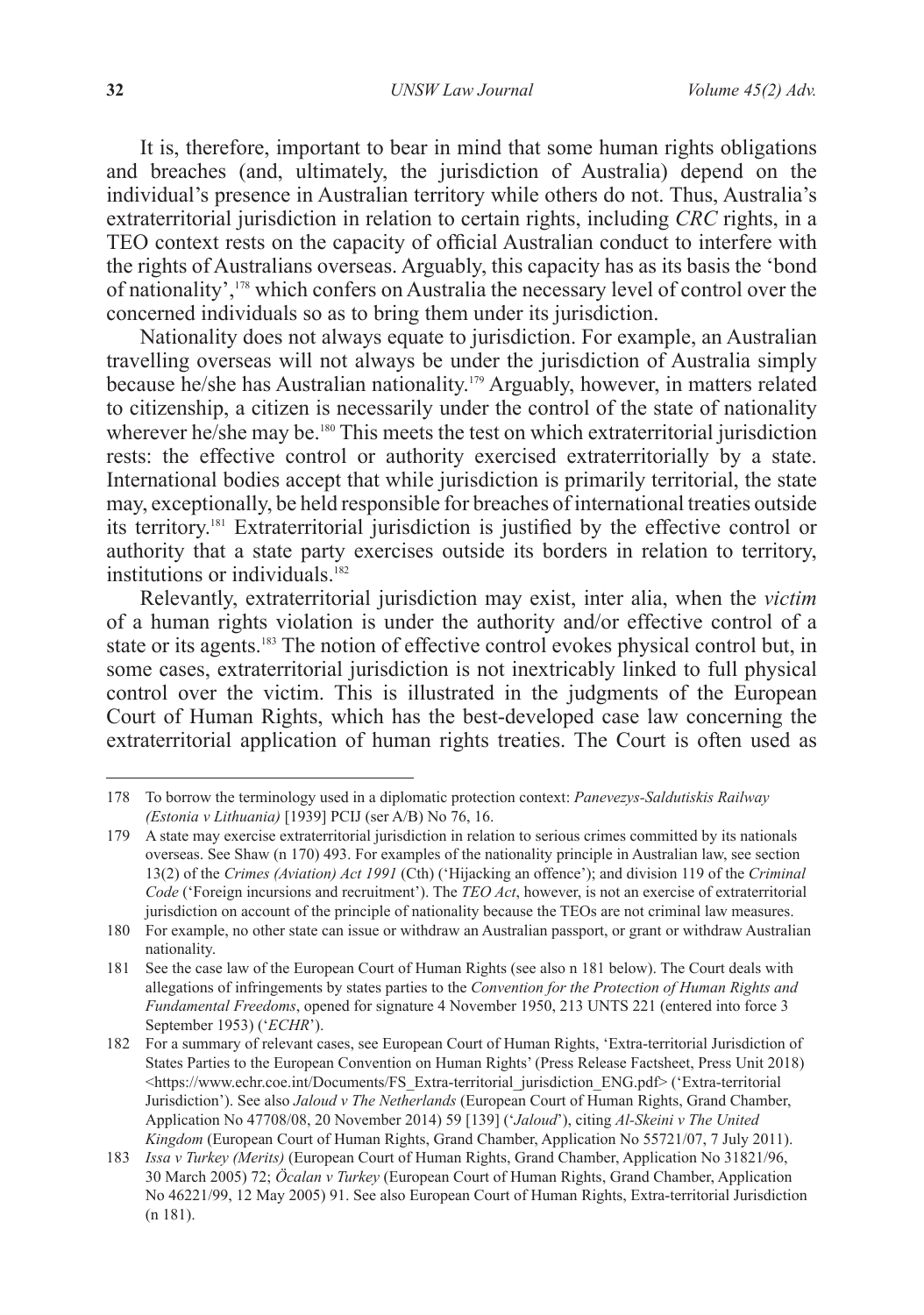a reference point in approaching extraterritorial jurisdiction. In *Jaloud v The Netherlands*, it found that the jurisdiction threshold was met even when control over the victim was limited and transient. The Court decided that the Netherlands had jurisdiction 'for the purpose of asserting authority and control over persons passing through the checkpoint'.184 A state may, therefore, have jurisdiction over an individual for certain purposes only, even in the absence of full or effective control over the victim. In *Andreou v Turkey (Admissibility)* ('*Andreou*'),<sup>185</sup> which concerned the shooting by Turkish soldiers operating from the Turkish-controlled part of Cyprus of a Greek-Cypriot civilian who was standing *outside* the Turkishcontrolled territory, the Court said that

even though the applicant sustained her injuries in territory over which Turkey exercised no control, the opening of fire on the crowd from close range, which was the direct and immediate cause of those injuries, was such that the applicant must be regarded as 'within [the] jurisdiction' of Turkey …

Arguably, in *Andreou*, the Court dissociates extraterritorial jurisdiction from physical control over individuals or territory. Admittedly, this dissociation is not complete, and the weight given to the physical proximity of the Turkish-controlled territory to the victim is unclear. The reasoning of the Court suggests that this physical proximity, in light of the means used to cause harm (shooting a firearm across the border), gave the state a sufficient level of control to justify jurisdiction. What is implied in *Andreou* is that if the act contrary to the *European Convention on Human Rights* ('*ECHR*')186 is by itself (through its context and effects) capable of bringing the individual under the control of the offending state, the state has jurisdiction in relation to that incident regardless of the territorial location of the victim.187 This reasoning can be transferred to TEOs: using Australian nationality as a vehicle means that Australia brings TEO subjects, or those affected by TEOs, under its (non-physical or legal) control and thus under its jurisdiction, at least to a certain extent.

A concern likely to emerge in relation to this reasoning is that it unfairly extends the extraterritorial jurisdiction of states, including Australia for the purposes of this discussion. It creates the risk that states are held responsible for rights violations that can be only vaguely associated with them. While these are legitimate concerns,<sup>188</sup> they do not play out in the context of the argument that TEOs interfere with nationality-related rights. This is because the nationality of the TEO subjects provides a strong basis for the *type* of jurisdiction that Australia would have, which is a jurisdiction limited to those rights (or aspects thereof) with which Australia is capable of interfering extraterritorially (the 'to the extent'

<sup>184</sup> *Jaloud* (n 182) [152].

<sup>185</sup> See above n 170.

<sup>186</sup> See above n 181.

<sup>187</sup> In this sense, the exercise of control over the victim is not a (temporal) precondition of jurisdiction; instead, it can be acquired through the conduct of the state that amounts to a breach of the *ECHR* (n 181).

<sup>188</sup> For a discussion of extraterritorial jurisdiction and other implications of transnational human rights violations, see Tilmann Altwicker, 'Transnationalizing Rights: International Human Rights Law in Cross-Border Contexts' (2018) 29(2) *European Journal of International Law* 581 <https://doi.org/10.1093/ejil/ chy004>.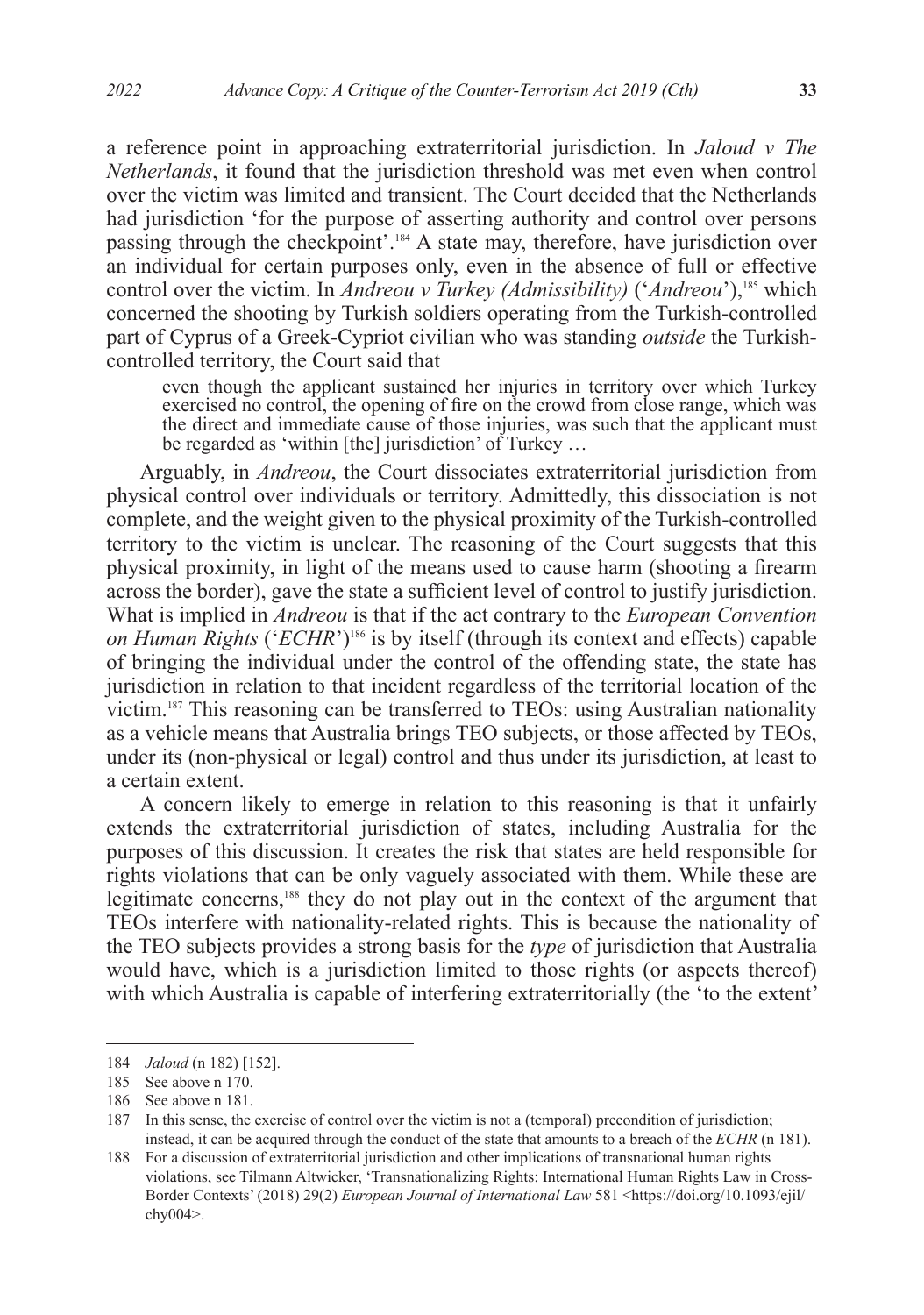approach to jurisdiction discussed above).<sup>189</sup> When the citizenship-related action interferes with other rights, those rights are also pulled under the jurisdiction of the state of nationality, at least to a certain extent (that is, *those aspects* of the rights which are affected, or are capable of being affected, by the conduct of the state of nationality).190 This 'to a certain extent' approach to extraterritorial jurisdiction is consistent with the executive's own approach in relation to article 3(1) of the *CRC*.

The argument above is complemented by recent comparative and international developments that demonstrate an increasing international acceptance that states of nationality have some responsibility (and thus jurisdiction) in relation to the welfare of children of foreign fighters who are abroad. These developments respond more widely to the plight of these children and they pertain to issues that may not arise directly in a TEO context.191 Nonetheless, they illustrate a growing international acceptance, at least in relation to children, of a link between extraterritorial jurisdiction and the nationality of the victim. These developments suggest that Australia may come under international scrutiny should it persevere in its reluctance to accept responsibility and jurisdiction in relation to some rights of the affected children.

Thus, in 2015, guidance issued by the President of the Family Division of the High Court of England and Wales suggested that the inherent jurisdiction of the High Court enabled it to make British children wards of the court even if they were abroad.192 This approach was followed in subsequent cases. Children removed from the United Kingdom by parents who intended to travel to Syria to join ISIL were declared wards of the court by the Family Division,<sup>193</sup> which also

<sup>189</sup> This resonates with the 'divided and tailored' approach to *ECHR* (n 180) rights (and implicitly jurisdiction) espoused by the European Court of Human Rights in *Al-Skeini* (n 181) at 59 [137] and *Jaloud* (n 182) at 64 [154] and described by Cedric Ryngaert in the following terms:

<sup>[</sup>I]t is defensible to limit the extraterritorial application of the ECHR to only some rights, in particular those relating to negative ('do not') obligations (eg, the right not [sic] be killed, the right not to be tortured), and not necessarily extend it to positive obligations (eg, the right to housing, social security, etc) Cedric Ryngaert, '*Jaloud v. the Netherlands*: European Court of Human Rights Finds the Netherlands Liable for Failing to Adequately Investigate the Use of Lethal Force by Dutch Troops in Iraq', *Blog*  van het Utrecht Centre for Accountability and Liability Law (Blog Post, 15 December 2014) <http:// blog.ucall.nl/index.php/2014/12/jaloud-v-the-netherlands-european-court-of-human-rights-finds-thenetherlands-liable-for-failing-to-adequately-investigate-the-use-of-lethal-force-by-dutch-troops-in-iraq/>.

<sup>190</sup> An alternative line of inquiry would be the distinction between positive and negative obligations and their potential impact on jurisdiction. This was suggested (in a different context) by Ryngaert (n 189).

<sup>191</sup> The legal situation of ISIL-connected children is extremely complex. Not all the issues pertaining to their situation are enlivened by the *TEO Act*. Outside of the issues raised by the *TEO Act* is, for example, the potential responsibility of states of nationality to repatriate the children and/or provide them with basic necessities while they are imprisoned in the Syrian camps. This raises issues about consular and diplomatic protection that are beyond the scope of this article. Connected is the potential contribution of states of nationality to what amounts to an arbitrary detention of children in Al-Hawl and other similar camps, contrary to article 37 of the *CRC* (n 15).

<sup>192</sup> James Munby, 'Radicalisation Cases in the Family Courts: Guidance Issued by Sir James Munby President of the Family Division on 8 October 2015' (8 October 2015) 1 [2] nn 1.

<sup>193</sup> *Re M (Children)* [2015] EWHC 1433 (Fam). Munby P said that 'the Crown's protective duty, as parens patriae, in relation to [British] children extends … to protect the child wherever he may be, whether in this country or abroad': at [30]. According to Munby P, when the risk is to life or of degrading or inhuman treatment, the parens patriae jurisdiction 'is surely unproblematic' and can be exercised when 'a child has been taken abroad to travel to a dangerous war-zone': at [32].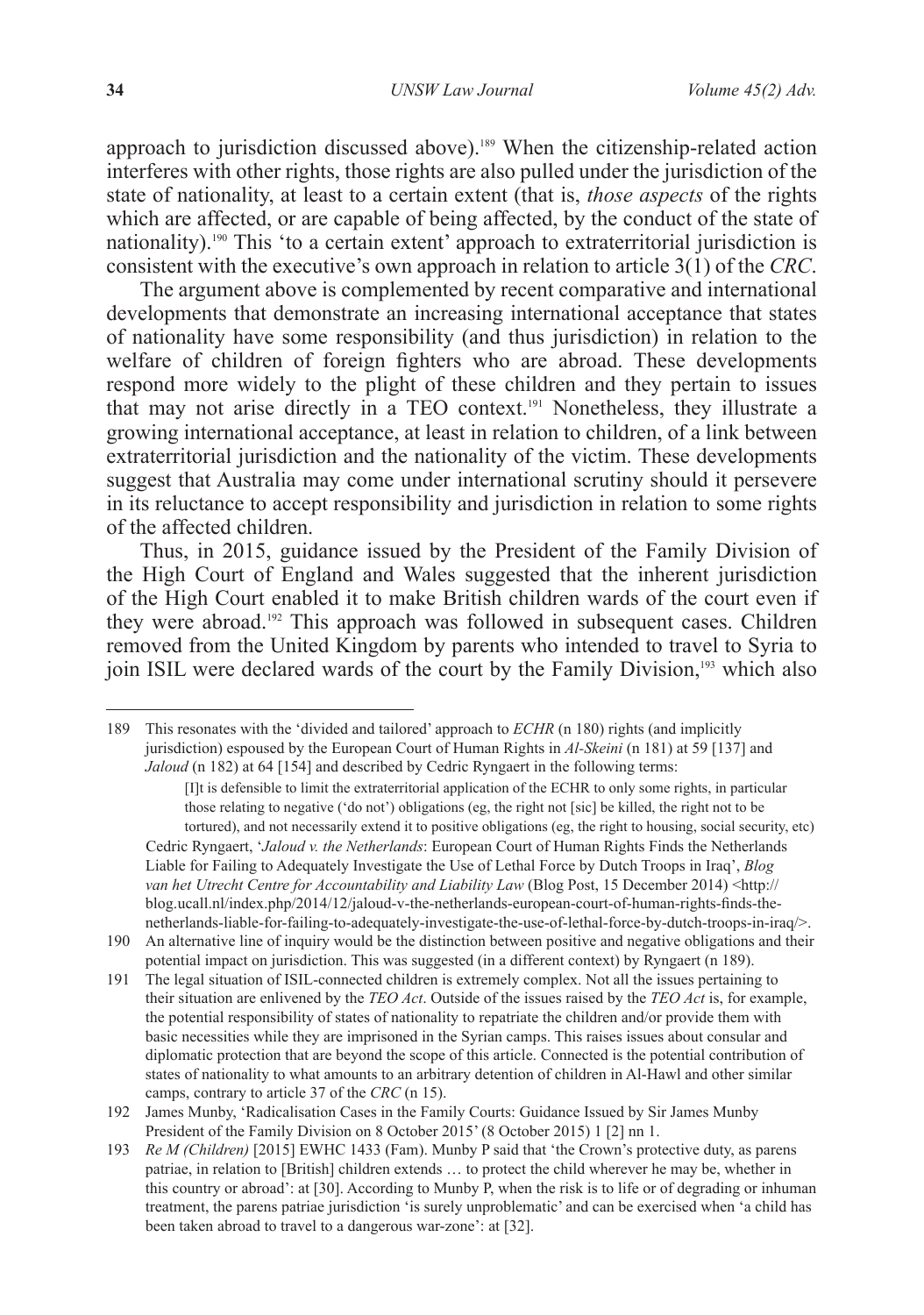ordered the return to the United Kingdom of orphan children found in a war zone (Syria).194 In *Re B (A Child)*, Lady Hale and Lord Toulson (in obiter) held that the inherent jurisdiction of the High Court could be exercised extraterritorially on the basis of the nationality of the child.195 In these cases, the state did not contest its extraterritorial jurisdiction in relation to British children abroad, but this has not always been the case. The Children's Commissioner for England<sup>196</sup> threatened to take the government to court over its refusal<sup>197</sup> to accept its duty of care (rooted in the parens patriae jurisdiction of the Crown)<sup>198</sup> in relation to children abroad who have been caught in the Syrian conflict.

The United Kingdom is not the only legal system where extraterritorial jurisdiction has been exercised in relation to the children of foreign fighters who are overseas. Courts in Belgium ordered the repatriation from Syria of two mothers and their children.199 A court in Austria reportedly granted custody of two orphan children held in Al-Hawl to their Austrian grandmother, paving the way for the children to be brought home by the Austrian authorities.<sup>200</sup> In November 2020, the CRC Committee concluded that France has extraterritorial jurisdiction in relation to the protection of several *CRC* rights of the children of French fighters detained in Syrian camps.<sup>201</sup>

<sup>194</sup> *Re Orphans from Syria* [2019] EWHC 3202 (Fam). The Court 'respectfully requested the assistance of the Foreign and Commonwealth Office to secure their return': at [9] (Keehan J).

<sup>195</sup> [2016] UKSC 4 [58]–[62]. The two judges rejected the argument that nationality-based extraterritorial jurisdiction should be used only in exceptional situations: at [59].

<sup>196</sup> Letter from Anne Longfield, Children's Commissioner for England to Secretary of State for Foreign and Commonwealth Office', 5 November 2019 <https://www.childrenscommissioner.gov.uk/2019/11/05/ response-to-the-home-and-foreign-secretaries-regarding-british-children-in-syria/>.

<sup>197</sup> Letter from Foreign and Commonwealth Office and Home Office to Children's Commissioner for England, 4 November 2019 <https://www.childrenscommissioner.gov.uk/2019/11/05/response-to-thehome-and-foreign-secretaries-regarding-british-children-in-syria/>.

<sup>198</sup> The parens patriae jurisdiction may be worth exploring as an analytical tool with regard to Australia's responsibilities in relation to the children of foreign fighters caught in the Syrian conflict. It should be noted, however, that the High Court in *Re Woolley; Ex parte Applicants M276/2003 by their next friend GS* (2004) 225 CLR 1 ('*Re Woolley*') disagreed that the welfare jurisdiction of the Family Court under section 67ZC of the *Family Law Act 1975* (Cth), which is a jurisdiction similar to the common law jurisdiction of parens patriae, entitled the Court to make orders against the Minister of Immigration in pursuance of the best interests of the child. However, the reasoning in *Re Woolley* concerns the welfare jurisdiction of the Family Court rather than the parens patriae jurisdiction, so the latter remains worthy of exploration.

<sup>199</sup> Rik Coolsaet and Thomas Renard, 'Foreign Fighters and the Terrorist Threat in Belgium', *Egmont Royal Institute for International Relations* (Web Page, 10 January 2020) <http://www.egmontinstitute.be/ foreign-fighters-and-the-terrorist-threat-in-belgium/>.

<sup>200</sup> 'Syrian Kurds Repatriate Islamic State Orphans to Austria', *The New Arab* (online, 3 October 2019)  $\langle$ https://english.alaraby.co.uk/english/news/2019/10/3/syrian-kurds-repatriate-islamic-state-orphans-toaustria>. In 2019, the family of a woman and her children held in Al-Hawl challenged to the European Court of Human Rights the decision of France to refuse their repatriation: Marc Daou, 'France Taken to Court for Refusing to Repatriate the Children of Jihadists', *France24* (online, 7 May 2019) <https://www. france24.com/en/20190507-france-taken-court-over-repatriating-children-jihadists>.

<sup>201</sup> Committee on the Rights of the Child*, Decision Adopted by the Committee Under the Optional Protocol to the Convention on the Rights of the Child on a Communications Procedure, Concerning Communications No 79/2019 and No 109/2019*, UN Doc CRC/C/85/D/109/2019 (2 November 2020, adopted 30 September 2020) paras 9.1–10. See also *CRC* (n 15) arts 2, 3, 6, 20, 24, 37. In February 2022, the Committee issued its findings on the merits of this application and decided that France violated articles 3, 6(1) and 37(a) of the CRC: *Constatations adoptées par le Comité au titre*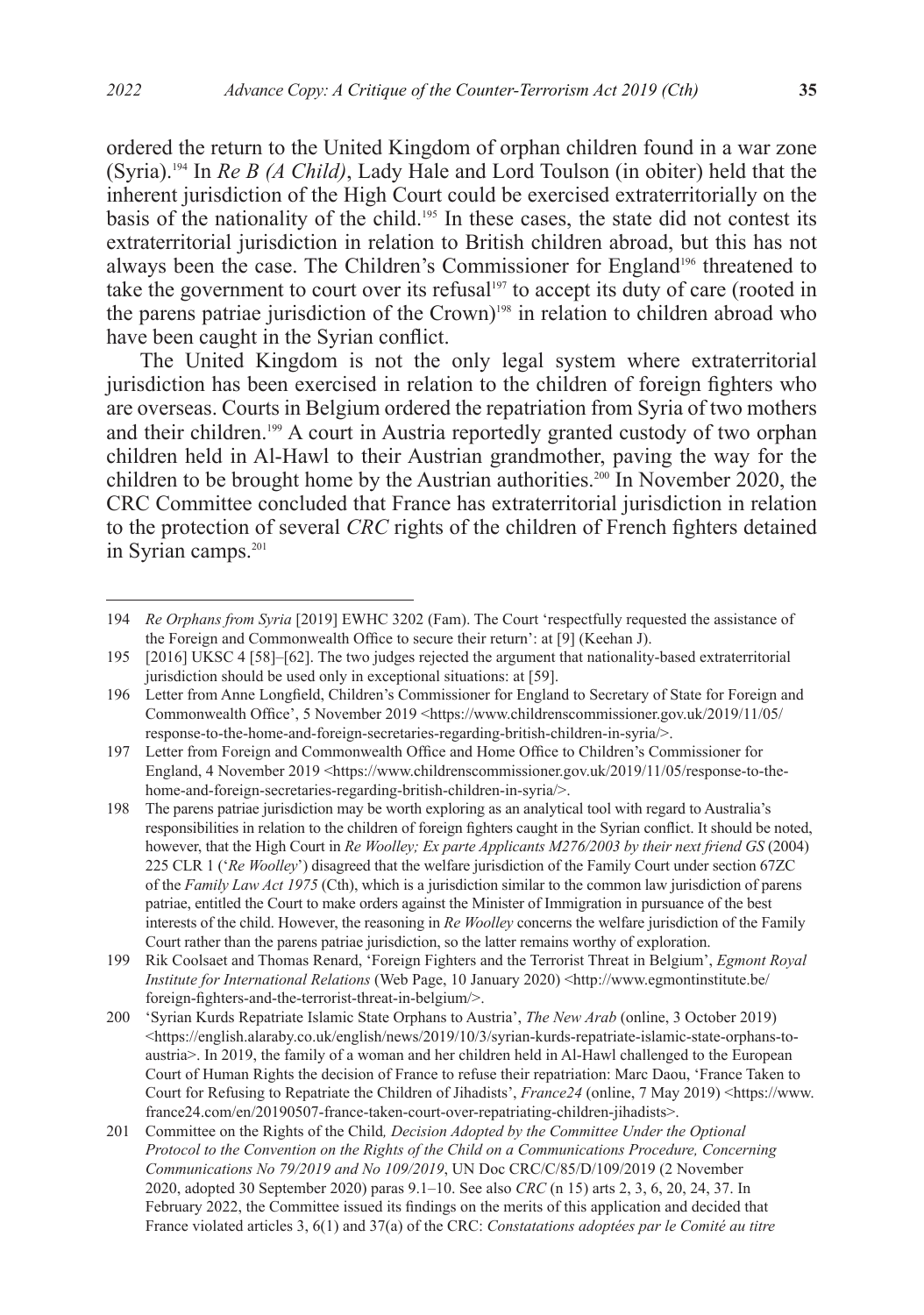These examples illustrate that the plight of children caught in the Syrian conflict is not beyond the jurisdictional reach of the children's states of nationality. It is difficult to say how widely accepted this position is and what its strongest foundation might be (whether domestic law, as in the UK parens patriae reasoning, or extraterritorial application of the *CRC*, as in the decision of the CRC Committee). Regardless, this accumulation of practice calls into question the position of the Australian government that Australia has no jurisdiction in relation to some of the rights engaged by the *TEO Act*. It also shows that a discussion of the *TEO Act*'s extraterritorial implications would have been appropriate in the scrutiny process.

### **V THE PROTECTIVE FEATURES OF THE** *TEO ACT* **AND THEIR IMPACT ON ITS COMPATIBILITY WITH THE** *CRC*

The *TEO Act* contains several protective features that could be claimed to make the interference with human rights proportionate with the objective pursued by it, thus making the limitation of human rights justifiable.<sup>202</sup> The availability of 'effective safeguards or controls'203 in relation to the measures that interfere with human rights, such as those discussed below, is one of the factors considered in the proportionality assessment. The relevant question is whether the main protective mechanisms in the *TEO Act* minimise the negative impact of TEOs on the affected children, so as to make the *TEO Act* compatible with the *CRC*. The only explicit, child-focused, protective feature of the *TEO Act* is that the best interests of the child are a primary consideration when making TEOs concerning children aged 14–17 and when attaching conditions to their return permits.204 As discussed in Part III above, this is not an effective mechanism for minimising the negative effects of TEOs on the children concerned.

In addition to the child-focused protections in the *TEO Act*, children also benefit from its general protections, such as the issuing of return permits and the automatic review of TEOs. In this writer's view, these are the most important protective mechanisms. They are discussed below in parallel with an assessment of their effectiveness from a children's rights perspective.<sup>205</sup>

*du Protocole facultatif à la Convention relative aux droits de l'enfant établissant une procédure de présentation de communications, concernant les communications nos 77/2019, 79/2019 et 109/2019* (CRC/C/89/D/77/2019, CRC/C/89/D/79/2019 and CRC/C/89/D/109/2019) 23 February 2022 (online, 23 February 2022) <https://tbinternet.ohchr.org/\_layouts/15/treatybodyexternal/Download.aspx?symbolno=C RC%2fC%2f89%2fD%2f77-79-109-2019&Lang=en >.

<sup>202</sup> Federal legislation that interferes with human rights may be deemed human rights-compliant under the *Scrutiny Act* (n 29) provided the limitation of rights is justifiable, meaning that it must be prescribed by law, pursue a legitimate objective, and be rationally connected and proportionate to the objective pursued. See Parliamentary Joint Committee on Human Rights, *Guide to Human Rights* (June 2015) 7 [1.13]– [1.15] <https://www.aph.gov.au/-/media/Committees/Senate/committee/humanrights\_ctte/resources/ Guide\_to\_Human\_Rights.pdf?la=en&hash=BAC693389A29CE92A196FEC77252236D78E9ABAC>.

<sup>203</sup> Ibid 8 [1.21].

<sup>204</sup> *TEO Act* (n 8) ss 10(3)–(4), 16(5)–(6).

<sup>205</sup> There are other protective mechanisms, such as the revocation of the order at the Minister's own initiative or on application (ibid s 11) and the variation of TEOs: ibid s 17.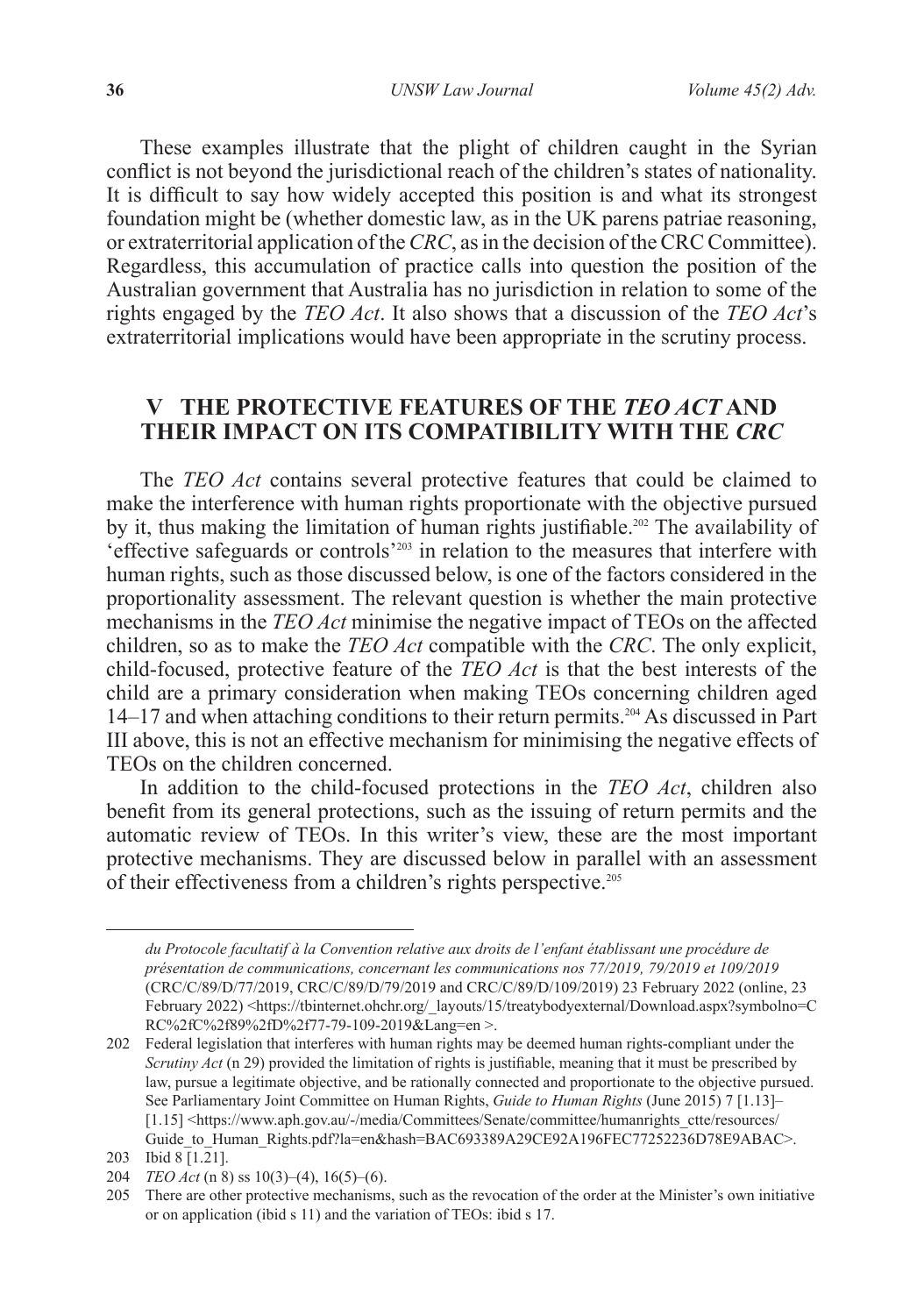A return permit must be issued by the Minister when requested under section 15(1).206 The mandatory formulation of the text indicates that the Minister has an obligation to issue a return permit to a TEO subject when an application is made. However, several factors limit the effectiveness of this protective mechanism. Applying for a return permit is practically impossible for nationals in conflict zones, particularly in areas such as Syria, where Australia has no consular or diplomatic presence. Admittedly, the application can be made on behalf of the TEO subject,<sup>207</sup> although it is not clear how other individuals would find out about the orders. TEOs in relation to children must be brought to the attention of parents or guardians.208 If the parents are in Australia, it is difficult to imagine that they will not immediately apply for a return permit for their child, which then must be issued by the Minister in a reasonable period of time. TEOs against children in such circumstances become pointless.

A TEO subject who has surrendered his/her passport<sup>209</sup> will require a new passport in addition to the return permit. Further, although a return permit must be issued within a 'reasonable period' of time,<sup>210</sup> this term is amenable to an interpretation that could result in severe delays in the return process.<sup>211</sup> A better approach would have been for the permit to be issued in a period of time 'reasonably necessary to assess the risk posed by the entry of the person to Australia and to make appropriate arrangements for that entry'.<sup>212</sup> Even when a return permit is issued on demand, pre-entry conditions may prevent the return of the Australian national for a further period of up to 12 months after the permit is issued.<sup>213</sup> While the managed return of foreign fighters may be a legitimate means to achieve the purpose of the *TEO Act* (that is, to protect the community from terrorism), <sup>214</sup> the *TEO Act* seems to aim instead at delaying the return and postponing the problems inherently raised by it. In doing so, the *TEO Act* is less faithful to its purported mission than to the ministerial credo that '[t]he Government is determined to deal

210 Ibid s 15(3)(a).

<sup>206</sup> A return permit may also be issued at the Minister's own initiative: ibid s 15(2).

<sup>207</sup> Ibid s  $15(1)(a)$ .

<sup>208</sup> Ibid s 10(8)(b).

<sup>209</sup> Ibid s 10(6)(e).

<sup>211</sup> A 'reasonable period' is to be determined in the light all the facts and the legislative framework under which the power is exercised: *BMF16 v Minister for Immigration and Border Protection* [2016] FCA 1530 [22]–[23]. Among the factors to be considered are the importance of the exercise of power to both the public and the affected persons, the nature of the interests affected, and the likely prejudicial impact of delays in making the decision, as well as the practical limitations to the particular exercise of the power as a result of the nature of the decision, and the necessary preparation, investigation and considerations: at [25]. With the TEO subjects being overseas, it is anticipated that practical difficulties in obtaining the relevant information will cause delays in the processing of requests for return permits.

<sup>212</sup> As in section 16(9)(a)(i) of the *TEO Act* (n 8), which deals with conditions on the return permit. In any case, it is difficult to understand why, once it is known that an Australian overseas poses a security risk upon return, adequate arrangements cannot be made for the time when the person returns.

<sup>213</sup> Ibid s 16(9)(a).

<sup>214</sup> See the long title of the *TEO Act* and the Explanatory Memorandum, Counter-Terrorism (Temporary Exclusion Orders) Bill 2019 (Cth) (n 36) 35 [60].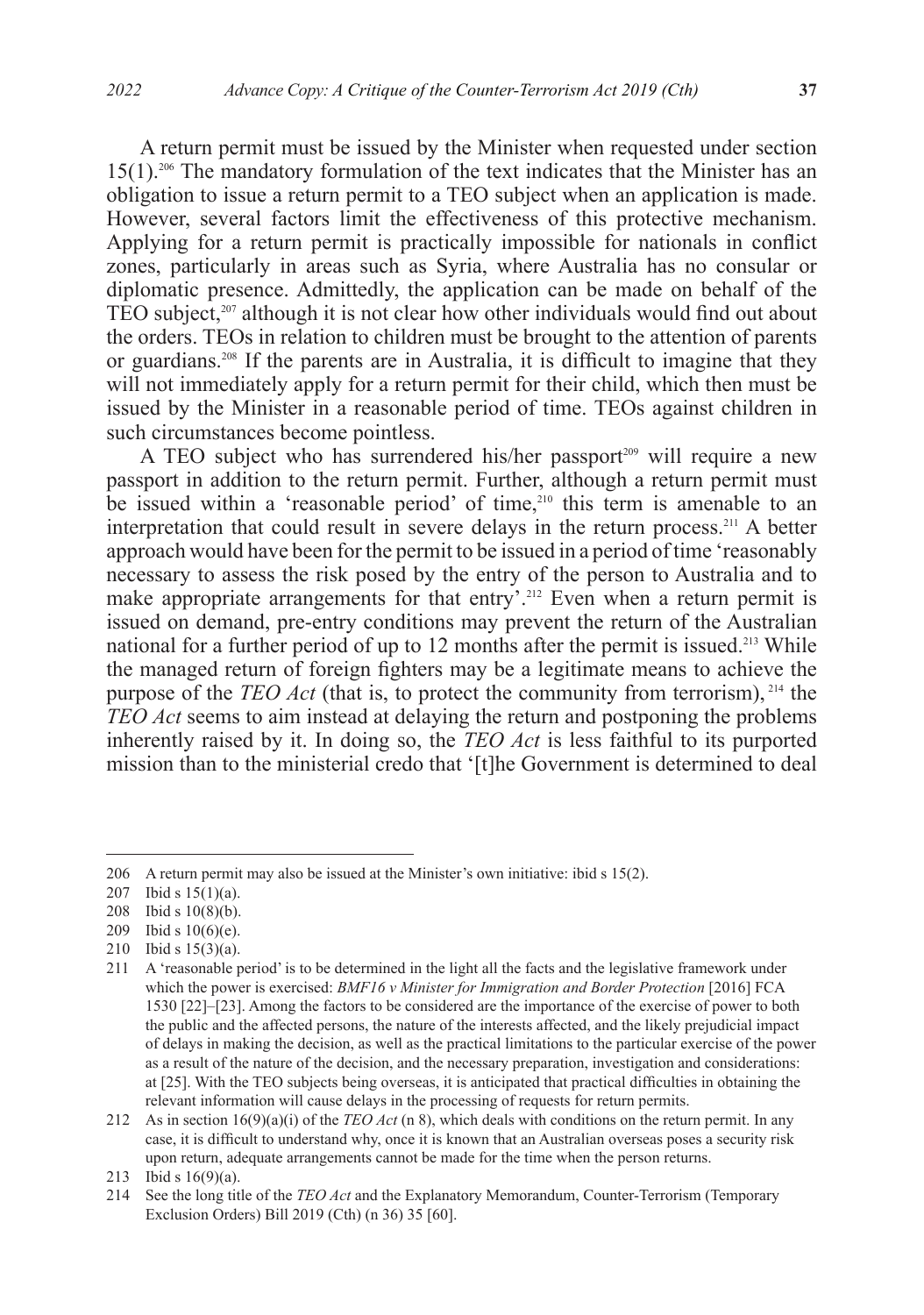with these people as far from our shores as possible'.<sup>215</sup> In other words, making troublesome Australian nationals somebody else's problem at least for a while.

The duration of a TEO (up to two years), the vagueness of a 'reasonable period'216 for issuing a return permit, and the possibility of further delays create conditions ripe for children to be prevented from returning to Australia for periods that may exceed three years.217 This is not conducive to the best interests of the child and disproportionately limits the rights in articles 7–9 and 16 of the *CRC*.

The immediate automatic review of TEOs by a reviewing authority is a positive feature of the *Act*, <sup>218</sup> as it does not depend on the individual's limited ability to launch a review. However, a review process without the notification or participation of the affected persons,<sup>219</sup> based exclusively on materials before the Minister at the time the TEO decision was made,<sup>220</sup> and conducted by a reviewing authority that does not exercise judicial powers, $221$  is not an effective means of limiting the negative effects of the TEOs.<sup>222</sup> Further, the reviewing authority conducts a legality review on the limited grounds specified in section 14(4) and (5). It is empowered to review the decision to make a TEO, but not the conditions attached to the order<sup>223</sup> or other related decisions.224 If the reviewing authority sets aside the TEO made by the Minister, the Minister can make a new TEO in relation to that person.225 The *TEO Act* provides some protection against TEOs being made on abstract policy considerations, as opposed to the risk posed by individuals,<sup>226</sup> which can be set aside by the reviewing authority. However, the quality and accuracy of the information that ultimately informs the Minister's exercise of discretion remains questionable, considering that the Minister has no duty to obtain further information and the affected person has no right to make submissions. The effectiveness of review

<sup>215</sup> Peter Dutton, 'Address to the National Press Club of Australia, Canberra' (Speech, National Press Club of Australia, 21 February 2018) <https://minister.homeaffairs.gov.au/peterdutton/Pages/Address-tothe-National-Press-Club-of-Australia.aspx>. At the second reading of the Bill on 4 July 2019, Minister Dutton reiterated that '[t]he government has been clear that our policy is to deal with foreign terrorist fighters as far from our shores as possible': *House of Representatives Debate* (n 113) 299.

<sup>216</sup> *TEO Act* (n 8) s 15(3).

<sup>217</sup> The risk of delay is further compounded by the fact that failure to respond, or delays in responding, to requests for return permits are not reviewable by the reviewing authority. Section 14(1) of the *TEO Act*  (n 8) only requires that the *making* of a TEO is referred to the reviewing authority, and no other section entitle the authority to review other TEO-related decisions made or omitted to be made by the Minister.

<sup>218</sup> Ibid s 14.

<sup>219</sup> Ibid s 14(6).

<sup>220</sup> Ibid s 14(2). However, the Minister need not refer to the reviewing authority any material that would, in the Minister's opinion, be contrary to the public interest to disclose: at section 14(3). In a charged security context, it is not difficult for the Minister to avoid disclosure, thus placing the reviewing authority in a position of reviewing TEOs based on scant information.

<sup>221</sup> See reference to 'personal capacity' in ibid section 23.

<sup>222</sup> As the Joint Standing Committee for the Scrutiny of Bills remarked, the review process is only a 'modest safeguard compared to the breadth of the discretionary power provided to the minister and may not adequately protect the rights and liberties of persons affected': *Scrutiny Digest 3* (n 37) 13 [1.44].

<sup>223</sup> See response to recommendation 7: Australian Government (n 17) 4.

<sup>224</sup> Such as a refusal to revoke a TEO (*TEO Act* (n 8) s 11) or to issue a return permit, or refusals of requests for variation or revocation of a return permit: at s 17.

<sup>225</sup> Ibid s 14(10).

<sup>226</sup> Ibid s  $14(4)(b)(i)$  read with s  $14(5)(f)$ , and s  $10(2)(a)$  read with s  $14(4)(b)(iii)$ .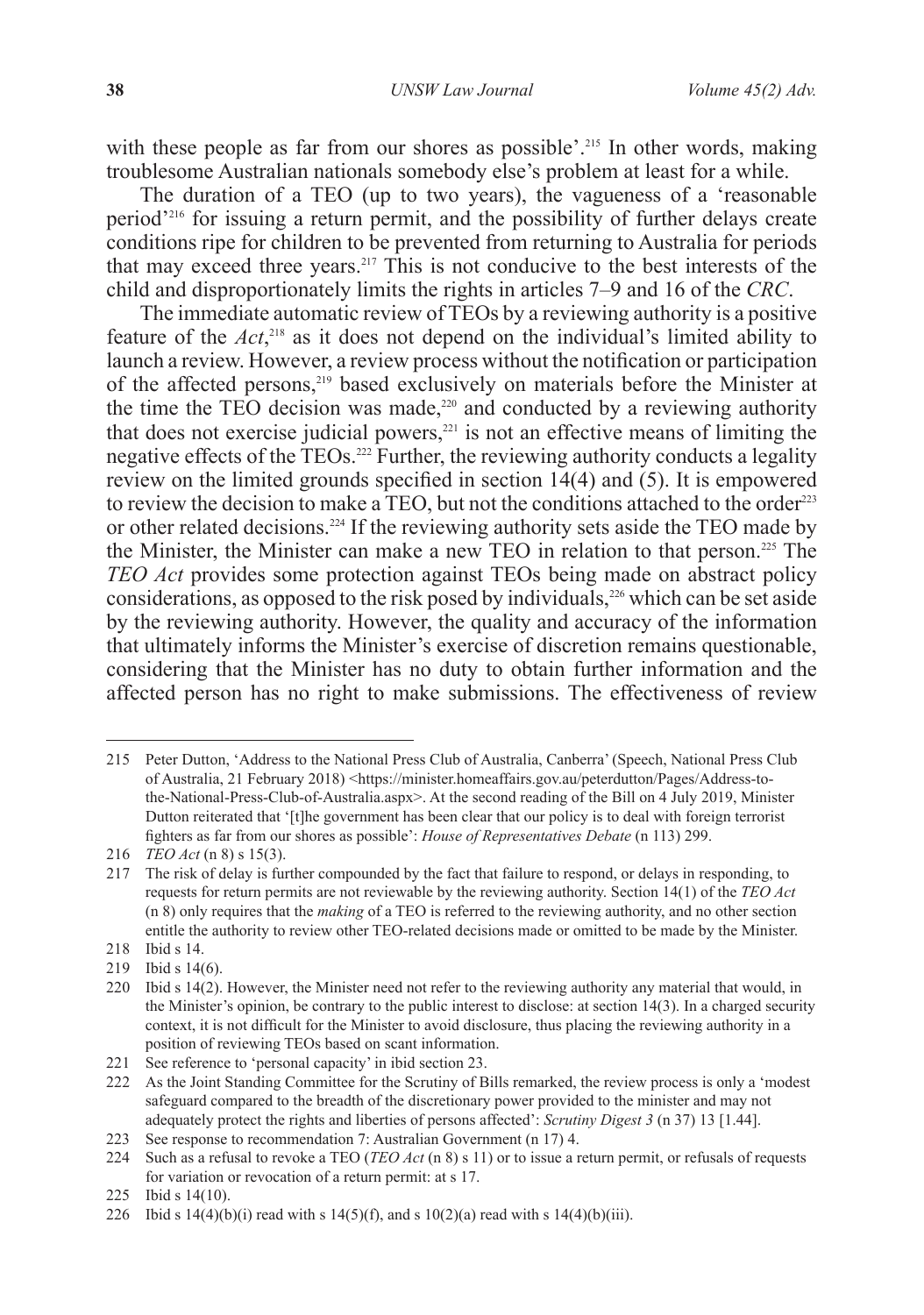mechanisms under the *TEO Act* is further diminished by the exclusion of judicial review under the *Administrative Decisions (Judicial Review) Act 1977* (Cth)<sup>227</sup> and by the statutory exclusion of procedural fairness in relation to decisions made by the Minister.228 The judicial review option in relation to TEOs are therefore limited to cases where jurisdictional error or error on the face of the record can be pleaded, or where a case can be brought under the original jurisdiction of the High Court according to section 75 of the *Australian Constitution*.

The review framework is antithetical to children's rights from several perspectives. The *TEO Act* excludes the involvement of affected children from the review process, which is contrary to article 12(2) of the *CRC*. To be bestinterests compliant, decisions concerning children must be based on information pertaining to individual children. The *TEO Act* does not encourage or support the obtaining of such information. Rather, it actively creates obstacles to it by the lack of procedural fairness in the making of TEOs, the exclusion of children and their representatives from the review process, and the absence of a duty for the Minister to inquire (to the extent permitted by the circumstances) into the situation of individual children.229 Children are treated in the same way as adults in the review process, although accommodating children's vulnerability is of essence under article 3(1) of the *CRC*. A provision requiring the appointment of a guardian *ad litem* might have been an adequate mechanism to ensure that children's interests are represented at least to some extent in the review process. Although the role would necessarily be limited by the children being outside Australia, the guardian's involvement would have provided a perspective additional to that of the Minister in relation to the best interests of the child and would have increased the chance that additional information concerning individual children would be presented to the reviewing authority. This would have diminished the extent to which the *TEO Act* contravenes articles 3(1) and 12(2).

Overall, the protective mechanisms provided by the *TEO Act* do not effectively safeguard against excessive interference with children's rights by the executive. For every prima facie protective feature, there is some clawback. The best interests of the child are a primary consideration but are automatically overruled by the paramountcy of community safety. Certain factors must be taken into consideration when deciding what is in the best interests of the child, but the Minister has no duty to ensure that he/she has sufficient relevant information for that assessment. The Minister must issue a return permit on request, but Australians (children and adults) can be kept out of the country for a further 12 months after the return permit has been issued. There is an automatic review of the Minister's decision to make a TEO, but it has a limited scope, is based solely on materials provided by the Minister, and excludes the affected persons and their views. Such protective mechanisms appear tokenistic. From a children's rights perspective, they lack a core element: namely, child-focused features that genuinely aim to safeguard children who are subjects of, or affected by, TEOs.

<sup>227</sup> Ibid s 27.

<sup>228</sup> Ibid s 26.

<sup>229</sup> Ibid s 10(5)(a).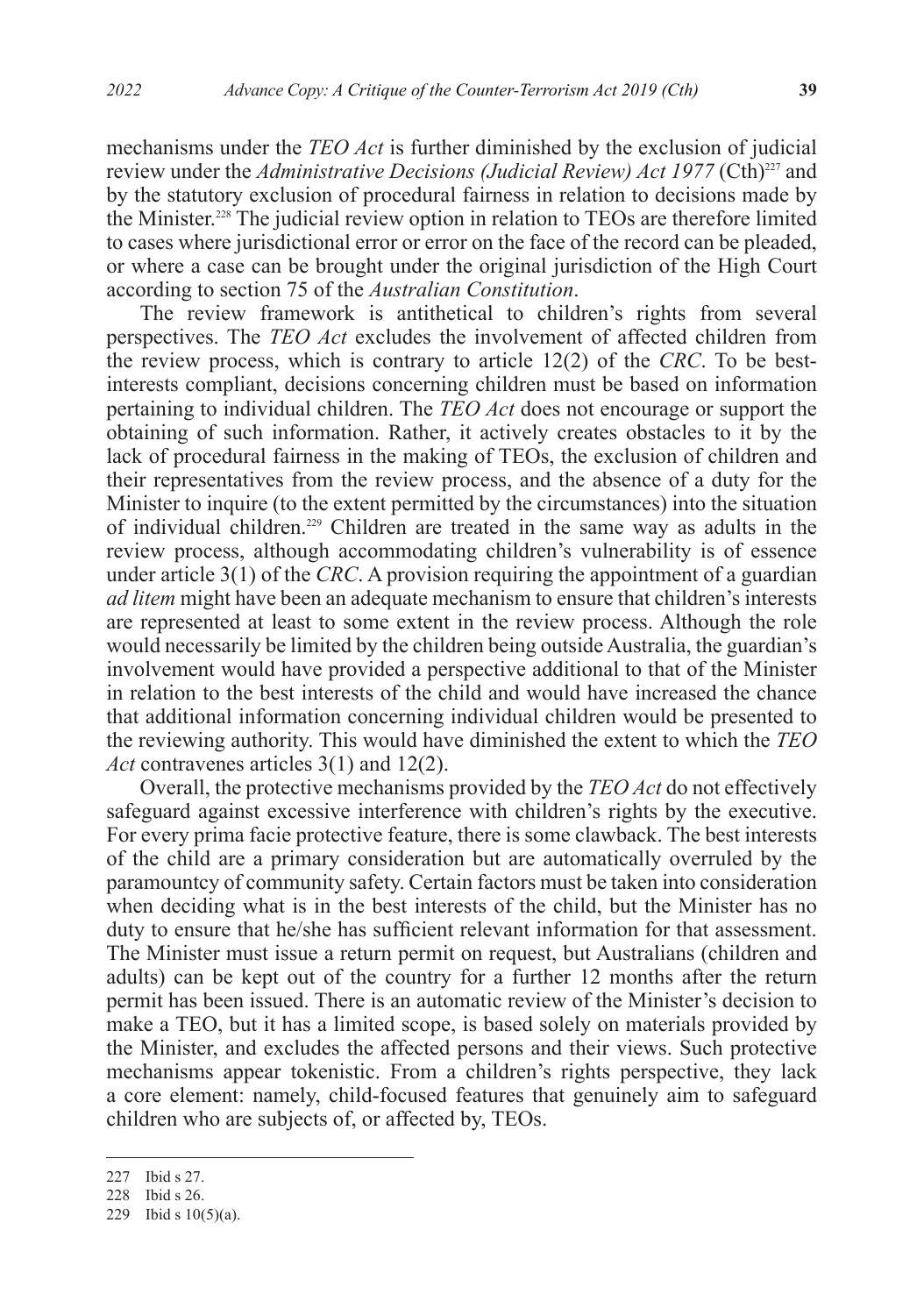### **VI CONCLUSION**

This analysis suggests that, contrary to the position taken by the Australian executive during the scrutiny process, the *TEO Act* is inconsistent with the *CRC*. This finding fits into the trend identified by other authors that the parliamentary scrutiny process seldom leads to the Parliament adjusting legislation to ensure compliance with human rights, $230$  and that in process of passing of terrorism-related legislation (amongst others), human rights concerns routinely get overlooked, sometimes with bi-partisan support.<sup>231</sup>

The case that the *TEO Act* is inconsistent with the *CRC* is solid in relation to article 3 but more complex in relation to articles 7–9 and 16. The latter rests on accepting some innovations in interpreting the articles and the extraterritorial jurisdiction of Australia. The omission of articles 7–9 and 16 from the compatibility statement, and the scrutiny process more generally, has resulted in these rights being sidelined. Should the rights become relevant in specific cases (as opposed to the abstract assessment under the *Scrutiny Act*), they risk being rendered ineffective due to the *TEO Act*'s intransigent language. As discussed in Part II, this language prevents reliance on the *CRC* as an aid in interpreting the *TEO Act.*

There may be some possibilities for the *CRC* to influence the application of the *TEO Act* – although these may be capitalised on only before a court where delays are to be expected. The executive argued in its Explanatory Memorandum that the TEO Bill is consistent with the *CRC*. If this claim is taken to mean that the legislation is not intended to contravene Australia's obligations under the *CRC*, then an interpretation consistent with the *CRC* should, where possible, be followed. It can be further argued that an intention not to contravene the *CRC* suggests that the residual relevant factors that inform the best interests of the child under section 10(4)(f) of the *TEO Act* can include the rights in the *CRC* to the extent that they are relevant in specific cases. Another possibility would be for the omitted *CRC* provisions to retain relevance by linking them to the consideration of the best interests of the child under section 10(4) when a TEO is considered against a child aged 14–17. However, there is little overlap between these considerations and the legal content of the rights in articles 7–9 and 16 of the *CRC*. Therefore, it is likely that these rights, despite their importance for children, would be all but ignored in the TEO context.

Reliance on the best interests factors in section 10(4) does not assist two categories of Australian children largely overlooked by the *TEO Act*: those born overseas to Australian fighters and those taken overseas by their foreign fighter parents. A more thorough engagement with the *CRC* rights discussed in this article during the scrutiny process would have revealed the significant negative consequences of the *TEO Act* on these children and might have prompted some guarantees in the *TEO Act* in relation to the protection of their interests. Instead,

<sup>230</sup> Williams and Reynolds (n 28) 490. It has been argued, for example, that 'enacting laws or regulations that infringe democratic freedoms has become a routine part of the legislative process': see Williams (n 38) 37.

<sup>231</sup> Williams (n 38) 37–41.